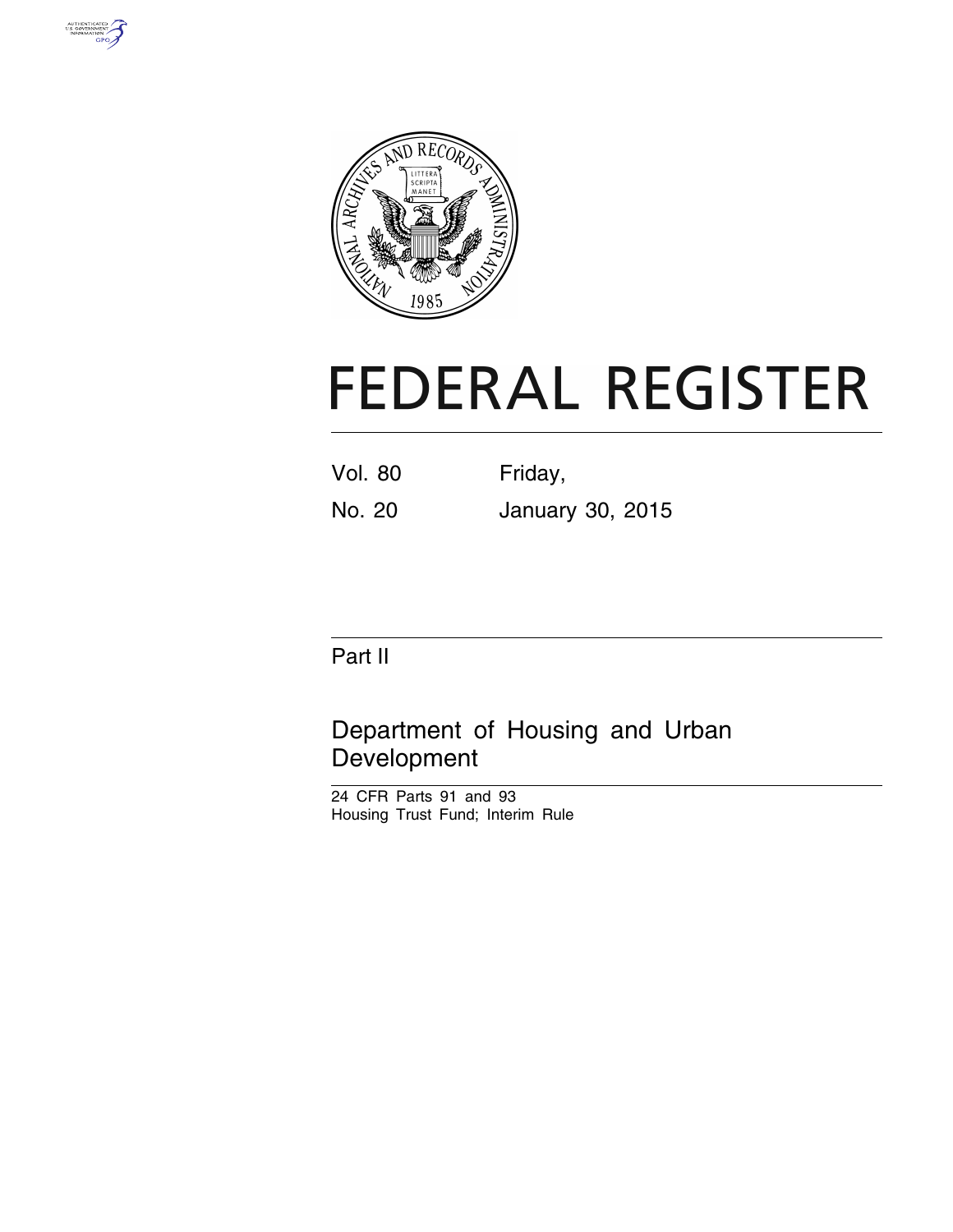#### **DEPARTMENT OF HOUSING AND URBAN DEVELOPMENT**

#### **24 CFR Parts 91 and 93**

**[Docket No. FR–5246–I–03]** 

**RIN 2506–AC30** 

#### **Housing Trust Fund**

**AGENCY:** Office of the Assistant Secretary for Community Planning and Development, HUD. **ACTION:** Interim rule.

**SUMMARY:** The Housing and Economic Recovery Act of 2008 (HERA) establishes a Housing Trust Fund (HTF) to be administered by HUD. The purpose of the HTF is to provide grants to State governments to increase and preserve the supply of rental housing for extremely low- and very low-income families, including homeless families, and to increase homeownership for extremely low- and very low-income families. This rule establishes the regulations that will govern the HTF. HUD is issuing this rule as an interim rule. It is HUD's intention to open this interim rule for public comment to solicit comments once funding is available and the grantees gain experience administering the HTF program.

**DATES:** *Effective:* March 31, 2015.

**FOR FURTHER INFORMATION CONTACT:**  Marcia Sigal, Director, Program Policy Division, Office of Affordable Housing Programs, Office of Community Planning and Development, Department of Housing and Urban Development, 451 7th Street SW., Room 7164, Washington, DC 20410; telephone number 202–708–2684 (this is not a tollfree number). Persons with hearing or speech impairments may access this number through TTY by calling the tollfree Federal Relay Service at 800–877– 8389.

#### **SUPPLEMENTARY INFORMATION:**

#### **I. Executive Summary**

#### *Purpose*

This interim rule establishes the regulations that will govern HTF and the formula that will determine how HTF funds are distributed among eligible grantees. The purpose of HTF is to provide grants to State governments to increase and preserve the supply of rental housing for extremely low- and very low-income families, including homeless families, and to increase homeownership for extremely low- and very low-income families. HERA (Pub. L. 1110–289, approved July 30, 2008) establishes HTF and provides for it to be administered by HUD.

States and State-designated entities are eligible grantees for HTF. Annual formula grants will be made, of which at least 80 percent must be used for rental housing; up to 10 percent for homeownership; and up to 10 percent for the grantee's reasonable administrative and planning costs. HTF funds may be used for the production or preservation of affordable housing through the acquisition, new construction, reconstruction, and/or rehabilitation of nonluxury housing with suitable amenities.

#### *Summary of Major Provisions*

This rule contains both the program regulations that establish how the HTF program will be administered and the allocation formula that establishes how grant funds will be distributed to States. The formula allocation, located in subpart B of the rule, codifies language found in the Federal Housing Enterprises Financial Safety and Soundness Act of 1992 (FHEFSSA) (42 U.S.C. 4502 *et seq.*), as revised by HERA (see Division A of HERA), and provides for the distribution of funds to the 50 States, the District of Columbia, Puerto Rico, and the Insular Areas. Allocation amounts are based on four need factors as well as a construction cost adjustment factor. The four need factors are found in 24 CFR 93.51(a)–(d). These need factors include: a State's relative shortage of rental housing available to extremely low-income families; a State's relative shortage of rental housing available to very low-income families; the relative number of extremely lowincome renter households living in substandard, overcrowded or unaffordable units in a particular State; and the relative number of very lowincome renter households living in substandard, overcrowded, or unaffordable units in a particular State. In addition, the State's local cost of construction is factored in as described in § 93.51(e).

The program regulations for HTF are found in subparts C through J of part 93 and closely mirror the regulations for the HOME Investment Partnerships program located in 24 CFR part 92. While HTF specifically targets affordable housing for very low and extremely low-income households, many of the program requirements applicable to the HOME program are similar to those for HTF. Further, each State is a participating jurisdiction in the HOME program, and all States or their designated housing entities will be HTF grantees. Consequently, many of the participation and submission requirements as well as many of the program requirements are modeled on

provisions found in the regulations for HOME.

Major provisions in the HTF program regulations include: siting and neighborhood standards; income determinations; eligible costs and activities; project requirements; tenant and homeowner qualification requirements; other Federal requirements; program administration regulations; and quality control provisions. Significant changes from the proposed rule include: removal of a proposed incentive for transit-oriented development; inclusion of guidelines for a recapture provision of homeownership funds; permitting the use of HTF funds for public housing under certain Federal housing programs; and a requirement that all HTF funds be used for extremely low-income housing when HTF is less than \$1 billion.

#### *Costs and Benefits*

The three primary impacts of this rule include: transfers from the governmentsponsored enterprises (GSEs) and/or Treasury to States for investment in low-income housing; distribution among the States based on the formula HUD establishes for the HTF program; and the effects of HUD's program administration requirements. Of these, the largest impact is the infusion of Federal dollars into the affordable housing market.

Congress authorized HTF with the stated purpose of benefiting specific low-income populations by: (1) Increasing and preserving the supply of rental housing for extremely lowincome families with incomes between 0 and 30 percent of area median income and very low-income families with incomes between 30 and 50 percent of area median income, including homeless families, and (2) increasing homeownership for very low and extremely low-income families. The formula in this rule is designed to distribute funds primarily to States with a shortage of rental housing affordable to very low and extremely low-income households. Specifically, this program provides funding to add a supply of affordable housing to markets where there is strong evidence of an inadequate supply.

The primary benefits of the HTF program are expected to be similar to the Housing Choice Voucher program. An evaluation of the impact of receiving a housing voucher versus not receiving one has shown that the primary benefit of housing assistance programs is to reduce homelessness and housing cost burdens. Thus, the primary benefit of the HTF program will be the reduction of number of homeless families and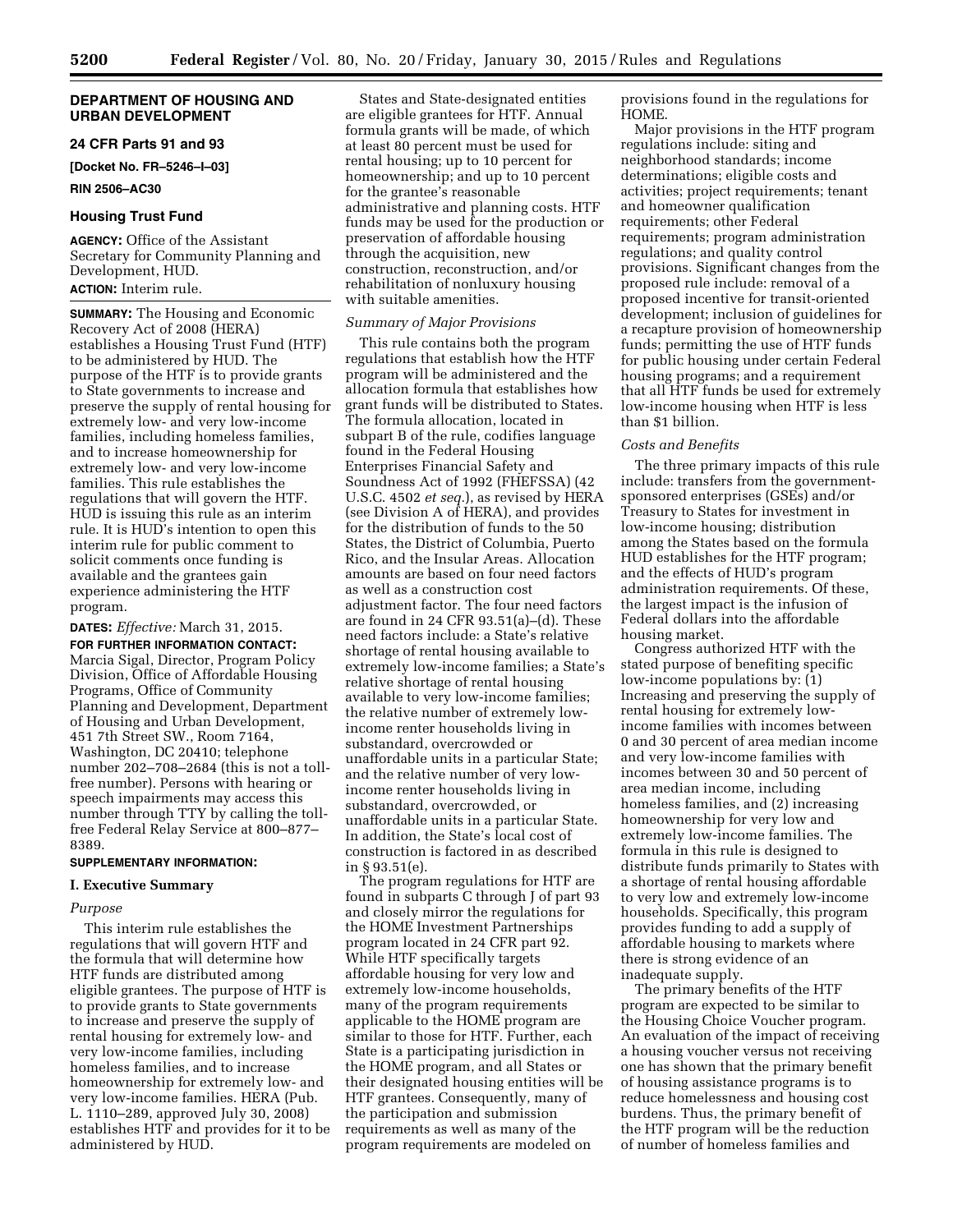individuals, as well as the number of families paying a disproportionate share of their income for housing in relatively tight housing markets.

HTF is a transfer to the low-income housing sector from the GSEs and/or Treasury. The size of the annual impact is equivalent to the size of the total HTF expenditures, which will vary depending on the amount of GSE business in a given year and any amounts that may be appropriated, transferred, or credited to the HTF under any other provision of law. (See 12 U.S.C. 4568.) There will be no allocation of grants under HTF if there is neither revenue from GSEs nor other funds as provided by HERA.

The formula for distributing among the States is largely determined by the statutory formula in FHEFSSA, which includes the four need factors described above, plus a construction cost adjustment factor. In addition, FHEFSSA directs that each of the 50 States and the District of Columbia are to receive a minimum allocation of \$3 million. HUD's policy discretion in choosing the weights for housing needs factors has the impact of redistributing allocations among States. Different States are characterized by different measures of housing needs as well as construction costs. At a national level, however, the discretion has almost no impact because all funds are spent on low-income housing regardless of the State. The transfers are only among States, re-distributing the funds geographically.

Finally, the regulations governing program administration are not expected to have significant economic impacts. Regulations for the HOME program, which, like HTF, also provide grants for construction of low-income housing, served as the model for HTF regulations. Consequently, State grantees are already familiar with HTF's basic compliance requirements and procedures, and will not have to develop significant capacity to participate in the program. A more detailed cost-benefit analysis is provided in the regulatory impact analysis that accompanies this rule.

#### **II. Background**

HERA was major housing legislation enacted to reform and improve the regulation of the GSEs—Fannie Mae and Freddie Mac, strengthen neighborhoods hardest hit by the foreclosure crisis, enhance mortgage protection and disclosures, and maintain the availability of affordable home loans. The reform of the GSEs is provided in the Federal Housing Finance Regulatory Reform Act of 2008, which is Division

A, Title I of HERA. Section 1131 of Division A amended the Federal Housing Enterprises Financial Safety and Soundness Act of 1992 (12 U.S.C. 4501 *et seq.*) (the Act) to add a new section 1337 entitled ''Affordable Housing Allocations'' and a new section 1338 entitled ''Housing Trust Fund.''

Section 1337 of the Act provides for the HTF (and other programs) to be funded with an affordable housing setaside by Fannie Mae and Freddie Mac. The total set-aside amount is equal to 4.2 basis points (.042 percent) of the GSEs' new mortgage purchases, a portion of which is directed to the HTF. Under section 1337 of the Act, the Director of the Federal Housing Finance Agency (FHFA), the independent federal agency with oversight of the GSEs, has the authority to suspend Fannie Mae's and Freddie Mac's affordable housing contributions if such contributions were to have an adverse impact on the financial stability of the GSEs, as described in section 1337(b). Shortly after being placed in conservatorship in 2008, the GSEs were instructed by the FHFA to suspend the contributions.

On December 11, 2014, the Director of FHFA issued a letter to the GSEs that reinstated the GSE contributions under section 1337, in accordance with the following terms and conditions (which may be supplemented or modified by specific guidance or directive from FHFA). During each GSE fiscal year (which runs from January 1 to December 31), commencing with the GSE's fiscal year 2015 and in each fiscal year thereafter, each GSE will set aside an amount equal to 4.2 basis points of each dollar of unpaid principal balance of its total new business purchases during the fiscal year for allocation in accordance with section 1337(a) . Within 60 calendar days after the end of each fiscal year commencing with fiscal year 2015 and for each fiscal year thereafter, the GSEs will allocate to the HTF the amount set aside unless during the fiscal year the GSE has made a draw from the Department of the Treasury under the terms of the Senior Preferred Stock Purchase Agreement (SPSPA) or unless the allocation would cause the GSE to have to make a draw from the Treasury Department under the terms of the SPSPA. If the GSE has made a draw from the Department of the Treasury under the terms of the SPSPA during fiscal year 2015 or makes a draw during a subsequent fiscal year or if the allocation would cause the GSE to make a draw for that fiscal year, the GSE will make no allocation for the fiscal year for which the draw was made or for any fiscal year in which it is determined that the allocation would cause a draw, and the set aside will be reversed for that fiscal year.

The letter from FHFA also noted that although the profit levels the GSEs experienced since 2012 are not expected to be sustainable, reasonable projections indicate that the GSEs will remain profitable for the foreseeable future. FHFA continues to monitor the financial condition of the GSEs and retains the authority to revise or reverse the decision at any time in accordance with the provisions of section 1337(b). Accordingly, HUD is proceeding with this rule to implement the HTF.

Congress authorized the HTF with the stated purpose of: (1) Increasing and preserving the supply of rental housing for extremely low-income (ELI) families with incomes between 0 and 30 percent of area median income and very lowincome (VLI) families with incomes between 30 and 50 percent of area median income, including homeless families, and (2) increasing homeownership for ELI and VLI families. HUD's periodic reports to Congress on worst-case needs for affordable rental housing document that shortages of affordable rental housing for ELI and VLI families have grown more severe. A household defined as experiencing worst-case housing needs means that the household has an income at or below 50 percent of the area median income, receives no housing assistance, and has a severe rent burden (paying more than half of its income for rent) and/or lives in severely inadequate conditions (*e.g.,* incomplete plumbing). As of 2011, the combined number of ELI and VLI renters with worst-case housing needs was 8.48 million, or 44 percent of all ELI and VLI renters (19.27 million). Because extremely low income households also constitute by far most (61.1 percent) very low-income renters, nearly three out of four (73.3 percent) households with worst case needs had extremely low incomes during 2011.1

There is a documented shortage of low-cost rental units, as builders and housing providers are unable to construct, finance, and operate a sufficient supply of rental housing affordable to ELI and VLI households. In 2011, for every 100 ELI renters, on average, there were only 36 affordable units available, and for every 100 VLI renters nationwide, only 65 rental units

<sup>1</sup>See HUD's Worse Case Housing Needs 2011 Report to Congress at *[http://www.huduser.org/](http://www.huduser.org/portal//Publications/pdf/HUD-506_WorstCase2011_reportv3.pdf) [portal//Publications/pdf/HUD-506](http://www.huduser.org/portal//Publications/pdf/HUD-506_WorstCase2011_reportv3.pdf)*\_*WorstCase2011*\_ *[reportv3.pdf.](http://www.huduser.org/portal//Publications/pdf/HUD-506_WorstCase2011_reportv3.pdf)* See page 7.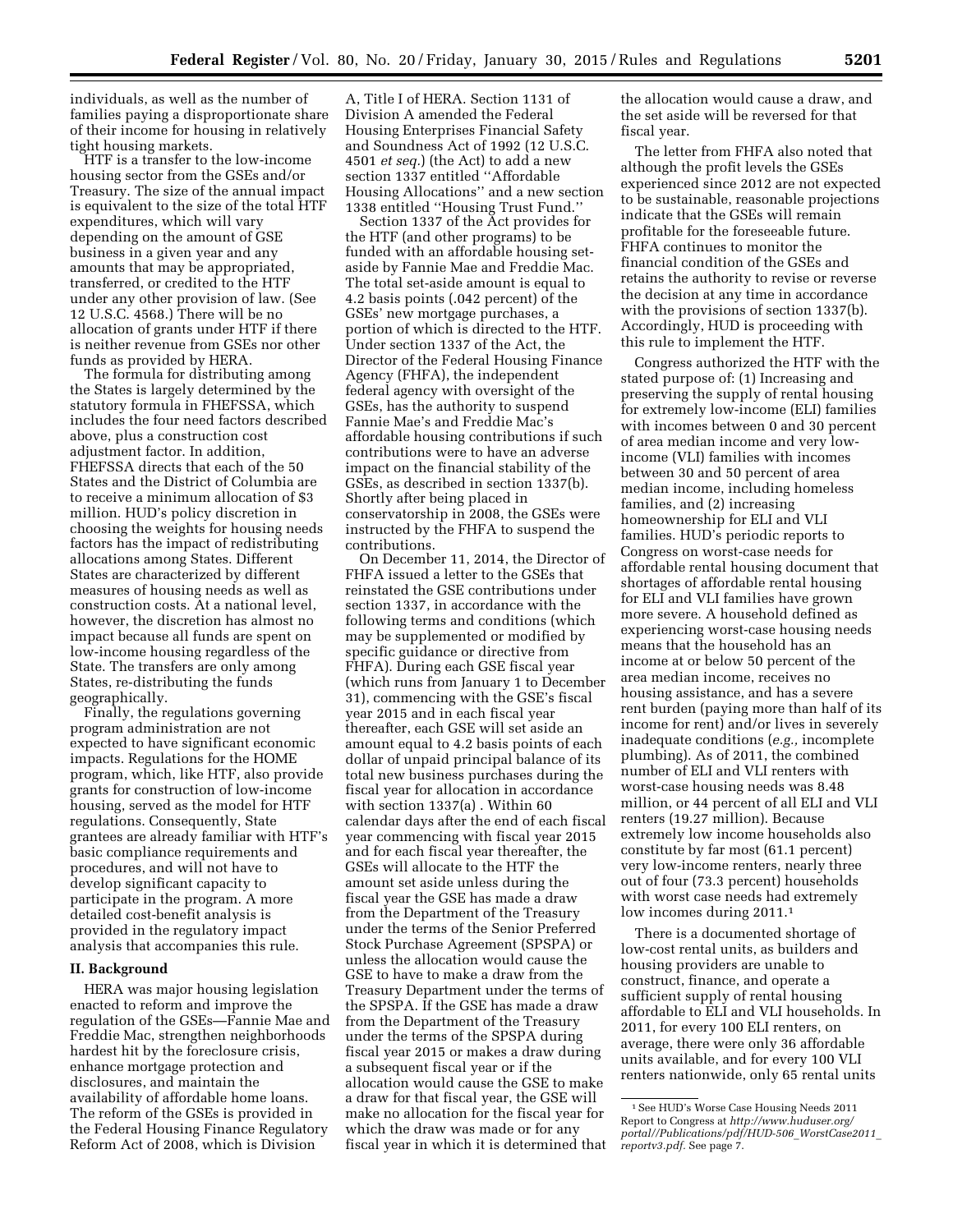available.2 The HTF will provide funds to produce additional units affordable to ELI and VLI households with the greatest need, thus increasing the supply and reducing the most critical component of the existing shortage.

## *Housing Trust Fund—Formula Allocation*

Section 1338 of the Act directs HUD to establish, through regulation, the formula for distribution of amounts made available for the HTF. The statute specifies that only certain factors are to be part of the formula, and assigns priority to certain factors. HUD's proposed formula for the allocation of HTF funds was published for public comment on December 4, 2009, at 74 FR 63938.

## *Housing Trust Fund—Administration of the Fund*

In addition to the statutory direction to establish by regulation a formula for the allocation of HTF funds, section 1338 of the Act directs HUD to establish and manage the HTF, the purpose of which is to provide grants to States for use to: (1) Increase and preserve the supply of rental housing for ELI and VLI families, including homeless families; and (2) increase homeownership for ELI and VLI families. Section 1338 of the Act also directs HUD to establish regulations to administer the HTF, and this rule presents the regulations that will govern the HTF, on an interim basis, as provided in the Summary of this rule.

HUD's proposed rule for the administration of the HTF funds was published for public comment on October 29, 2010, at 75 FR 66978. HUD proposed to codify the HTF regulations in a new subpart N of 24 CFR part 92. Part 92 contains the regulations for HUD's HOME Investment Partnerships program (HOME program). The HOME program is the largest federal block grant program that produces affordable housing for very low-income households. The HOME program provides formula grants that communities use, often in partnership with local nonprofit groups, to fund a wide range of activities that build, buy, and/or rehabilitate affordable housing units for rent or homeownership. The HTF will operate in substantially the same manner, by providing formula grants to States used to develop affordable housing units for rent or homeownership. In addition, the grant activities in both programs require the

same grantee administration and HUD oversight functions.

#### **III. Overview of Key Changes Made in Interim Rule**

This interim rule largely adopts the provisions of the proposed rule, although HUD is making some changes based on public comments and other considerations. The following highlights key changes made to the proposed rule at this interim rule stage:

• The HTF regulations will be codified in a new part 93. While the HTF regulations have been synchronized with the HOME program regulations for the reasons set forth in the preamble to the proposed rule, HUD agrees with commenters that it would be clearer to place the HTF regulations into a new 24 CFR part. Therefore, the HTF formula allocation and program administration regulations are now found in 24 CFR part 93.

• The HTF proposed rule was published prior to the publication of the HOME final rule. (The HOME final rule published on July 24, 2013, at 78 FR 44638.) In order to synchronize the applicable requirements of the HTF regulations with those of the HOME regulations, HUD has revised several provisions in the HTF proposed rule. The proposed provisions revised by this interim rule include definitions, eligible costs, eligible administrative and planning costs, property standards, inspections, income determinations, tenant protections and selections. For some of the proposed provisions revised, only minor word changes were made so that the language in the HTF regulations matches the HOME regulations, while in other sections the exact language of certain HOME regulations was incorporated in the HTF regulations.

• HUD removed the proposed regulatory sections on property standards (§§ 92.741–92.745) that require HTF units to meet Energy Star and Water Sense certifications. Since issuance of the HTF proposed rule and the HOME program final rule, HUD proposed, in a notice published in the **Federal Register** on April 15, 2014, at 79 FR 21259, to adopt revisions to the 2006 International Energy Conservation Code (IECC) and to the 2004 energy codes of the American Society of Heating, Refrigerating, and Airconditioning Engineers (ASHRAE), and apply these revised standards to the HUD programs covered by the Energy Independence and Security Act of 2007 (EISA). The covered HUD programs include the HOME program, and HUD also applies these standards to HTF to

synchronize with the standards to be applied to the HOME program.

• At the proposed rule stage, HUD proposed to facilitate the use of HTF funds in transit-oriented development by proposing a different definition of commitment of HTF funds for transitoriented development projects. HUD removes this definition in this interim rule and instead grantees will determine how best to use HTF funds in transitoriented development projects within the requirements for commitment and allocation plans established in this rule.

• HUD adds a process by which minimum grant awards will be determined if the amount of funds in the HTF, in any given fiscal year, is insufficient to award each grantee a minimum grant of \$3 million.

• The HTF regulations regarding operating cost assistance and operating cost reserves have been modified. In response to public comment to allow more flexibility for grantees to provide operating cost assistance, the limit on the amount of operating cost assistance and operating cost reserves that a grantee may award from its annual grant was increased from 20 percent to one third. In addition, the requirements for operating cost reserves will differ depending on the source of funds for the HTF. For non-appropriated funds (*i.e.,*  the allocations from Fannie Mae and Freddie Mac) that become available for the HTF formula distribution, grantees will be allowed to fund operating cost reserves at the amount required for a period of up to 30 years (the term for the period of affordability for each HTFassisted project). However, if appropriated funds become available for HTF, grantees will be allowed to fund operating cost reserve for a period of no more than five years, as provided in the proposed rule and retained in this interim rule. At the proposed rule stage, HUD did not propose to allow use of HTF funds for public housing. This interim rule allows the use of HTF funds (1) in connection with the Choice Neighborhoods (Choice), and lowincome housing tax credit (LIHTC) programs for construction of new units that replace existing public housing properties; and (2) for the rehabilitation of existing public housing units in connection with the Rental Assistance Demonstration, Choice and LIHTC programs.

#### **IV. Discussion of Public Comments and HUD Responses**

The public comment period for the proposed formula rule closed on February 2, 2010. HUD received 13 public comments on the proposed formula rule. Commenters included

<sup>2</sup>See HUD's Worse Case Housing Needs 2011 Report to Congress at page 9.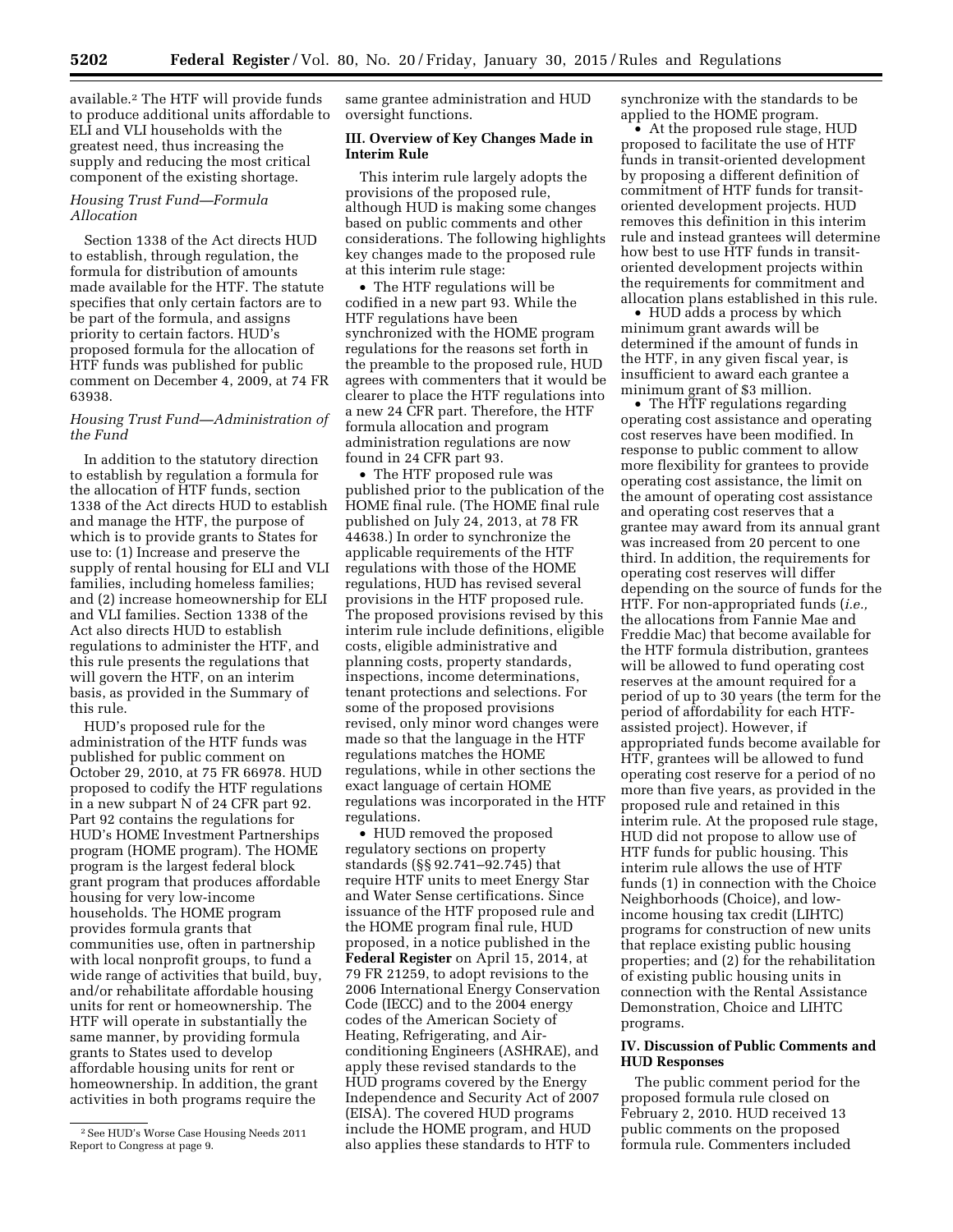local housing and community development agencies, housing groups, housing authorities, trade associations, and individuals. A majority (eight) of the commenters wrote in support of the rule or portions of it, including a national advocacy organization that fully endorses the proposed rule. HUD is not addressing these favorable comments because they do not raise issues which require a response. Other comments are discussed below. The public comments on the proposed formula rule can be found at: *[http://](http://www.regulations.gov/#!docketDetail;D=HUD-2009-0149) [www.regulations.gov/](http://www.regulations.gov/#!docketDetail;D=HUD-2009-0149) [#!docketDetail;D=HUD-2009-0149.](http://www.regulations.gov/#!docketDetail;D=HUD-2009-0149)* 

The public comment period for the proposed program rule closed on December 28, 2010. HUD received 93 comment letters; commenters included State and local housing and community development agencies, housing groups, housing authorities, trade associations, and individuals. The comment letters included general comments about the proposed rule and statutory requirements for the HTF, as well as suggestions for changes to specific provisions in the proposed rule. The public comments on the proposed program rule can be found at: *[http://](http://www.regulations.gov/#!docketDetail;D=HUD-2010-0101) [www.regulations.gov/](http://www.regulations.gov/#!docketDetail;D=HUD-2010-0101)*

*[#!docketDetail;D=HUD-2010-0101.](http://www.regulations.gov/#!docketDetail;D=HUD-2010-0101)*  Issues raised in public comments on the proposed formula and proposed program rule and HUD's responses to these comments follow.

## *Part 91—Consolidated Submissions for Community Planning and Development Programs (Consolidated Plan Revisions)*

The proposed program rule proposed to make conforming changes to the Consolidated Plan regulations at 24 CFR part 91 to require information related to the HTF to be included in State or local government strategic and annual action plans. As stated at § 91.220 and § 91.320, HUD proposed to require that the action plan must include the HTF allocation plan.

*Comments:* HUD received several comments which suggested additional required elements be added to the allocation plan, including: National standards for green, healthy, sustainable development will be met by HTF units; caps on operating assistance; transitoriented development projects; an explanation of the State's decision to use subgrantees, criteria for selecting subgrantees, and a method for distributing funds among subgrantees. One commenter suggested that HUD require the allocation plans for HTF

funds to specifically prioritize transitoriented development. One commenter suggested specific revisions to the language for the sake of further clarity, such as cross references between the definition of HTF funds at § 92.702 in § 92.220(l)(4)(i) and § 92.320(k)(5)(I). A commenter suggested that HUD require, at § 92.725(c), that the subgrantee's HTF allocation plan be consistent with the State's HTF allocation plan.

Similarly, a commenter suggested that HUD revise § 92.220(l)(4)(i) and  $§ 92.320(k)(5)(i)$  so that they have identical language and requirements. One commenter suggested that the housing market characteristics in the HTF formula be added to the general housing market characteristics required in the consolidated plan at § 92.210(a) and § 92.310(a). Another commenter recommended that the rule require HTF allocation plans to certify that the HTF funds will not be subject to State or local laws and policies that impose requirements for subsidized housing development that exceed the requirements for similar residential development not involving subsidies. Two commenters stated that the proposed rule should not restrict the types or locations of HTF units, but instead should retain maximum flexibility to meet local needs.

*HUD Response:* HUD appreciates the concern expressed by commenters that HTF allocation plans at the State and local level mirror each other so that the HTF funds expended are targeted to the needs identified in the state plans. However, it is possible that a State or State-designated entity would provide HTF funds to different subgrantees for different types of projects and programs throughout the state to address various needs. In these situations, having identical State and local plans would not be practicable. To address these concerns, rather than modifying part 91 requirements related to HTF allocation plan, at this interim rule stage, HUD modified language at § 93.404 (§ 92.774 of the proposed rule) to require that grantees include executed written agreements with subgrantees that specify allowable programs and requirements.

An explanation of the State's decision to use subgrantees, criteria for selecting subgrantees, and method for distributing funds among subgrantees are required at § 91.320(k)(5). The housing market characteristics used in the HTF formula are reflected in the analyses required in the consolidated plan. In response to

comments about the locations where HTF funds will be used, HUD notes that the HTF statute does not preempt State or local law, and the regulation cannot prevent the use of HTF funds in places that impose requirements on subsidized projects that are not in violation of Federal laws.

#### *General Comments on Promulgation of the HTF Regulations as Subpart N of Part 92 of the Proposed Rule*

HUD specifically solicited input from HTF grantees and interested parties on HUD's proposed coordination of the HOME program and HTF regulations, as well as additional or alternative ways to better coordinate and use HTF funds with funding from other Federal, State, local programs, or private sources typically used to produce mixed-income affordable housing developments.

*Comments:* Some commenters expressed concern that by including HTF regulations in Subpart N of the HOME program regulation, the HTF program will lack an identity as a separate program.

*HUD Response:* HUD agrees with commenters that the regulations should be located in a new part 93, as this approach highlights HTF as a separate program, and this rule codifies the regulations in new part 93. However, many of the requirements are the same for both the HOME and HTF programs (*e.g.,* administrative requirements; monitoring, site and neighborhood standards; and affirmative marketing), therefore, in moving the HTF regulations as proposed in part 92 for the HTF to part 93, HUD repeated the requirements in the HOME rule that also apply to the HTF.

Several commenters also called for streamlining between HTF and other programs and asked that HUD avoid duplicative requirements. Because many HTF grantees also administer the HOME program, streamlining the regulations this way will help grantees avoid having to create entirely new or separate structures to administer HTF funds, and this may help grantees develop and deliver more affordable housing sooner to households and communities in need.

In addressing public comments on specific provisions in the proposed rule, this preamble will refer to the regulatory sections as they were originally proposed in part 92. The following table matches the proposed rule sections with the new sections in this interim rule: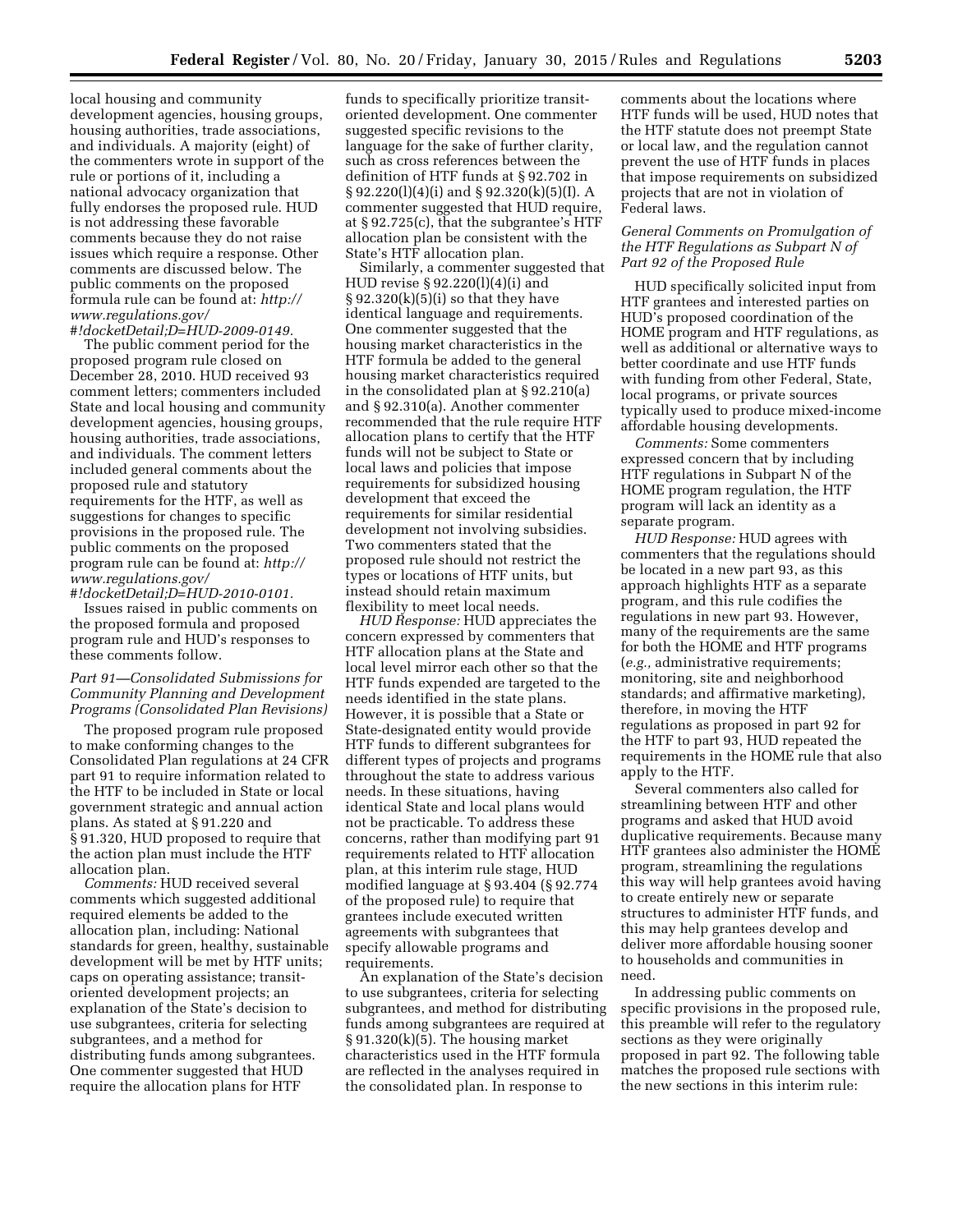$\equiv$ 

Ξ

| Proposed                                                                        | Final | Subject                                                                                  |  |  |
|---------------------------------------------------------------------------------|-------|------------------------------------------------------------------------------------------|--|--|
| <b>Subpart A-General</b>                                                        |       |                                                                                          |  |  |
| 92.701                                                                          |       | Overview.                                                                                |  |  |
| 92.702                                                                          |       | Definitions.                                                                             |  |  |
| 92.703                                                                          |       | Waivers.                                                                                 |  |  |
| <b>Subpart B-Allocation Formula; Reallocations</b>                              |       |                                                                                          |  |  |
| 92.710                                                                          |       | Formula Allocation.                                                                      |  |  |
| 92.711                                                                          |       | Formula Factors.                                                                         |  |  |
| 92.712<br>$92.713$                                                              |       | Minimum State Allocations.                                                               |  |  |
| 92.714                                                                          |       | Federal Register Notice of Formula Allocations.<br>Reallocations by Formula.             |  |  |
| Subpart C-Participation and Submission Requirements; Distribution of Assistance |       |                                                                                          |  |  |
| 92.720                                                                          |       | Participation and Submission Requirements.                                               |  |  |
| 92.725                                                                          |       | Distribution of Assistance.                                                              |  |  |
| <b>Subpart D-Program Requirements</b>                                           |       |                                                                                          |  |  |
| 92.726                                                                          |       | Site and Neighborhood Standards.                                                         |  |  |
| 92.727                                                                          |       | Distribution of Assistance.                                                              |  |  |
| <b>Subpart E-Eligible and Prohibited Activities</b>                             |       |                                                                                          |  |  |
| 92.730                                                                          |       | Eligible Activities: General.                                                            |  |  |
| 92.731                                                                          |       | Eligible Project Costs.                                                                  |  |  |
| 92.732                                                                          |       | Eligible Administrative and Planning Costs.                                              |  |  |
| 92.734                                                                          |       | HTF Funds and Public Housing.                                                            |  |  |
| 92.735                                                                          |       | Prohibited Activities and Fees.                                                          |  |  |
| <b>Subpart F-Income Targeting</b>                                               |       |                                                                                          |  |  |
| 92.736<br>92.737                                                                |       | Income Targeting: Rental Units.<br>Income Targeting: Homeownership.                      |  |  |
|                                                                                 |       | <b>Subpart G-Project Requirements</b>                                                    |  |  |
| 92.740                                                                          |       | Maximum Per-Unit Subsidy Amount, Underwriting, and Subsidy Layering.                     |  |  |
| 92.741                                                                          |       | Property Standards.                                                                      |  |  |
| 92.746                                                                          |       | Qualification as Affordable Housing: Rental housing.                                     |  |  |
| 92.747                                                                          |       | Tenant Protections and Selection.                                                        |  |  |
| 92.748                                                                          |       | Qualification as Affordable Housing: Homeownership.                                      |  |  |
| 92.749                                                                          |       | Qualification as Affordable Housing: Modest Housing Requirements for Homeowner-<br>ship. |  |  |
| 92.750.                                                                         |       |                                                                                          |  |  |
| <b>Subpart H-Other Federal Requirements</b>                                     |       |                                                                                          |  |  |
| 92.760                                                                          |       | Other Federal Requirements and Nondiscrimination; Affirmative Marketing.                 |  |  |
| 92.761                                                                          |       | Lead-Based Paint.                                                                        |  |  |
| 92.762                                                                          |       | Displacement, Relocation, and Acquisition.                                               |  |  |
| 92.763                                                                          |       | Conflict of Interest.                                                                    |  |  |
| 92.764                                                                          |       | Funding Accountability and Transparency Act.                                             |  |  |
| <b>Subpart I-Program Administration</b>                                         |       |                                                                                          |  |  |
| 92.770                                                                          |       | Housing Trust Fund (HTF) Accounts.                                                       |  |  |
| 92.771                                                                          |       | HTF Grant Agreement.                                                                     |  |  |
| 92.772                                                                          |       | Program Disbursement and Information System.                                             |  |  |
| 92.773                                                                          |       | Program Income and Repayments.                                                           |  |  |
| 92.774                                                                          |       | Grantee Responsibilities; Written Agreements; Onsite Inspections; Financial Over-        |  |  |
| 92.775                                                                          |       | sight.<br>Applicability of Uniform Administrative Requirements.                          |  |  |
| 92.776                                                                          |       | Audit.                                                                                   |  |  |
| 92.777                                                                          |       | Closeout.                                                                                |  |  |
| 92.778                                                                          |       | Recordkeeping.                                                                           |  |  |
| 92.779                                                                          |       | Performance reports.                                                                     |  |  |
| <b>Subpart J-Performance Review and Sanctions</b>                               |       |                                                                                          |  |  |
| 92.780                                                                          |       | Accountability of Recipients.                                                            |  |  |
| 92.781                                                                          |       | Performance Reviews.                                                                     |  |  |
|                                                                                 |       | Corrective and Remedial Actions.                                                         |  |  |
|                                                                                 |       |                                                                                          |  |  |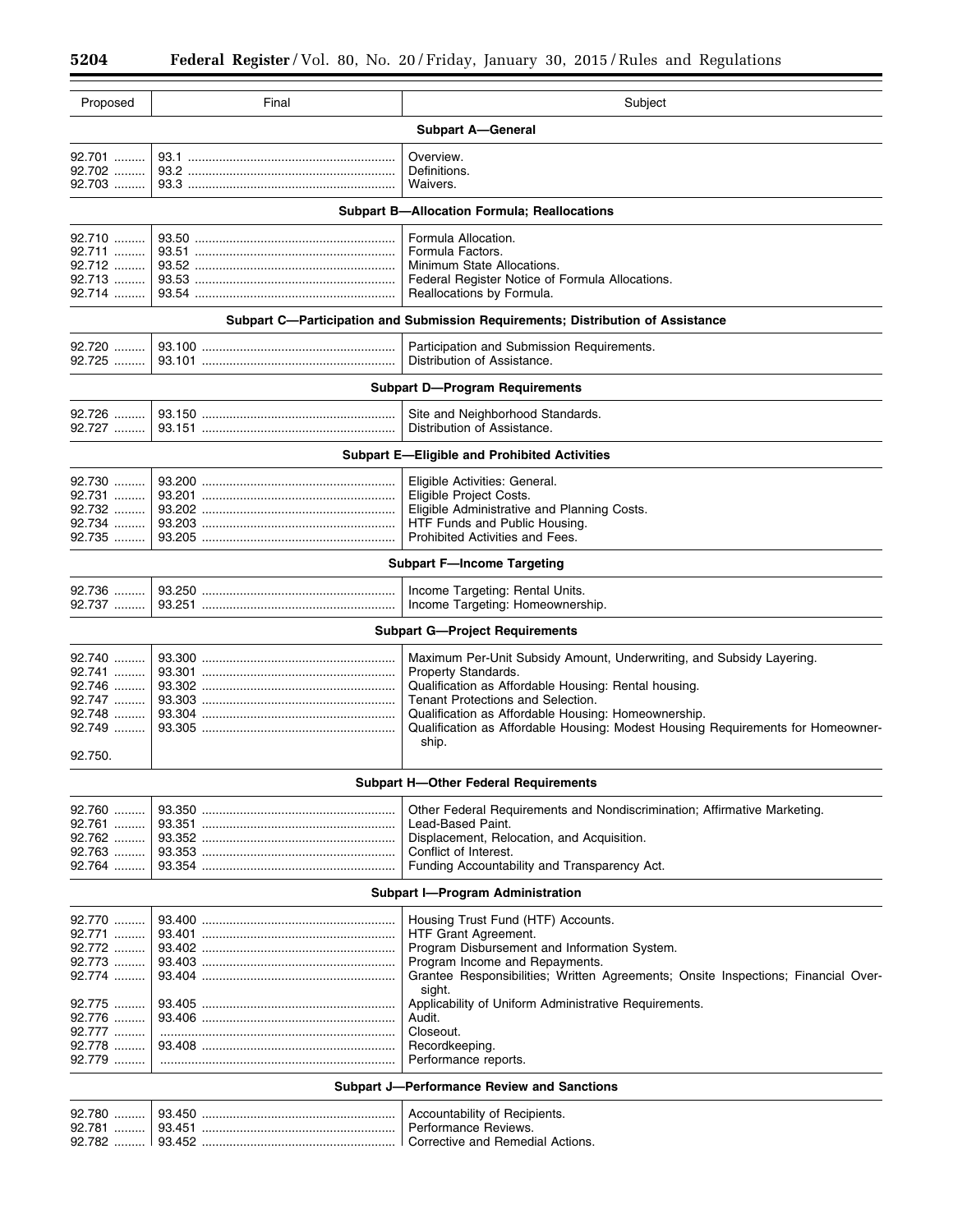| Proposed | Final | Subject                                        |
|----------|-------|------------------------------------------------|
| 92.783   |       | Notice and Opportunity for Hearing; Sanctions. |

## *Definitions Proposed § 92.702; Final § 93.2*

In § 92.702(a), HUD proposed that several definitions in the HOME program regulations (24 CFR 92.2) be applicable to the HTF. In § 92.702(b), HUD outlined key definitions applicable to the HTF, including: ''Commitment,'' several definitions related to energy efficiency, "Grantee," "Recipient," "State," "State-Designated Entity," and ''Subgrantee.'' HUD received several comments regarding the language proposed to define terms applicable to the HTF.

#### Commitment

To facilitate transit-oriented development projects, the proposed definition of ''commitment'' permitted a unit of general local government to acquire the land for a transit-oriented development project in advance of having specific project plans. Specifically, HUD proposed that the unit of general local government must hold title to the land for the transitoriented development project; the proposed rule allowed 36 months from the date of acquisition of the property for a transit-oriented development project to commit additional funds to a specific project on the property.

*Comments:* HUD received several comments regarding this proposed definition of and deadline for ''commitment'' for transit-oriented development projects. Some commenters suggested the deadline to commit additional funds to transitoriented development should be extended to 42 months, while others suggested 48 months, and one commenter suggested 60 months. Another commenter suggested that the commitment deadline for transitoriented development should be less than 36 months.

Some commenters stated that the proposed definition of ''commitment'' for transit-oriented development should be revised to allow non-local government entities to commit the few funds necessary to comply with the rule and two commenters suggested that these non-local government entities be allowed to hold title to the transitoriented development property. A few commenters stated that the rule's emphasis on transit-oriented development gives preference to urban areas, and asked that the rule provide a framework for balancing transit-oriented development goals with rural areas that have limited or no transit services. Commenters asked HUD to instruct States to give the same priority to developments meeting the greatest rural needs as is given to transit-oriented development in urban areas. Some commenters stated that the rule should not mandate that all projects be located in a sustainable community since some States do not have fully developed transit systems, and the rule should provide flexibility to meet the varying needs of States.

Another commenter suggested that the rule should require a minimum percentage of HTF funds be expended for transit-oriented development and mixed-income housing development. A few commenters supported allowing HTF funds to be used in combination with other government programs to leverage sources for creating a transitoriented development land acquisition or land bank program. A commenter proposed a more detailed definition for transit-oriented development that is intended to better target developments that promote transit ridership and reduce motor vehicle trips, remove the requirements for mixed-use and mixedincome development, require that developments within transit-oriented development be along a walkable route, and clarify what constitutes a ''transit facility.'' A few commenters suggested various methods to incentivize development of housing for ELI families in transit-oriented development projects that are accessible to transit and employment centers.

Several commenters expressed concern over potential abuses of the different commitment deadlines and asked HUD to include additional requirements in the final rule to ensure that grantees do not tie up funds, *e.g.,*  to prevent local governments from using HTF funds to serially purchase land and hold it as if ''land banking.'' Some commenters stated that the rule should require that if the original land purchased is not used for ELI households, then the recipient must place the planned ELI housing within the same transit-oriented development area. A few commenters stated that the rule should also require that the correct zoning be in place before property is purchased for transit-oriented development, and one commenter suggested that the final rule include specific parameters for when property

acquisition for transit-oriented development would be permissible. Finally, one commenter requested that the definition of ''commitment'' include a mechanism to ensure project completion, such as deadlines, progress schedules, or a recapture mechanism.

*HUD Response:* HUD appreciates the comments regarding how HUD may provide incentives to encourage the use of HTF funds to develop housing affordable to ELI households that is also accessible to transit and employment centers. However, HUD acknowledges and agrees with the concerns expressed by many commenters that a separate commitment deadline for HTF funds used in transit-oriented development may cause a decrease in the amount of HTF units produced.

Transit-oriented development is not required in the HTF statute or regulations. As proposed, § 92.725 stated that grantees are responsible for distributing HTF funds throughout the State according to the State's assessment of the priority housing needs within the State, as identified in the HTF allocation plan, which is part of the State's consolidated and annual action plan. These plans contain several analyses of priority housing needs. Based on these identified priority needs, grantees may choose to prioritize development of HTF-assisted units near transit access and sustainable development.

HUD agrees with commenters that the separate definition of commitment for transit-oriented development could lead to ''land banking.'' Land acquisition for banking purposes is not an eligible activity in the HTF statute, and HUD does not seek to encourage the use of HTF funds for ''land banking.'' Based on the comments received, HUD decided that use of HTF funds in transit-oriented development projects is best addressed at the State and local level, and that it is not necessary at this time to establish a separate definition or deadline related to the use of HTF funds for transitoriented development projects. Each grantee may include incentives and priorities in its HTF allocation plan to further promote sustainable development that is appropriate to the local communities where housing developed with HTF funds will be located.

This rule, at § 93.2, eliminates the separate definition of commitment for transit-oriented development.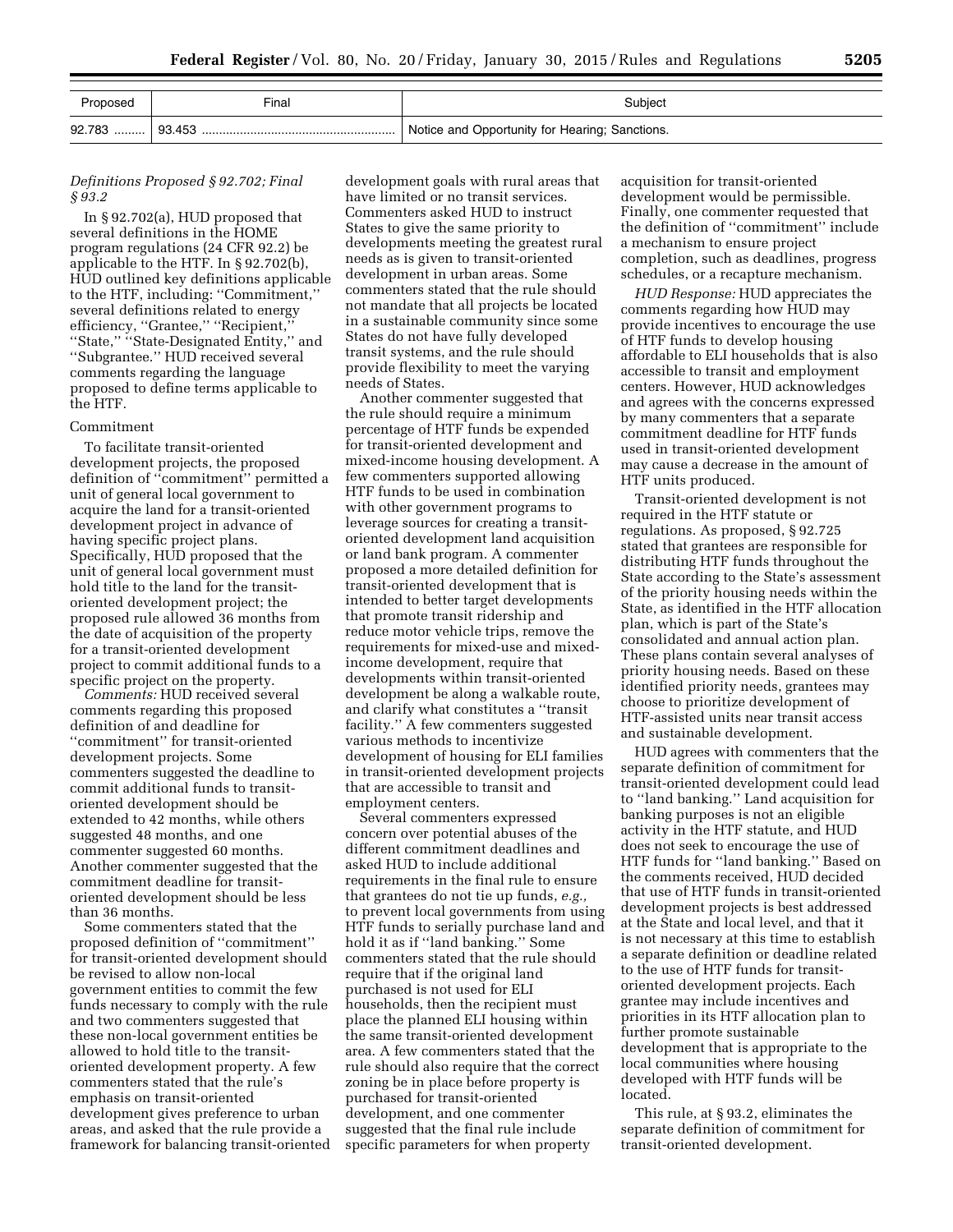State-Designated Entity, Grantee, Recipient

In the proposed rule, a Statedesignated entity was defined as a State housing finance agency, tribally designated housing entity, or any other qualified instrumentality of the State that is designated by the State to be the grantee.

*Comments:* One commenter recommended that the definition of ''State-designated entity'' be revised to include ''housing community development entity.'' A commenter stated that the definitions of ''grantee'' and ''recipient'' should be consistent between HOME and HTF. Other commenters suggested that the rule be revised to explicitly state that public agencies, local governments, public housing authorities, non-profit entities, and for-profit entities are eligible recipients.

*HUD Response:* The terms ''statedesignated entity'' and ''recipient'' are defined in the statute. This rule includes examples of the types of entities, such as public housing agencies, that may be eligible recipients providing that they meet the statutory qualifications for a recipient.

Extremely Low- and Very Low-Income Families

The HTF statute contains definitions of extremely low and very low-income families based on percent of median income, with adjustments for family size (30 percent of area median income (AMI) for extremely low and 50 percent of AMI for very low income).

*Comments:* Some commenters stated that the proposed definitions of ''very low-income families'' and ''extremely low-income families'' are inconsistent with the statute. A few commenters requested HUD provide a definition of ''rural area'' in the definition of ''very low-income families.'' Other commenters suggested that the HTF should adopt the definition of ''family'' as used in the HOME program. A commenter requested the term ''household'' replace ''family'' throughout the rule.

*HUD Response:* While the terms ''family'' and ''household'' do not have the same meaning (a ''household'' can comprised more than one family), HUD acknowledges that the terms are sometimes used interchangeably in statute, regulation and guidance (*i.e.,*  HOME uses the part 5 definition of ''family'' at 24 CFR 5.403, and defines household as one or more persons residing in a unit).

HUD agrees with commenters that the HTF statute does not allow for the same

adjustments in income as in the HOME program and modified the regulatory language at § 93.2 (from § 92.702 of the proposed rule) to reflect only the adjustments allowed by the HTF statute.

For the purposes of the definition of very low-income families, in this interim rule, HUD defines the term ''rural'' based on the term ''metropolitan'' as defined by the Office of Management and Budget. All ''nonmetropolitan '' areas will be considered ''rural.''

## *Allocation Formula Proposed § 93; Final § 93, Subpart B*

*Comments:* A commenter states that the need factors should be weighted equally to ensure fair distribution of resources. Another commenter specifically supports the 50 percent weight assigned to factor 1 (shortage of units), and the 25 percent weight assigned to factor 3. A commenter states, in the absence of information about how much of an increase California would receive compared to the proposed allocation, and the substantial housing needs of California's low and very low-income population, that the factors should be weighted in accordance with alternative three, under which the first factor would be weighted at 60 percent and the other factors weighted at 13.3 percent. Another commenter states that the extremely low-income focus of this program means that it should be a key resource for assisting the homeless, and the formula allocation should reflect that priority.

*HUD Response:* Section 1338(c)(3)(C) of the Act requires the formula to give priority emphasis and consideration to the first factor in section 1338(c)(3)(B)(i), and therefore the factors cannot be weighed equally. The proposed rule reflected this priority consideration by weighting this factor higher than the other factors in the proposed allocation formula. The interim rule is adopting the proposal that the two factors addressing the needs of extremely low-income households, Factors 1 and 3, have a combined weight of 75 percent in keeping with the statutory targeting of funds.

The Regulatory Impact Analysis (RIA) for the formula allocation HTF proposed rule was issued on December 4, 2009, and can be found on HUD's Web site (*[http://www.huduser.org/portal/](http://www.huduser.org/portal/publications/pubasst/riaforhtf.html) [publications/pubasst/riaforhtf.html](http://www.huduser.org/portal/publications/pubasst/riaforhtf.html)*). The RIA describes in detail the alternative weight structures that HUD analyzed in developing the HTF allocation formula, the resulting impacts of each alternative on the States, and the analysis that supports HUD's selection

of the alternative in the proposed allocation formula. The proposed formula strikes a balance between the high levels of housing needs in California and other States, as well as the competing priorities discussed in the RIA.

An extremely low-income household, by statutory definition, means a household whose income does not exceed 30 percent of the area median income, with adjustments for family size. Homeless individuals and families who qualify as extremely low-income will be eligible for HTF units. The combined weight of 75 percent for the two factors that address the needs of extremely low-income households, factors one and three, reflects the statutory targeting of funds to extremely low-income households in the proposed formula. Furthermore, section 1338(a)(1)(A) of the Act specifically states that the purpose of the HTF is ''to increase and preserve the supply of rental housing for extremely low- and very low-income families, including homeless families . . .''

#### Data Used in the Allocation Formula

*Comments:* A commenter states that homeless households should be included in the aggregate number of extremely low-income renter households to determine the true need. Data are readily available from Continuum of Care (CoC) programs and the Homeless Management Information System (HMIS). Another commenter states that more detail is needed on the sources of data the proposed formula uses. A commenter states that HUD should state exactly which American Community Survey data it will use, whether such data will be updated and used every year, and at what point 2010 Census data will be used. The commenter also states that HUD should clarify which RSMeans Cost Survey data will be used, and recommends data specific to multifamily construction. This commenter states that HUD should advise what sampling method will be used. Whatever method is used, the commenter stated that HUD should recognize that most multifamily construction is in the higher-cost areas.

*HUD Response:* The proposed allocation formula incorporated the required statutory factors in section 1338(c)(3)(B). Consistent with the Community Development Block Grant (CDBG) and HOME formulas, the data source used to determine the number of extremely low-income renters with housing problems for factor three will be the most currently available data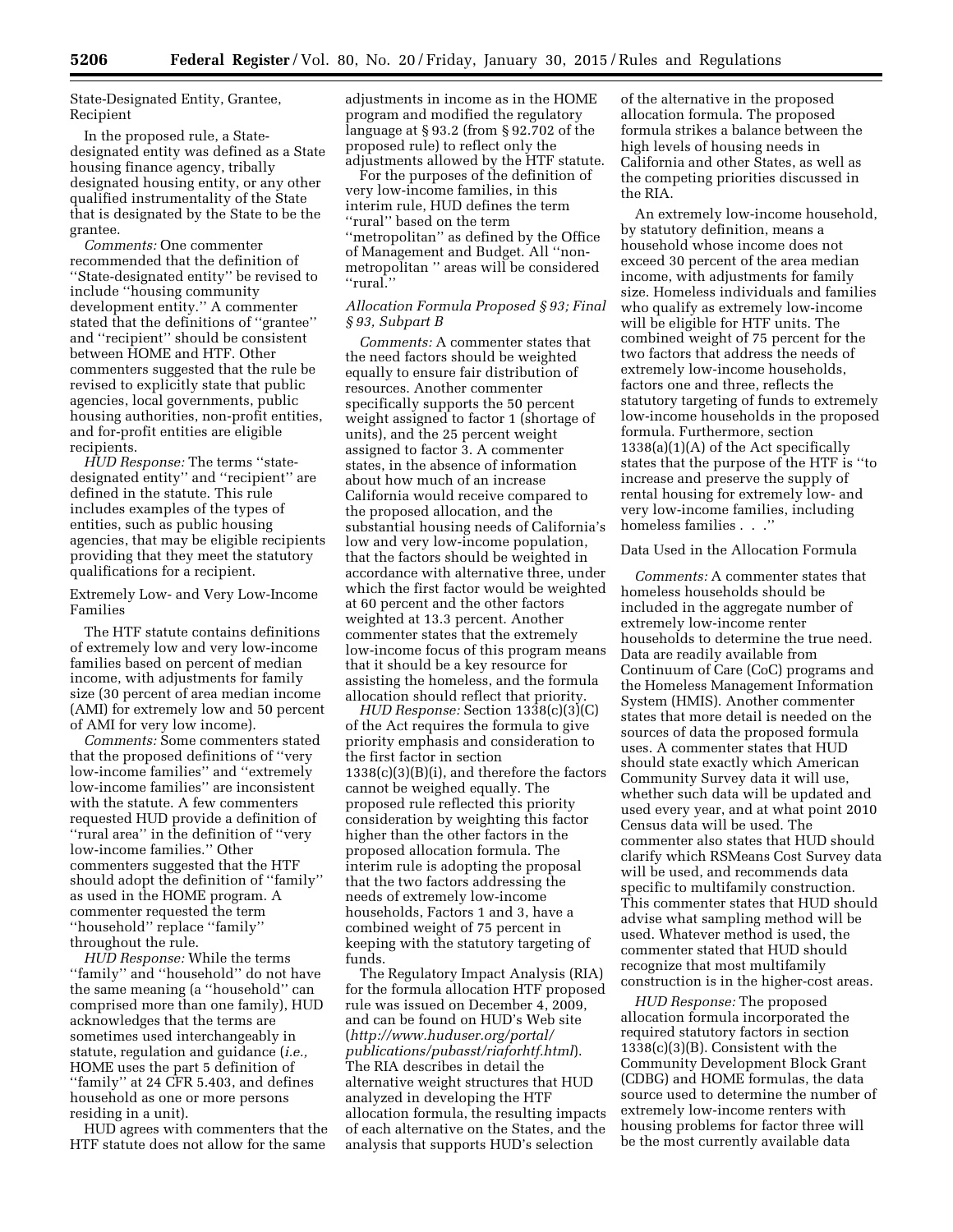from the United States Census Bureau.3 For HTF allocations in Fiscal Year (FY) 2016, the most current data will be a special tabulation of the latest available three-year average data from the American Community Survey.4 Census standard tabulation data do not provide counts of households by the income breaks required by statute so HUD must request a special tabulation of American Community Survey data to calculate the HTF formula. HUD is using the threeyear average data to avoid problems with year-to-year bias in the data caused by small samples in some of the smaller population states. These data do not include homeless individuals and families.

HUD appreciates the commenter's view that homeless families should be included in the count of extremely lowincome families. HUD has considered the idea of including CoC counts or (HMIS) counts of homeless people in the counts for extremely low-income. HUD has decided not to implement these suggestions for two reasons:

• Inconsistent and incomplete data. Neither CoC nor HMIS data are complete for all parts of the country and the method of data collection is somewhat different from place to place. That makes the data poorly suited for an allocation formula because they do not have full national coverage and different data collection methods may result in bias toward one place over another.

• Incentive bias. Even when the data have full coverage, HUD is unlikely to use CoC or HMIS data for any allocation formulas because the data are being reported by grantees. HUD is concerned that some grantees may adjust their method of reporting if they perceive they might get a different funding allocation based on that reporting.

The RSMeans construction cost data used in the formula are the RSMeans Square Foot Costs. Specifically, HUD used city-level location factors for residential construction to prepare statelevel estimates of the relative cost of residential construction. In developing these State estimates, HUD did not select a subset or sample of cities. Rather, every city with a published location factor was included, and location factors were weighted in proportion to city populations. Data are not available for rural areas or for multifamily residential construction specifically. However, because construction costs are generally higher in population centers, HUD believes that the methodology adequately

accommodates the commenter's concern about multifamily construction in costly areas. High-cost areas are reflected in the use of urban data to prepare State estimates as well as by the use of population weighting to ensure that the most populated cities receive their due priority. HUD intends to use the most recent available cost data and population data in developing future estimates.

#### Minimum Allocations

The interim rule contains a new provision to address minimum grant allocations. As noted earlier in this preamble, section 1338(c)(4)(C) of the Act directs that each of the 50 States and the District of Columbia is to receive a minimum grant of \$3 million. This section of the statute further provides that if the formula amount determined in any fiscal year would result in an allocation of a minimum grant of less than \$3 million to any of the 50 States or the District of Columbia, the allocation for any such State or the District of Columbia shall be allocated a minimum grant of \$3 million, and the increase shall be deducted pro rata from the allocations made to all the other States.

The Act did not envision a situation in which the HTF lacked sufficient funds to award each of the 50 States and the District of Columbia a minimum grant of \$3 million. After the deposits are made to the HTF for a fiscal year, section 1338(c)(4)(B) of the Act requires HUD to make allocations to its grantees. To give meaning to both of these statutory sections, HUD interprets the statute to require the allocation of grants even if the grants are less than the \$3 million minimum. If the amount for a fiscal year is insufficient to provide the minimum allocations, HUD will publish a notice in the **Federal Register** for comment, describing an alternative allocation method.

## *Participation and Submission Requirements; Distribution of Assistance Proposed §§ 92.720–92.725; Final §§ 93.100–101*

Allocation Plan/Participation and Submission Requirements § 92.720

In § 92.720, HUD proposed requiring each State to notify HUD of its intent to participate in the HTF program and to have a consolidated plan that contains its HTF allocation plan required by the Act. HUD proposed to implement the requirement for an HTF allocation plan by amending its regulations in 24 CFR 91.220 and 91.320 to include these requirements in the consolidated plans of grantees and, where applicable,

subgrantees. Section 92.720 of the proposed rule directed States to include the HTF allocation plan in the consolidated plan and follow the citizen participation requirements found in the consolidated plan regulations in 24 CFR part 91.

*Comments:* Several commenters expressed concern that the proposed requirements do not place enough emphasis on public participation and transparency.

*HUD Response:* HUD recognizes the commenters' concerns but believes the requirements adopted in this rule provide for sufficient public input on the allocation of HTF funds without the need for additional or new citizen participation requirements. Section 92.720(b) of the proposed rule directed States to include the HTF allocation plan in the consolidated plan and follow the citizen participation requirements in the consolidated plan regulations in 24 CFR part 91. The HTF allocation plan must consider the merits of the application in meeting the priority housing needs of the State. The rule provides flexibility to allow each grantee to include incentives and priorities in its HTF allocation plan that are appropriate to the communities where housing developed with HTF funds will be located.

The language is adopted in this rule as proposed.

Distribution of Assistance: HTF Grantees, Subgrantees, and Recipients § 92.725

HUD proposed that a formula grant be provided to each State for each year that funds are made available for the HTF. In § 92.725, HUD described the proposed ways HTF funds will flow to the communities and recipients, as well as the participation and submission requirements for grantees receiving an HTF allocation.

*Comments:* Some commenters suggested that HTF funds should be allocated directly to municipalities and local participating jurisdictions, as is done with other Community Planning and Development programs (*e.g.,*  HOME, CDBG, Emergency Solutions Grants) because States may be unsuited to determine local housing priorities and unable to effectively administer the HTF. In addition, they stated that passing the funding through the State delays the use of funds at the local level, and local governments are more in tune with local needs.

Several commenters stated that HUD's rule should ensure adequate allocation to rural areas, and that allocations should be made based on the relative or proportional need of frontier, rural, and

<sup>3</sup>See *[http://www.census.gov/housing/.](http://www.census.gov/housing/)*  4See *[http://www.census.gov/acs/www/data](http://www.census.gov/acs/www/data_documentation/data_main/)*\_ *[documentation/data](http://www.census.gov/acs/www/data_documentation/data_main/)*\_*main/.*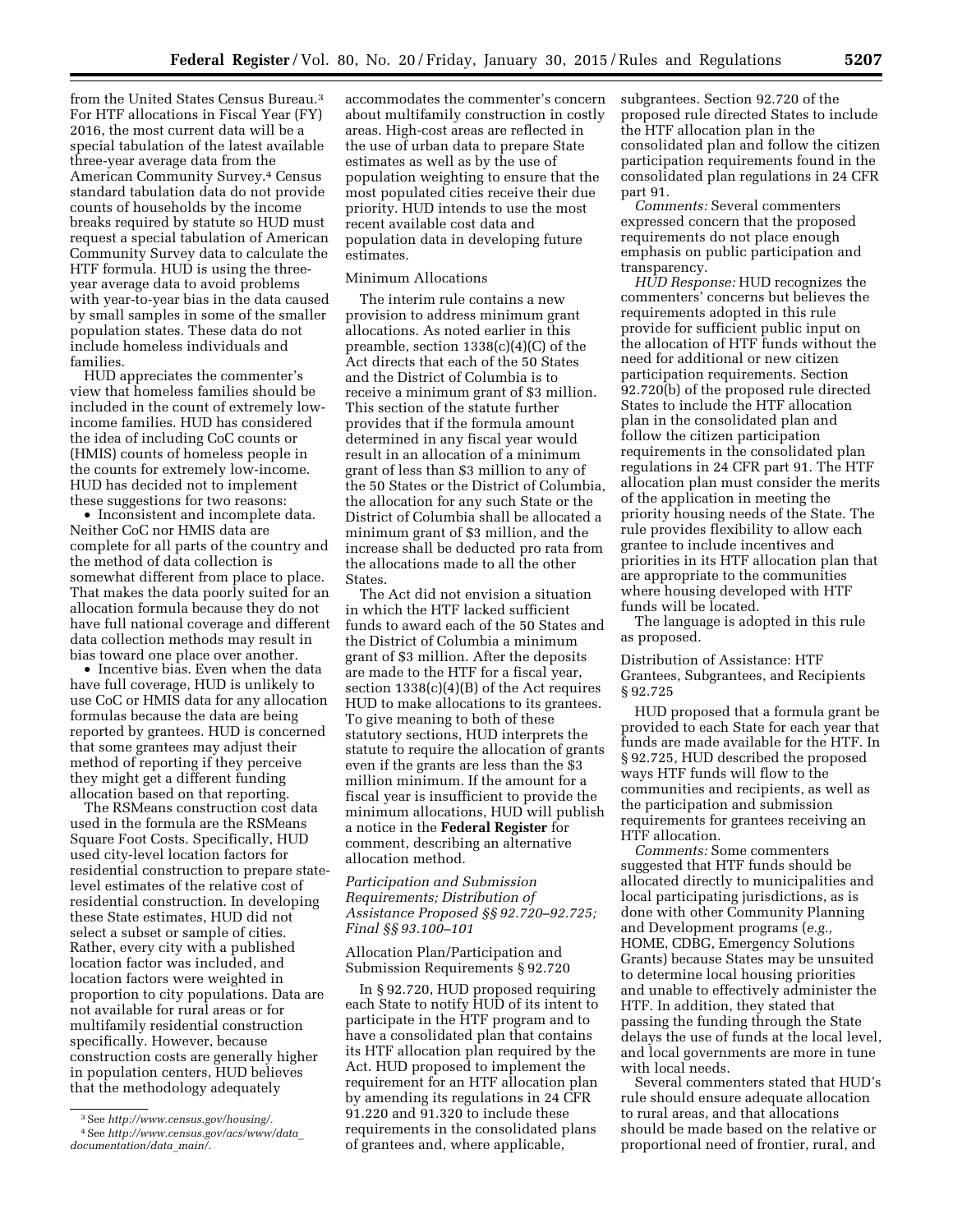urban areas. A few commenters suggested that the final rule should require funding to be allocated by formula to areas of greatest need, and adjusted for high-cost living areas and the lack of affordable housing.

*HUD Response:* States and Statedesignated entities are the only permissible grantees in the HTF statute. HUD does not have the authority to designate local governments as grantees. An HTF grantee may choose to distribute HTF funds through one or more subgrantees. A subgrantee may be a State public agency or a unit of general local government. Section 91.320(k)(5) requires the action plan to reflect the State's decision to distribute HTF funds through grants to subgrantees, and § 92.725(d) requires the grantee to ensure that its subgrantees comply with the HTF requirements and carry out the responsibilities of the grantee. The HTF allocation formula is statutorily prescribed and HUD does not have the authority to change the allocation method. However, as described in § 92.725(b), each grantee is responsible for distributing HTF funds throughout the State according to the State's assessment of the priority housing needs within the State, as identified in the State's approved consolidated plan (which will include the HTF allocation plan). The HTF allocation plan must describe the distribution of the grant and priority housing needs, including rural housing needs.

The language is adopted in this rule as proposed.

#### *Program Requirements Proposed §§ 92.726–92.727; Final §§ 93.150*

Site and Neighborhood Standards § 92.726

In § 92.726, HUD proposed that the site and neighborhood standards contained in the HOME program regulations at § 92.202 apply to the HTF.

*Comments:* A commenter suggested that HUD adopt all the site and neighborhood standard criteria applicable to existing housing being considered for project-based vouchers rather than limiting the criteria to new construction projects. The commenter reasoned that HTF, unlike HOME, will fund rehabilitation projects. Another commenter suggested that HUD's rule include a provision that requires site selection to occur in a manner that will not exclude people with disabilities. A commenter stated that the rule should allow HTF funds to be held when local opposition has delayed a project or when exclusionary zoning is being challenged.

*HUD Response:* HUD is adopting the site and neighborhood standards from § 92.202 of the proposed rule in new § 93.150, with an updated crossreference to the applicable standard for new construction projects at 24 CFR 983.57(e). As with the HOME program, HUD is not applying site and neighborhood standards to rehabilitation projects under HTF. However, if project-based vouchers are used in an HTF rehabilitation unit, the site and neighborhood standards for project-based vouchers will apply. In addition, the requirements of 24 CFR part 8 (which implement section 504 of the Rehabilitation Act of 1973) apply to the HTF, and specifically address the site selection with respect to accessibility for persons with disabilities.

## Income Determinations § 92.727

In § 92.727, HUD proposed a definition for ''annual income'' and described the process for determining the annual income of tenants and homebuyers for eligibility in HTFassisted housing.

*Comments:* A commenter requested the proposed language be revised to further clarify which set of income determination provisions are applicable to the HTF. Another commenter recommended that HUD's rule allow residents and applicants to contest income determinations. Another commenter expressed concern that the use of the Enterprise Income Verification can pose a problem for recently institutionalized persons, as it can cause significant delays.

*HUD Response:* HUD appreciates the suggestions but the income determination provisions provided in this HTF rule are those that HUD uses in its HOME program rule, which HUD believes work well. Therefore HUD is not inclined to change these provisions. The income determinations will be made in accordance with the HTF program requirements, which mirror the HOME program requirements, and do not involve the use of the Enterprise Income Verification system.

#### *Eligible and Prohibited Activities Proposed §§ 92.730–92.735; Final §§ 93.200–93.205*

In §§ 92.730–92.735, HUD proposed requirements that govern eligible and prohibited activities, eligible project costs, and planning and administrative costs. Allowable and prohibited fees were also addressed in these sections.

## Eligible Activities § 92.730

In § 92.730, HUD set forth HTFeligible activities. Section 1338(c)(7)(A)

of the Act provides that HTF funds may be used for assistance for the production, preservation, rehabilitation, and operating costs of rental housing. To achieve the goal of using HTF funds primarily for the production of new affordable units, HUD proposed to limit the amount of HTF funds that may be used for operating cost assistance to 20 percent of each annual grant.

Section 1338(c)(7)(B) provides that the production, preservation, and rehabilitation of housing for homeownership, including forms of down payment assistance, closing cost assistance, and assistance for interest rate buy-downs, are eligible activities. HTF funds may be used only for units that will be the principal residence of eligible families who are first-time homebuyers.

Section  $1338(c)(10)(A)$  of the Act provides that not more than 10 percent of the annual grant may be used for homeownership activities. If a grantee chooses to implement a homeownership program with HTF funds, HUD proposed requiring grantees to perform underwriting analysis.

## Eligible Activities: General § 92.730(a)

*Comments:* HUD received several comments which suggested the rule expand the list of eligible activities. A commenter stated that HUD's rule should allow for HTF funds to be used in projects already underway. Another commenter suggested HUD add explicit language clarifying that HTF funding may be used in mixed-income developments. A few commenters suggested that HUD's rule permit HTF funds to be used for development costs associated with laundry facilities and community space located in buildings which are separate from residential space. A commenter requested additional clarification regarding the prohibition on charging laundry access fees does not impact the ability to impose reasonable charges for the use of a washer or dryer. Another commenter recommended that HUD's rule include language that provides a basis for charging impact fees, and clarifies ''reasonable and necessary costs.'' A commenter asked for a definition of ''non-luxury,'' and stated that this requirement, as it applies to construction costs, is impractical to apply. Another commenter suggested that HUD allow grantees to charge property owners monitoring costs for the entire period of affordability up front and include monitoring costs as an eligible use of HTF funds. A commenter recommended that refinancing costs be included as an eligible cost.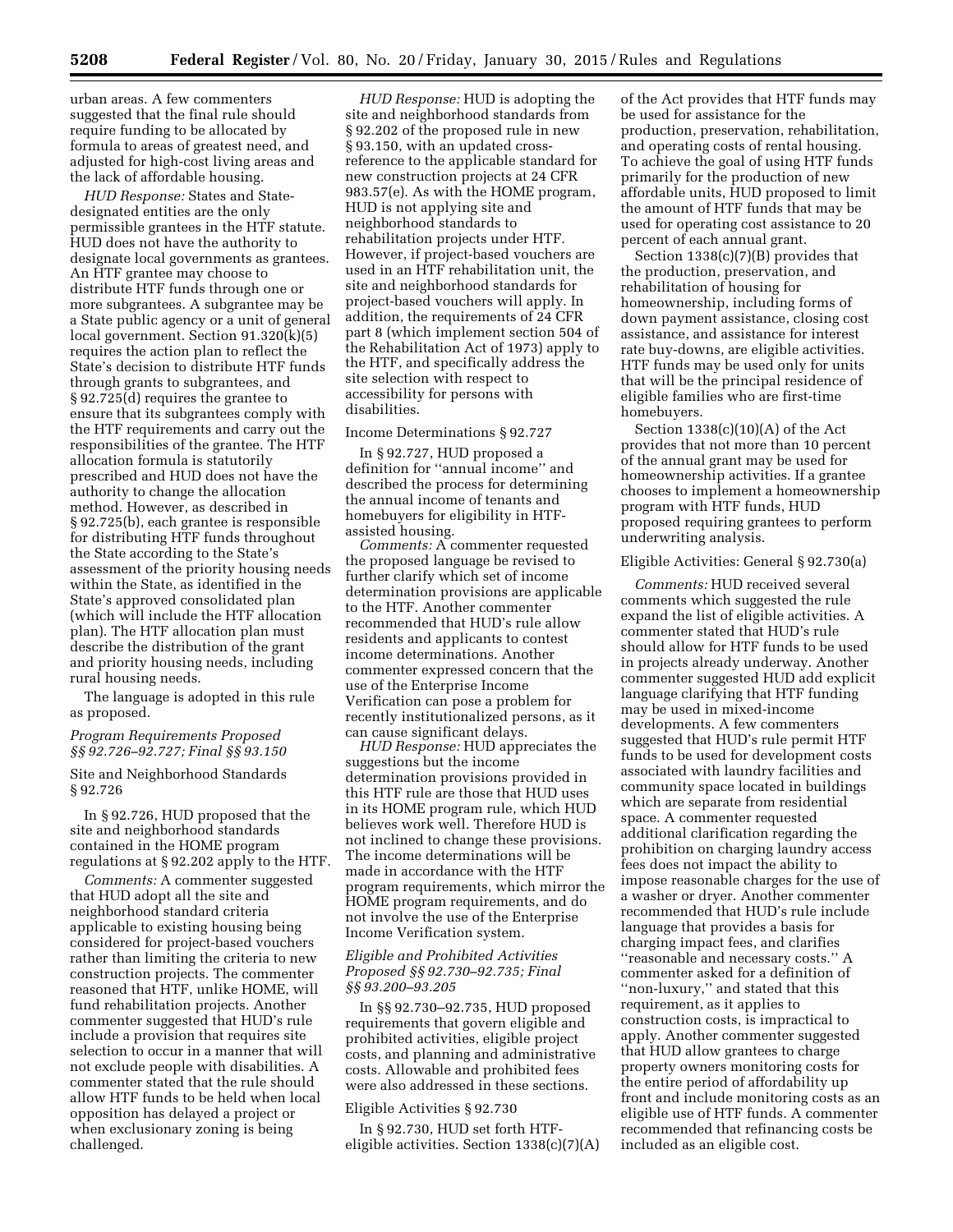Several commenters objected to allowing transitional housing as an eligible activity because it does not meet the intent of increasing access to rental properties available to ELI households and does not appear in the authorizing statute. Another commenter expressed concern that there may be conflicts between fair housing laws and transitional housing plans impacting people with disabilities.

Another commenter stated that there should be a greater focus on homeownership in the final rule, and that downpayment assistance programs should constitute an eligible use of HTF funds. A few commenters opposed the first-time homebuyer restriction and recommend the final rule permit the rehabilitation of ELI owner-occupied homes as a more effective means of addressing homeownership for ELI households. Other commenters recommended HUD's rule stress the voluntary nature of using 10 percent of HTF funds for homeownership activities.

*HUD Response:* This rule makes clear that projects underway when the HTF rule is implemented are not eligible to receive HTF funds. HUD does not agree that HTF funds should be permitted to pay costs for constructing community space or laundry facilities in buildings that are separate from the residential space. Although it is sometimes necessary to provide such space in separate buildings, HUD believes that States should leverage other funds to pay such costs so that HTF funds are used to create as many ELI and VLI units as possible. Nothing in this interim rule prohibits reasonable charges for washing machines.

HUD does not believe that inclusion of a definition of non-luxury in the HTF rule is practical, as amenities considered luxury change over time. For example, air conditioning in certain HUD-assisted housing was considered a luxury item at one time. HTF grantees have experience with ensuring that only non-luxury items are included in housing because they also administer the HOME program, which has similar requirements.

HUD has reconsidered making transitional housing an eligible type of housing in the HTF and agrees with commenters that this type of housing is contrary to the primary purpose of the HTF, which is to increase the supply of permanent affordable housing. Transitional housing is frequently developed to address the needs of homeless persons, to provide housing assistance and services that will enable them to obtain permanent affordable housing. The language in this section

was revised to delete transitional housing as an eligible type of housing.

Monitoring is an eligible administrative cost. This interim rule does not allow grantees to charge property owners monitoring costs for the entire period of affordability ''up front'' as suggested by commenters but does permit HTF grantees to charge property owners monitoring fees (see § 93.205).

Rehabilitation of housing for existing homeowners is not an eligible activity in the statute. The statute restricts the use of HTF funds for homeownership to first-time homebuyers and limits the amount of each annual HTF grant that may be used for homeownership to 10 percent. Each State is allowed by the statute to determine how it will use HTF funds for homeownership assistance. Downpayment assistance is an eligible activity in the regulation.

The proposed rule made refinancing of existing rental projects permissible as part of rehabilitation when the proportional cost of rehabilitation is greater than the amount of debt refinanced. HUD proposed these restrictions on refinancing in order to synchronize with the HOME program and to facilitate the preservation and rehabilitation of existing housing for ELI and VLI households. These proposed restrictions are therefore retained in this interim rule.

#### Eligible Project Costs § 92.731

In § 92.731, HUD proposed eligible project costs to include development hard costs, refinancing costs in conjunction with rehabilitation, acquisition of standard projects, development-related soft costs, architectural and engineering fees, project audit costs, staff overhead related to the development of the units, settlement costs, impact fees, the cost to address and meet environmental and historic preservation property standards, operating costs, relocation costs, repayment of construction or other loans, and certain types of costs for construction undertaken before HTF funds were committed to the project.

## Operating Cost Assistance and Operating Cost Assistance Reserves (§ 92.731(e))

To achieve the goal of using HTF funds primarily for the production of new affordable units, HUD proposed, in  $\S 92.730(a)(1)$ , to limit the amount of HTF funds that may be used for operating cost assistance to 20 percent of each annual grant. The proposed rule stated that operating cost assistance can be provided for the entire period of affordability, but may be awarded only

in two-year increments from each HTF grant. Operating cost assistance, as defined in § 92.731(e), may include the cost of utilities, insurance, taxes, and scheduled payments to a replacement reserve. The eligible amount of HTF funds per unit for operating costs is determined based on the deficit remaining after the tenant monthly rent payment for the HTF-assisted unit is applied to the HTF-assisted unit's share of monthly operating costs. The written agreement between the grantee and the recipient must set forth the maximum amount of the operating assistance to be provided to the HTF-assisted rental project.

The proposed rule also included operating cost reserves of up to five years worth of operating cost assistance as an eligible activity (§ 92.731(e)(2)). Grantees would be allowed to establish operating cost reserves for specific HTFassisted projects if necessary to ensure the financial feasibility of a project.

*Comments:* Several commenters disagreed with the proposed 20 percent cap on the amount of each annual grant that may be used for operating cost assistance and suggested that HUD eliminate any restriction on the amount of each annual grant that may be used for operating cost assistance. Others suggested increasing the cap. Still others recommended that any limits on operating cost assistance should be based on each State's housing needs and should be left to the discretion of the States. Commenters also recommended that HUD impose no restriction on using HTF funds for operating assistance in the absence of Section 8 voucher assistance. Some commenters stated that HTF funding for operating assistance should be limited to HTF-assisted units and units being developed with HTF funds, while others support allowing HTF operating assistance for units funded by other State and Federal programs.

A commenter stated that it will be difficult to attract investors and ensure the long-term financial success of projects without giving States flexibility in determining how to apply HTF funds toward operating assistance. Another commenter stated that the program will encounter underwriting challenges regardless of operating assistance, but depending on the mix of units, there may be sufficient revenue generated to support the properties. Commenters expressed concern that the proposed cap will limit the number of units that can be developed with HTF funds, particularly units that serve ELI households.

A commenter stated that the rule must clarify that States are permitted to limit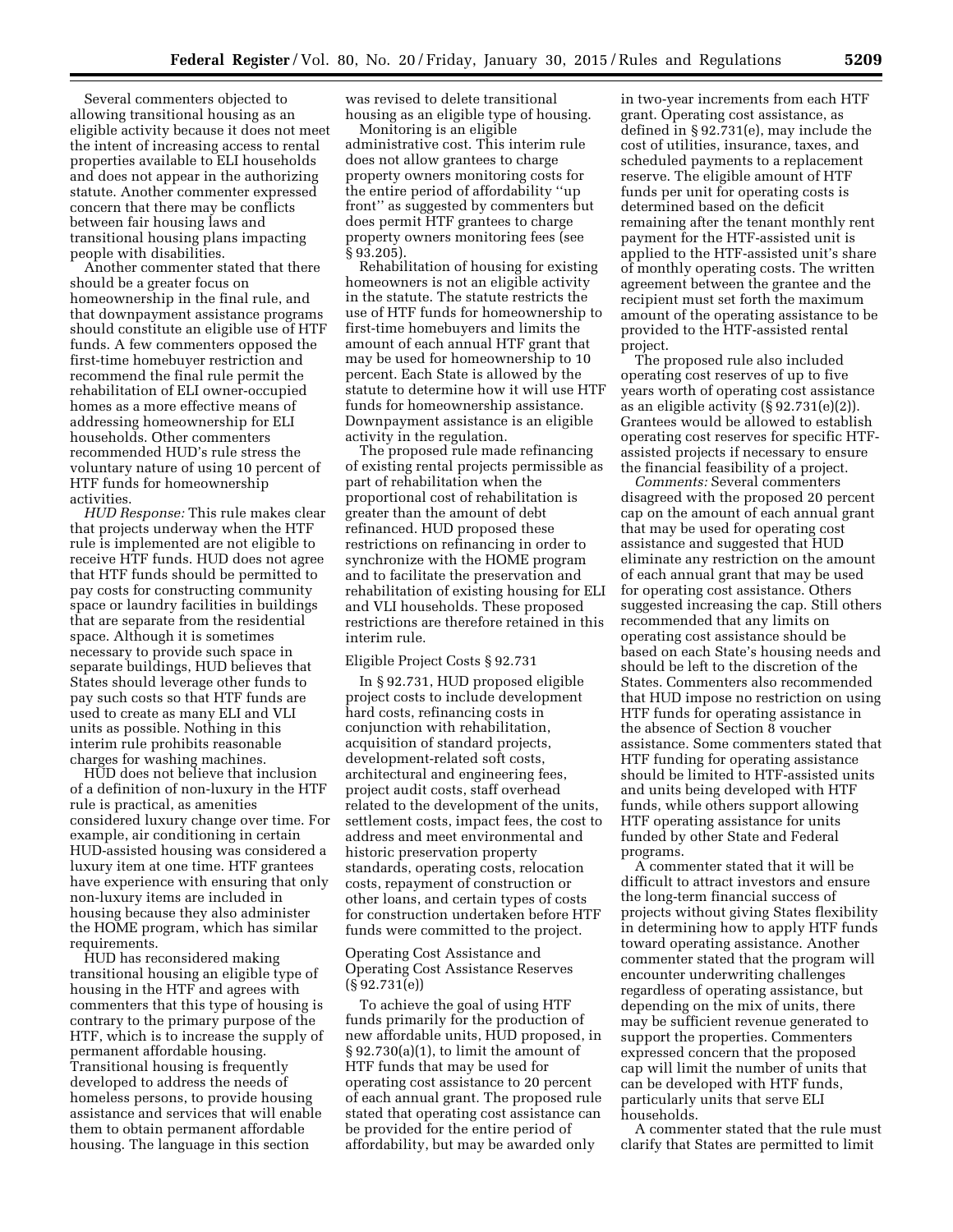and target operating assistance. Commenters recommended that the final rule should permit the initial HTF grant to include sufficient funding for operating assistance or operating reserves to last for the entire term of affordability. A few commenters stated that the final rule should permit the creation of capital reserves aimed at increasing affordability for ELI households.

In response to a request from HUD for input on whether tax abatements can significantly reduce operating costs, one commenter stated that while tax abatements can reduce operating cost, local governments will hesitate to provide tax abatements due to current economic pressures.

A few commenters stated that the time limits for offering operating cost assistance and operating reserves should be eliminated at the final rule stage. Commenters stated that HTF-assisted units that require operating assistance during the first two years will almost certainly need operating assistance throughout the entire term of affordability, and that grantees should have the flexibility to provide more than two years of assistance when faced with underwriting or feasibility concerns. Another commenter stated that the HTF funding should be allowed to capitalize Section 8 transition reserves to encourage private lenders to underwrite HTF-assisted projects with Section 8 project-based assistance. A few commenters recommended that HUD provide guidance in the HTF program guidelines to State grantees on underwriting standards for reinvestment and building reserves to self-finance rehabilitation during the period of affordability.

Lastly, several comments were submitted regarding the use of Section 8 vouchers in conjunction with HTF funds. Some commenters recommended that Section 8 vouchers be awarded along with the HTF funding. Another commenter asks whether there is a unitbased or project-based prohibition on using HTF funds for operating costs when Section 8 project-based vouchers are also involved in the project.

*HUD Response:* The HTF is primarily a production program meant to add units to the supply of affordable housing for ELI and VLI households. Analyses of the use of HTF funds for both development and operating cost assistance showed that the use of HTF funds for operating assistance could very quickly consume each State's annual grant. This would deter the use of HTF funds for production of additional units, as well as preservation and rehabilitation of units, targeted to

ELI households—the primary purpose of the HTF. HUD also assumes that HTF funds will be combined with other sources to produce and preserve affordable units, mostly in mixedincome projects, and that the HTF will not be the sole source of funding for operating cost assistance. Therefore, establishment of a cap on the amount of HTF funding in each annual grant that may be used for operating cost assistance is appropriate.

However, to provide more flexibility to grantees to develop and finance HTFassisted projects, this interim rule establishes the cap at up to one-third of each annual grant. This interim rule also makes clear that the cap applies to both amounts used for operating cost assistance as well as the operating cost reserves. Within this cap, each fiscal year the grantee will have discretion in how it awards operating cost assistance to projects. The grantee may apply the one-third limit to all projects or adjust it accordingly, as long as no more than one-third of each annual grant is used for operating cost assistance and for operating cost reserves.

HUD also revised the proposed rule at this interim rule stage to address comments about the way in which operating cost assistance may be provided to a project. This interim rule establishes that a grantee may provide operating cost assistance to a project during the entire period of the affordability for the project. The written agreement between the grantee and the owner that commits funds from an HTF grant received in a single fiscal year may provide operating cost assistance over a period for multiple years as long as the grantee to meet its five-year expenditure deadline in § 93.400(d). Allowing such commitment provides the grantee with flexibility to manage its grant funds when providing operating cost assistance to a project; however, HUD will recapture funds not expended by the five-year deadline. Because operating cost assistance is an eligible activity and may be provided to a project by more than one grant, the prohibition in the rule on providing additional HTF funds to a project during the period of affordability (§ 93.205(a)) does not apply to renewal of funds committed to operating cost assistance. The grantee may renew operating cost assistance for HTF-assisted units during the affordability period by executing written agreements after future fiscal year HTF grants are awarded.

If Section 8 project-based vouchers or other project-based rental assistance is made available to HTF projects for HTFassisted units, HUD prohibits the use of HTF funds available for operating cost

assistance for those same units, but such limitation will not hinder HTF implementation. Section 93.200(c) of the interim rule (§ 92.730(c) of the proposed rule) requires that only the actual cost of development and operation of HTF units can be charged to the HTF program, and describes the methods for allocating costs and determining HTF units in multi-unit projects. In this interim rule, HUD does not impose a limit on the use of Section 8 project-based vouchers in a project for which HTF is also providing operating cost assistance, as long as the Section 8 project-based voucher is not provided to the same unit receiving HTF operating cost assistance. HUD cannot guarantee that funds for project-based Section 8 or other project-based assistance will be appropriated for HTF-assisted projects; therefore, awards of HTF funding to projects should be made based on existing resources and underwriting.

HUD understands the need for both capital (replacement) and operating reserves in housing projects. When grantees provide HTF funding for a project, the need for annual or monthly contributions to these reserves are determined through the underwriting process. Funding for capital or operating reserves ''up front'' for the present value of the entire amount needed over the required period of affordability (30 years) is not possible if the HTF funds are appropriated, as Federal funds cannot be drawn in that manner, years in advance of need. However, funding for the HTF may come from nonappropriated sources, *i.e.,* the proceeds from GSEs as described in section 1337 of the Act. Therefore, in the interim rule HUD establishes separate requirements for operating cost reserves funded by appropriated and non-appropriated funds.

If the operating cost assistance reserve is funded with appropriated HTF funds, the allowable amount of the reserve may not exceed the amount necessary to provide operating cost assistance to the HTF-assisted units in an HTF-assisted project for a period of up to five years. Because operating cost assistance reserves are an eligible activity and may be provided by more than one grant, the prohibition on providing additional HTF funds to a project during the period of affordability (§ 93.205(a)) does not apply to renewal of operating cost assistance reserves. The grantee may renew operating cost assistance reserves for HTF-assisted units during the affordability period by executing written agreements after future fiscal year HTF grants are awarded. The grantee must demonstrate the necessity of the reserve amount based on an analysis of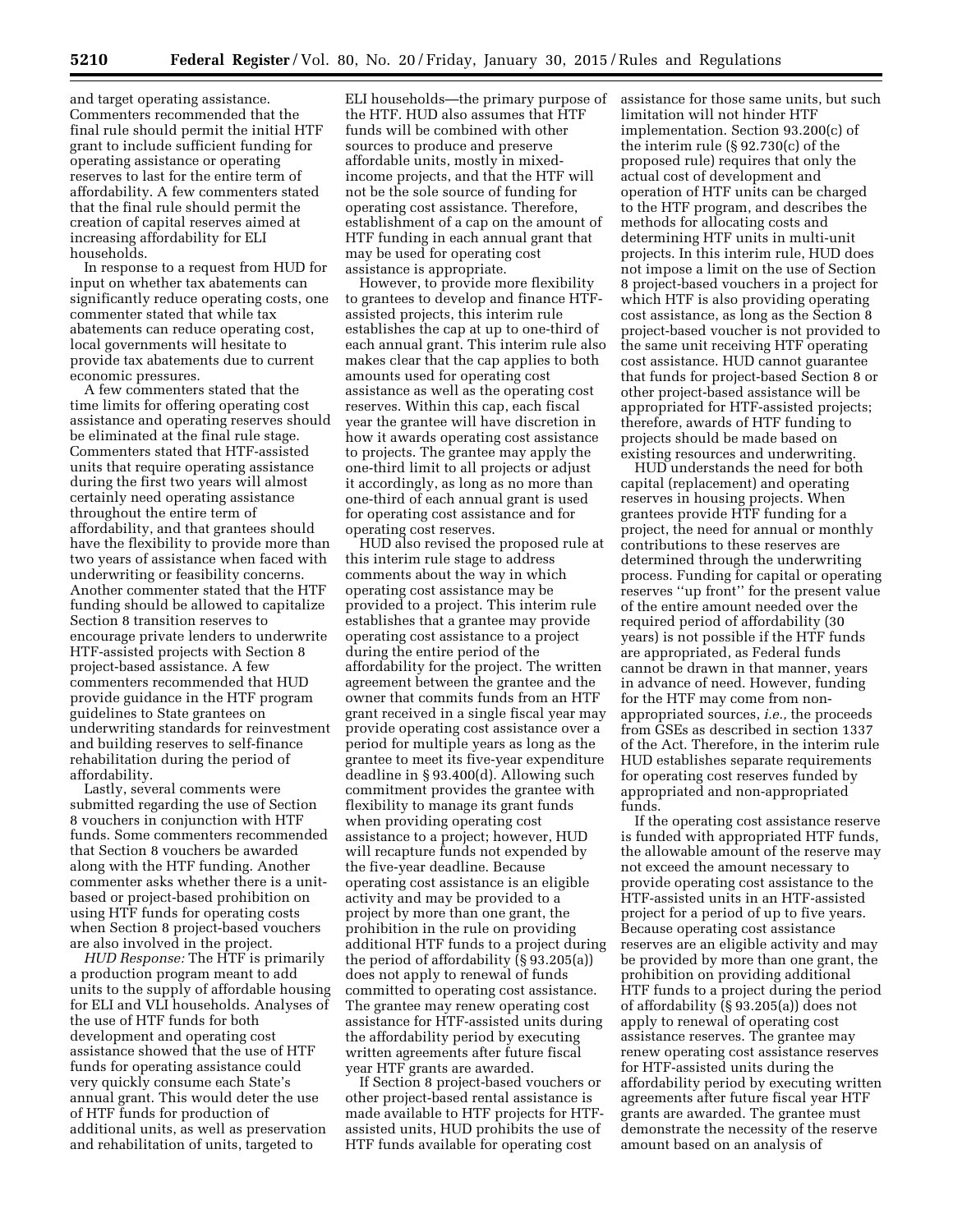potential deficits remaining after the expected rent payments for the HTFassisted unit are applied to the HTFassisted unit's expected share of operating costs.

If the operating cost assistance reserve is funded with non-appropriated HTF funds, the amount necessary to fund the reserve must be calculated using the same methodology; however, the reserve may be funded for the amount estimated to be necessary for the entire period of affordability up front, or if this amount would exceed the cap (one-third of each annual grant), could be funded in phases from future grants determined to be suitable and necessary to secure advantageous financing. HUD will provide guidance and training to states about underwriting standards for investment of HTF funds and establishing replacement reserves to provide necessary rehabilitation during the period of affordability in their HTF program guidelines.

#### Administration and Planning Costs § 92.732

As noted earlier in this preamble, the administrative costs allowable by statute in the HTF program cannot exceed 10 percent of the annual grant. In § 92.732, HUD proposed eligible administrative and planning costs similar to the HOME program at § 92.207.

*Comments:* HUD received very few comments regarding the entity eligible for the 10 percent allocation to administrative and planning costs. One commenter suggested that HUD's rule clarify that only the agency responsible for the award, compliance, monitoring, and reporting of HTF funds is eligible and another commented that these funds should only be charged by the subgrantee, not the grantee. Other commenters offered recommendations about what should and should not be considered an eligible administrative and planning cost. A commenter stated that monitoring funds should be included, another stated project delivery costs (*i.e.,* inspections, work write-ups) should not be eligible to charge as administrative costs, and another requested clarification that the administrative costs in § 92.732(b)(2) are not the same as prohibited travel costs at section  $1338(c)(10)(D)(i)(V)$  of the Act. Another commenter suggested that HUD's rule require the allocation to administrative and planning costs be proportional to the amount of HTF units in the project. Another commenter expressed concern that the 10 percent cap on administrative costs is not enough to cover all the monitoring requirements. A commenter requested that HUD make clear whether the

amounts available for rental housing and homeownership activities are calculated based on the funds available after 10 percent of the annual formula grant is deducted for administrative costs.

*HUD Response:* This interim rule permits grantees to charge monitoring fees to cover the costs of required monitoring. The HTF grantee (State or State-designated entity) may use up to 10 percent of its annual grant for administrative costs. A grantee may provide funding for administrative costs to subgrantees. Program-related travel that is eligible under § 92.732(b)(2) remains an eligible cost in this rule, as this is not the same type of travel prohibited in section  $1338(c)(10)(D)(i)(V)$  of the Act. Only non-program-related travel is prohibited as an eligible cost in the HTF statute. The Act permits up to 10 percent of the annual HTF grant to be used for homeownership activities, and up to 10 percent of the grant for administrative costs. Therefore, up to 10 percent of each annual grant may be spent on administrative costs, up to 10 percent may be spent on eligible homeownership activities, and the remainder on eligible rental housing.

HTF and Public Housing and Rental Assistance Demonstration § 92.734

HUD proposed prohibiting the use of HTF funds for public housing, including public housing that is developed under the HOPE VI program.

*Comments:* Several commenters requested that HUD's rule explicitly include public housing authorities as eligible recipients of HTF funding. Some commenters requested that the development, preservation, and rehabilitation of public housing be allowed as an eligible activity, as the exclusion of public housing was not clearly mentioned in HERA or the Act; public housing tenants meet the HTF eligibility requirements and public housing funding sources are inadequate to meet the demands.

*HUD Response:* Public housing agencies (PHAs) are already eligible entities to be HTF recipients. They are eligible to apply for HTF funding if they have the required capacity defined in the HTF statute and at § 93.2. PHAs, if qualified as recipients, can compete for HTF funding to develop HTF-assisted projects. HUD has considered the comments that the HTF should be permitted to be used for public housing projects and agrees that there is a role for the HTF in public housing. HUD has decided to allow the use of HTF funds (1) in connection with the Choice and LIHTC programs for construction of new

units that replace existing public housing properties; and (2) for the rehabilitation of existing public housing units in connection with the Rental Assistance Demonstration (RAD), Choice, and LIHTC programs.

When the HTF program proposed rule was published on October 29, 2010, RAD was not yet established. RAD was established by HUD's 2012 Appropriations Act (Pub. L. 112–55, 125 Stat. 552, approved November 18, 20111, at 125 Stat. 673). Consequently, there were no public comments submitted on the HTF program proposed rule about the possible interplay between HTF and RAD. However, with RAD now an active demonstration program, questions have been raised to HUD about whether HTF may used for RAD units, and HUD takes the opportunity to address those questions in this preamble. HTF funds can be used in connection with RAD for the rehabilitation of public housing properties in which assistance will be converted and used. HTF funds can also be used for rehabilitation of ''RAD units'' (that is public housing properties in which assistance has been converted) after conversion takes place. Such uses are not contrary to HUD's position that use of HTF funds for public housing is limited to use with other programs to rehabilitate or replace public housing properties, and not for the expansion of the public housing inventory, which can be achieved through other funding sources.

#### Prohibited Activities § 92.735

HUD proposed prohibited activities in § 92.735. To synchronize with the HOME program, prohibited activities and fees at § 92.735 mirror the HOME program regulation at § 92.214. In addition, § 92.735 also includes activities expressly prohibited in the HTF statute. Section 1338(c)(10)(D) of the Act provides that HTF funds may not be used for: Political activities; advocacy; lobbying, whether directly or through other parties; counseling services; travel expenses; and preparing or providing advice on tax returns. This statutory section further provides that, subject to the exception in section  $1338(c)(10)(D)(iii)$  of the Act, HTF funds may not be used for administrative, outreach, or other costs of the grantee, or any other recipient of such grant amounts. The statutory exception to this prohibition is that a grantee may use up to 10 percent of the HTF grant for the administrative costs of carrying out its HTF-funded program, including homeownership counseling.

*Comments:* A commenter stated that several provisions, including provisions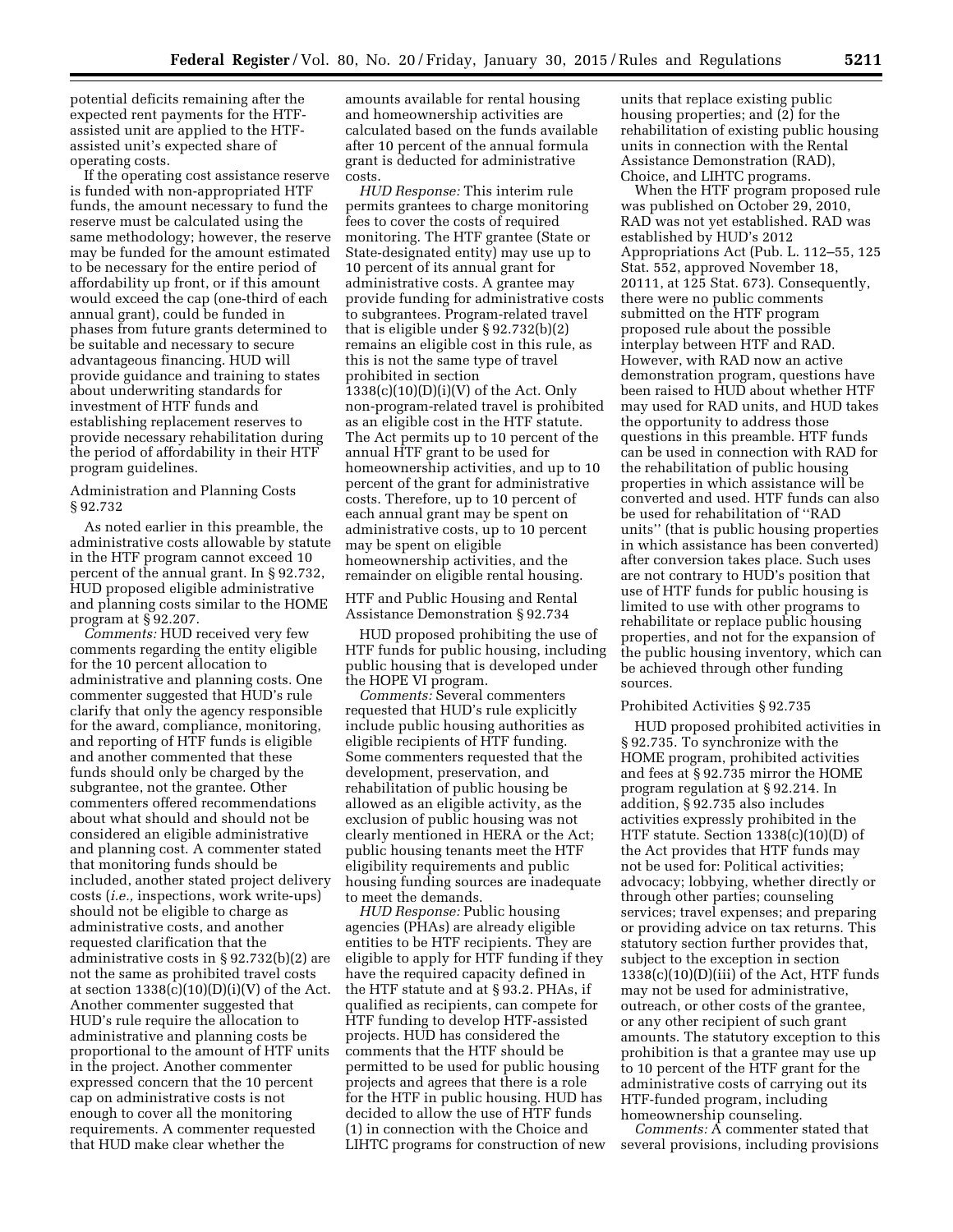on renewing operating assistance and grants for transit-oriented development projects, seem to conflict with the prohibition on using additional HTF assistance for previously assisted projects, and requested clarification. Several commenters requested that HUD eliminate the prohibition on using HTF funds in developments previously assisted with HTF. Alternatively, these commenters recommended that the final rule should limit the prohibition to 15 years after initial receipt of HTF funds, and allow for exceptions to the prohibition during the period of affordability. Other commenters stated that the rule should allow projects previously receiving HTF funds to obtain subsequent capital funds, operational expenses, and maintenance costs under the condition that the period of affordability would be reset, extended, or expanded to additional units upon receipt of additional HTF assistance. Another commenter stated that the final rule should include a provision that HUD has the ability to waive the prohibition in exchange for an extension of the affordability period.

*HUD Response:* Per the requirements of 24 CFR 93.300, HUD expects that HTF projects will be properly constructed or rehabilitation with HTF funds and underwritten to ensure that capital needs can be addressed at the appropriate time in the life cycle of the property. Therefore, HUD will not change the regulation to allow the addition of HTF funds after 15 years, as commenters suggested. To address concerns about projects that may need additional operating cost assistance during the 30-year period of affordability, HUD revised § 93.205(a).

#### *Income Targeting Proposed §§ 92.736– 92.737; Interim §§ 93.250–93.251*

Sections 92.736 and 92.737 of the proposed rule set forth the proposed income targeting requirements, as required by section 1338(c)(7) of the Act, for HTF-assisted rental units and homeownership units, respectively.

The Act requires that not less than 75 percent shall be used for the benefit only of ELI families or families with incomes at or below the poverty line (whichever is greater). Not more than 25 percent may be used for the benefit only of VLI families. Under the rulemaking authority of section 1338(g) of the Act, the Secretary has the discretion to direct grantees, in any given year, to use more than 75 percent of the HTF funds for the benefit only of ELI families or families with incomes at or below the poverty line, whichever is greater. HUD proposed that for the first year in which HTF funds are made available, of the

amount made available for rental and homeownership housing, grantees are required to expend 100 percent of HTF funds to provide rental and homeownership housing for ELI households. The proposed rule provided that the HUD would publish subsequent income targeting requirements when HUD's allocation amounts to states are published.

*Comments:* HUD received many comments opposing the proposed targeting of 100 percent of the HTF funds to ELI households in the first year that funding is provided under the program. The commenters stated that the income targeting should not change between the first year and subsequent years of funding, as it will make the HTF more difficult to administer. Commenters also stated that this approach to targeting is not reflective of the statute.

Several commenters expressed support for targeting some VLI households in the first year of funding, with one commenter expressing concern that there may not be adequate local support to target ELI households exclusively. Other commenters requested that HUD continue to target 100 percent of ELI households until the shortage of ELI housing is resolved. Several commenters expressed concern that the proposed income targets will limit the use of HTF funds in rural and non-urban areas. Another commenter recommended that the proposed language be revised to explicitly state that any portion of HTF funding not be targeted to ELI households and should be used for VLI households only.

HUD also received many comments advising of challenges resulting from use of HTF funds for homeownership activities targeted at ELI households, with many of these commenters suggesting that HTF funding for homeownership would be better served targeting VLI households or other income groups.

*HUD Response:* HUD is aware that changes over time to income targeting may require grantees to adjust their approaches to using HTF funds to produce affordable housing, but believes this necessary in order to target limited resources to ELI households. There is a well-documented and overwhelming need to increase the supply of housing targeted to ELI households within each grantee's jurisdiction.

However, in consideration of the comments received, at this interim rule stage, HUD adjusted the targeting based on the amount of resources being made available through the HTF. With limited resources available for production of affordable housing targeted to ELI

households, HUD has determined that targeting 100 percent of HTF to ELI households is appropriate if the amount available in a fiscal year for HTF is less than \$1 billion. If the amount exceeds \$1 billion, grantees may spend up to 25 percent for the benefit of VLI households. In either scenario, any funds not used for ELI households must be used to serve VLI households.

HUD acknowledges the commenters' concerns regarding the difficulty of providing homeownership assistance to ELI households. The statute and regulation are clear—there is no minimum percentage of HTF funds to be spent on homeownership, only a maximum percentage (10 percent). If HTF-eligible homeownership activities are not appropriate for ELI households in their jurisdictions, grantees are not required to use HTF funds for homeownership projects. HUD believes grantees are in the best position to determine whether a homeownership program for ELI or VLI households is appropriate within their jurisdictions. Public input on the use of HTF funds for rental housing or homeownership must be sought through public participation on a grantee's proposed HTF allocation plan.

#### *Project Requirements Proposed §§ 92.740–92.750; Interim §§ 93.300– 93.306*

In §§ 92.740 through 92.750, HUD proposed requirements applicable to HTF-assisted housing projects. HUD proposed maximum per-unit development subsidy, underwriting, and subsidy layering requirements at § 92.740. To align with the HOME rule, the HTF proposed rule at § 92.740 mirrored the HOME Prohibited Activities and Fees provisions in § 92.250, with the exception of the maximum per-unit development subsidy amount section. The maximum per-unit development subsidy amount section is now § 93.300.

## Maximum Per-Unit Subsidy, Underwriting and Subsidy Layering § 92.740

At § 92.740(a), HUD proposed requiring the grantee to establish maximum limitations on the amount of HTF funds the grantee may invest on a per-unit basis. In § 92.740(b), HUD proposed requiring the grantee to perform subsidy layering analysis before committing HTF funds to a project. Included in this proposed provision was the requirement that the grantee must determine that costs are reasonable, examine the sources and uses of funds, and ensure that the amounts available and their use are necessary to provide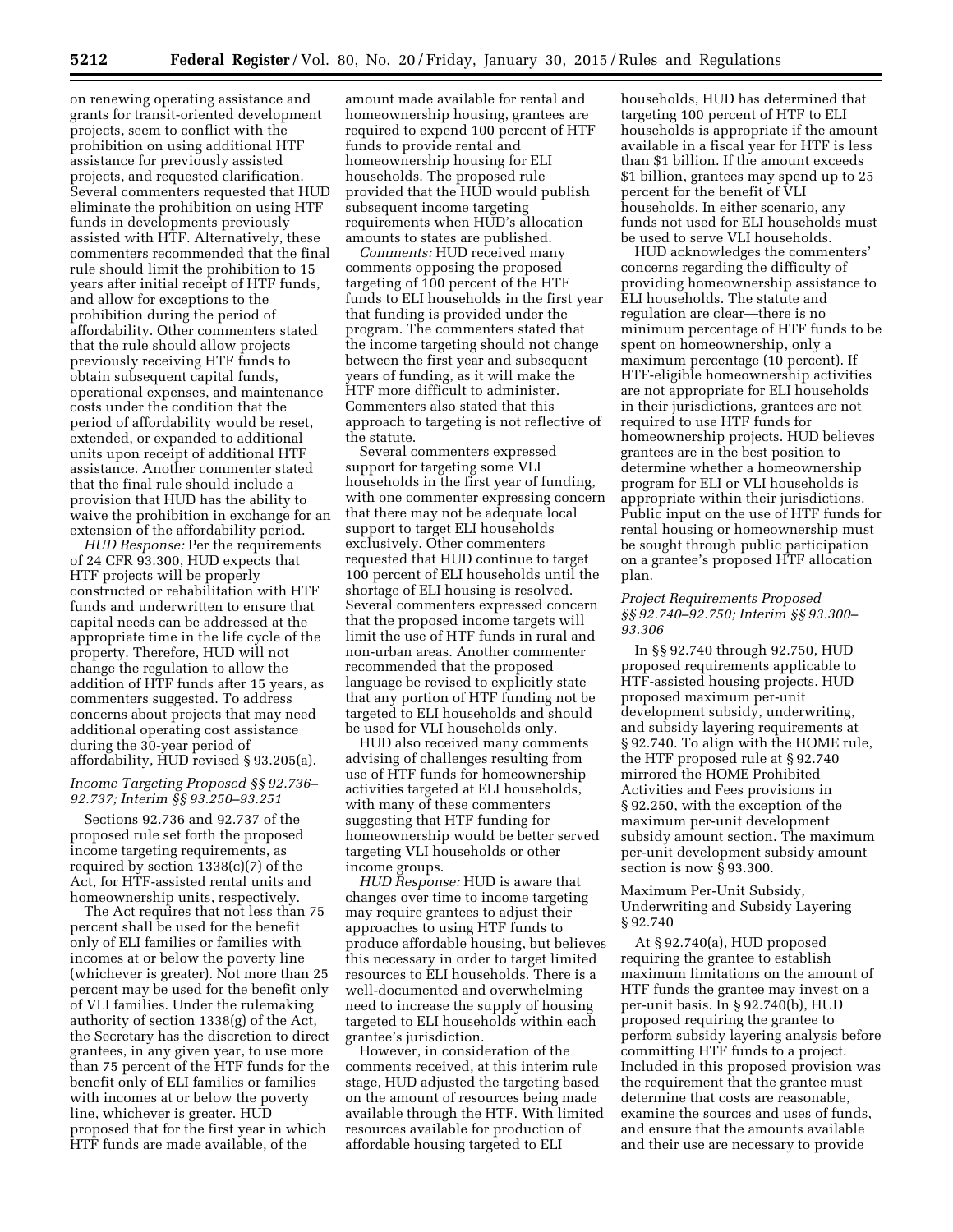quality affordable rental or homeownership housing for ELI households for the affordability period (30 years). The proposed rule also stated that recipients of HTF-assisted projects may not receive undue returns on their investments.

*Comments:* Of the commenters that submitted comments on this provision, the majority addressed the proposed requirement that the grantee must establish a maximum per-unit development subsidy limit. A few commenters opposed that the subsidy limit be established as a total dollar amount and suggested the requirement be revised to allow States to set the maximum subsidy limit as a percentage of the project cost on a per-project basis. Another commenter wrote that States should have the flexibility to establish their maximum per-unit subsidy at 100 percent of the development costs for HTF-assisted units. A commenter suggested that the maximum per-unit subsidy requirement at § 92.710 be eliminated. Finally, a commenter stated that the per-unit subsidy limit and subsidy layering should only take into account capital development costs.

With respect to a subsidy layering review, a commenter suggested that HUD's rule should allow a subsidy layering review, conducted as a requirement of another program to satisfy the subsidy layering review for an HTF project. Another commenter suggested that the language in the proposed rule be clarified so that it is not interpreted to mean that certification of underwriting and subsidy layering requires HUD-specified processes, standards, and forms because it would be burdensome. Another commenter suggested that HUD establish minimum underwriting standards for homeownership.

*HUD Response:* This interim rule adopts this provision as essentially proposed, although HUD revised the language to more closely mirror the language on subsidy layering from the HOME final rule. HUD does not agree that maximum subsidy limits should be established based on a percentage of total project cost. Some project costs are not eligible HTF costs, and one of the purposes of this requirement is to ensure the determination of the cost of HTF-assisted housing units includes a cost reasonableness test. With respect to a subsidy layering review, HUD does not prescribe specific subsidy layering forms or processes. The grantee may use the subsidy layering reviews conducted by other project funders, but a subsidy layering review conducted by another agency or funder does not ''satisfy'' the proposed requirement in § 92.740(b) (in

this rule at § 93.300(b) unless the review is completed in accordance with the HTF grantee's standards.

Grantees must establish the minimum underwriting standards for their HTFfunded homeownership programs, as required by § 93.304.

To address comments on maximum subsidy limits, HUD chose not to establish national maximum subsidy limits that would be published by HUD. The amount of subsidy needed to produce affordable rental units targeted to ELI or VLI households will vary depending upon the project proforma. It is possible that in some projects, the entire development cost of an HTF unit must be paid for with HTF funds in order to achieve affordability. For example, it would be desirable to pay the entire development cost of HTF units so that they carry no debt service because rents are likely to be insufficient to pay for the debt service of the units. However, to address accountability, HUD added language to require grantees to adopt maximum subsidy limits that are appropriate for non-luxury housing units, based on reasonable and actual costs of developing such housing in the area.

Property Standards §§ 92.741 Through 92.745, Interim § 93.301

At the proposed rule stage, HUD proposed property standards applicable to HTF-assisted properties at §§ 92.741 through 92.745. Section 92.741 contains the property standards for new construction, § 92.742 establishes the standards for housing undergoing rehabilitation, § 92.743 contains the property standards for existing housing that is acquired with HTF funds, § 92.744 establishes property standards for manufactured housing, and § 92.745 establishes ongoing property standards for rental housing during the period of affordability. HUD requested comments from interested parties on how additional minimum property standards may be imposed to increase the efficiency and reduce the operating costs of HTF assisted units.

*Comments:* Several commenters stated that HUD's rule should provide more flexibility in adopting property and energy efficiency standards and that the proposed property standards are too specific. A commenter stated that HUD's rule should specify who will conduct the environmental reviews for HTF projects. Several commenters stated that the units must meet habitability standard requirements, but not necessarily the use of Housing Quality Standards (HQS). Another commenter stated that HUD's rule should require properties to be free of all health and

safety standards and specify the lifethreatening conditions that must be addressed.

A commenter stated that HUD's rule should provide standards that will be applied on a building-by-building basis. A few commenters stated that the proposed efficiency requirements will drive up the costs of developing ELI units. A commenter stated that for major life systems HUD should clarify improvements necessary to meet the standard. Another commenter stated that the term for the useful life is burdensome and too expensive.

A commenter requested that buildings seeking historic tax credits or that are located in historic districts be provided with an exception from property requirements. Another commenter stated that the property standards will make it difficult for developers to use HTF funding to buy existing properties for rehabilitation.

A commenter stated that HUD's rule should include a ''discreet'' funding allocation to create affordable and accessible housing for people with developmental disabilities. Several commenters stated that HUD's rule should require ''visitability'' and ''universal design.'' Other commenters stated that HUD's rule should address accessibility by requiring 100 percent of units in new construction and substantial rehabilitation projects be both visitable by wheelchair users and adaptable, and that 30 percent of the units are fully accessible.

*HUD Response:* To ensure compatibility with the HOME rule and in an effort to ease implementation of HTF by maintaining consistency with the requirements of the HOME rule to the extent feasible, this interim rule adopts the language used in the HOME final rule property standards section at § 92.251, with the exception of the environmental review requirements.

For the HTF program, HUD proposed at minimum that all HTF-assisted units that are newly constructed or undergoing gut rehabilitation must be certified that they meet the guidelines for ENERGY STAR-Qualified New Homes (for residential buildings up to three stories) or exceed, by 20 percent, the energy efficiency requirements of the American Society of Heating, Refrigerating, and Air-Conditioning Engineers (ASHRAE) Standard 90.1– 2007, Appendix G: Performance Rating Method (for residential buildings over three stories), as defined in § 92.741. A Home Energy Rater (HER) must inspect the units to certify that the units meet the ENERGY STAR guidelines. HUD does not adopt these proposed requirements in this interim rule. HUD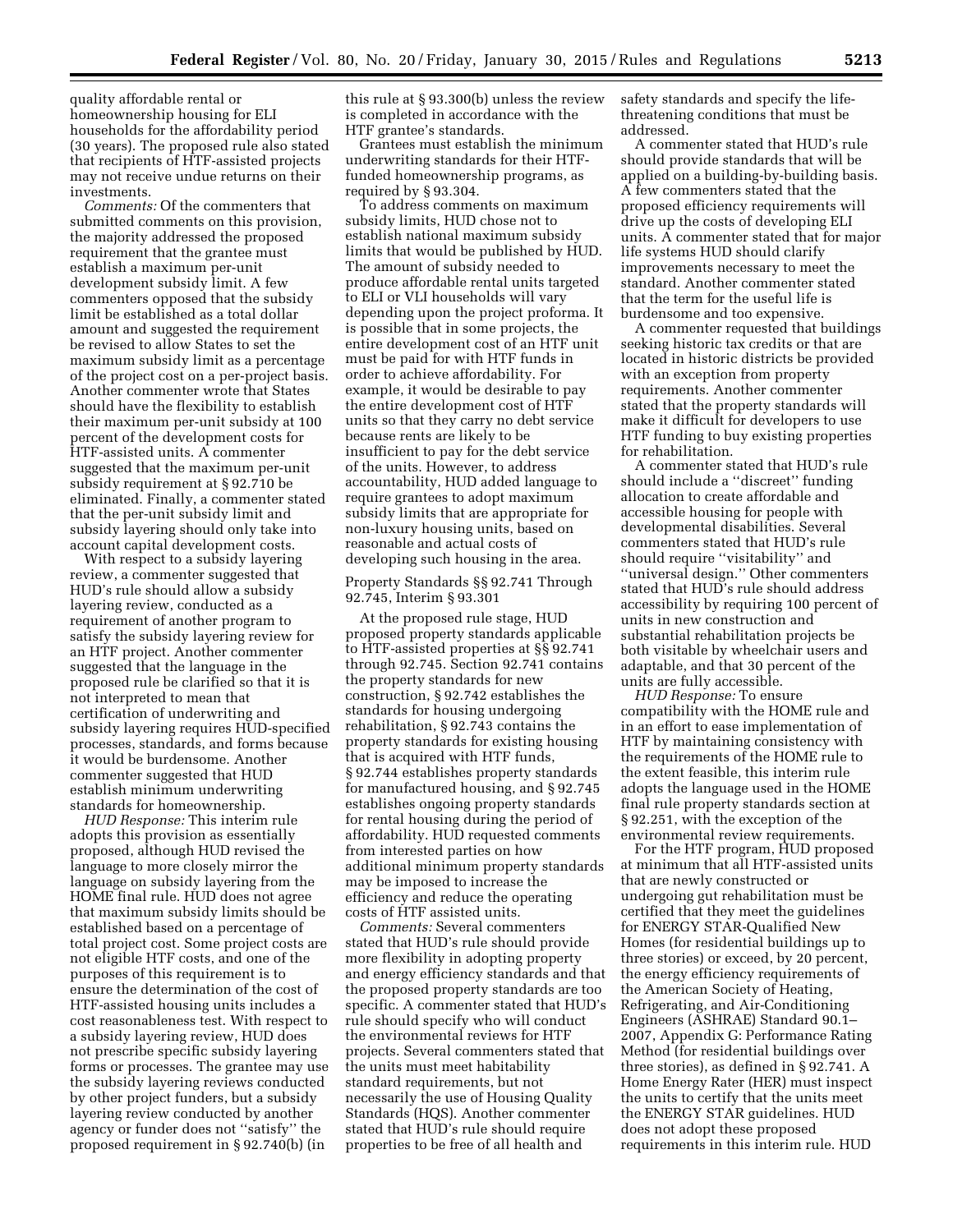plans to establish new and consistent energy and water efficiency requirements for both the HTF program and HOME program through separate rulemaking. For new construction, the interim rule adopts the energy efficiency standards established under section 109 of the Cranston-Gonzalez National Affordable Housing Act, so that the standards are the same for HTF and HOME.

HTF grantees are responsible for ensuring compliance with these environmental review requirements. HUD knows of no justification to provide a blanket exemption of HTFassisted projects seeking historic tax credits or located in historic districts from property requirements. While HUD would encourage grantees to include ''visitability'' standards in the development of HTF-assisted and other affordable housing, these visitability standards are not required by any Federal statute and are not included in this rule.

HTF Property Standards Environmental Requirements

*Comments:* Several commenters stated that the rule creates a new definition for ''wetlands.'' These commenters stated that HUD's rule should incorporate the U.S. Army Corps of Engineers and the Environmental Protection Agency definition in regulations pursuant to the Clean Water Act. A commenter stated that the regulations for environmental remediation, testing for toxins, and other property standards are too detailed. A commenter suggested that the HTF rule should include language permitting States to request that reports are prepared in accordance with the most current ASTM standard. Another commenter stated that for HTF projects developed within a quarter mile of a site with an unclosed environmental case status, the final rule should require a written justification for determination that the proposed site does not pose a health and safety risk for the HTF project. A commenter recommended that the HTF rule require a State to maintain files with written justification for the State's determination that a proposed site does not pose a health and safety risk for an HTF project located within a quarter mile of a site with a reported Federal, State, or local environmental case status that is open. Another commenter stated that HUD's rule needs to specify who will conduct the environmental review for HTF projects. Several commenters stated the proposed rule was overly detailed and the final rule should replace these requirements with standards from the

National Environmental Policy Act of 1969 (42 U.S.C. 4332(2)(C)). Another commenter stated that HUD's rule should clarify that a single environmental review may satisfy the requirements for both the HTF and project-based voucher programs, when both sources of assistance are used. Another commenter requested an exception in the property requirements for buildings seeking historic tax credits or located in historic districts.

*HUD Response:* This rule adopts the definition of ''wetland'' as defined in HUD regulation at 24 CFR 55.2(b)(11) and which is used for all HUD programs. The guidance within the regulation for environmental remediation, testing for toxins, and other standards must remain detailed because the purpose of the regulations is to assist grantees to comply with the requirements of the regulations.

HUD agrees that its HTF rule should not include references to the ASTM year and rather include language that reports should be prepared in accordance with the most current ASTM standard. HUD already requires HTF projects to avoid sites located within .25 miles of a Superfund or Comprehensive Environmental Response, Compensation, and Liability Information System (CERCLIS) site or other contaminated site reported to Federal, State, or local authorities without a statement in writing from the U.S. Environmental Protection Agency or the appropriate state agency that there is no hazard that could affect the health and safety of the occupants or conflict with the intended use of the property.

HUD disagrees with the comment that the HTF rule should clarify that a single environmental review may satisfy requirements for both HTF and projectbased voucher (PBV) programs. The grantee that is responsible for these environmental requirements may in some cases be the same as the ''responsible entity'' that conducts an environmental review under 24 CFR part 58 for a PBV project, and much of the environmental information needed to comply with both requirements may be the same. However, the HTF environmental requirements, to be codified at § 93.301(f), are not identical to the environmental review requirements under part 58 for PBV projects. For example, the HTF environmental requirements do not include certain interagency consultation and public notice requirements that are required for PBV projects under some of the environmental laws and authorities cited in part 58.

Qualification as Affordable Housing: Rental Housing § 92.746, Interim § 93.302

In § 92.746(a), HUD proposed that all HTF-assisted rental housing be occupied only by ELI families. Section 92.746(b) proposed to establish the maximum rent (including utilities) for HTF-assisted units at 30 percent of the annual income of a family whose income equals 30 percent of the area median income, or 30 percent of the poverty line, whichever is greater. Section 92.746(c) provided that grantees must establish maximum monthly allowances for utilities and services (excluding telephone, television, and Internet service), and must approve rents proposed by the owner for HTF units. Section 92.746(d) proposed to establish an affordability period of not less than 30 years for rental housing assisted with HTF funds. Section 92.746(e) proposed to require that HTF project owners verify the initial and continued eligibility of tenants living in HTF-assisted rental units and establishes the methods by which HTF project owners must verify tenant income.

*Comments:* Several commenters requested that HUD adopt income-based limits that cap the amount of rent paid by tenants at 30 percent of household income. Several other commenters suggested creating operating subsidy reserves to fund income-based rents, and requiring a percentage of units set aside for people with disabilities or people who receive their income from supplemental social security (SSI) income. Some commenters expressed concern about individuals whose sole source of income is SSI, because many of these people have incomes well below 30 percent of AMI and without operating subsidy for HTF-assisted units tenants will be forced to pay a substantial proportion of their income toward rent (or lose the opportunity to benefit from HTF-assisted housing).

Several commenters asked for clarification whether there will only be one rent limit for the HTF program or whether there will be different rent limits for ELI and VLI households. Several stated that there should be a means for limiting a tenant's rent burden depending on the type of rental subsidy. Another commenter stated that subsidy amounts should also be adjusted downward for units not carrying any debt to avoid oversubsidizing units. Another commenter asked whether HUD could provide rent and income limit levels in 5 percent increments.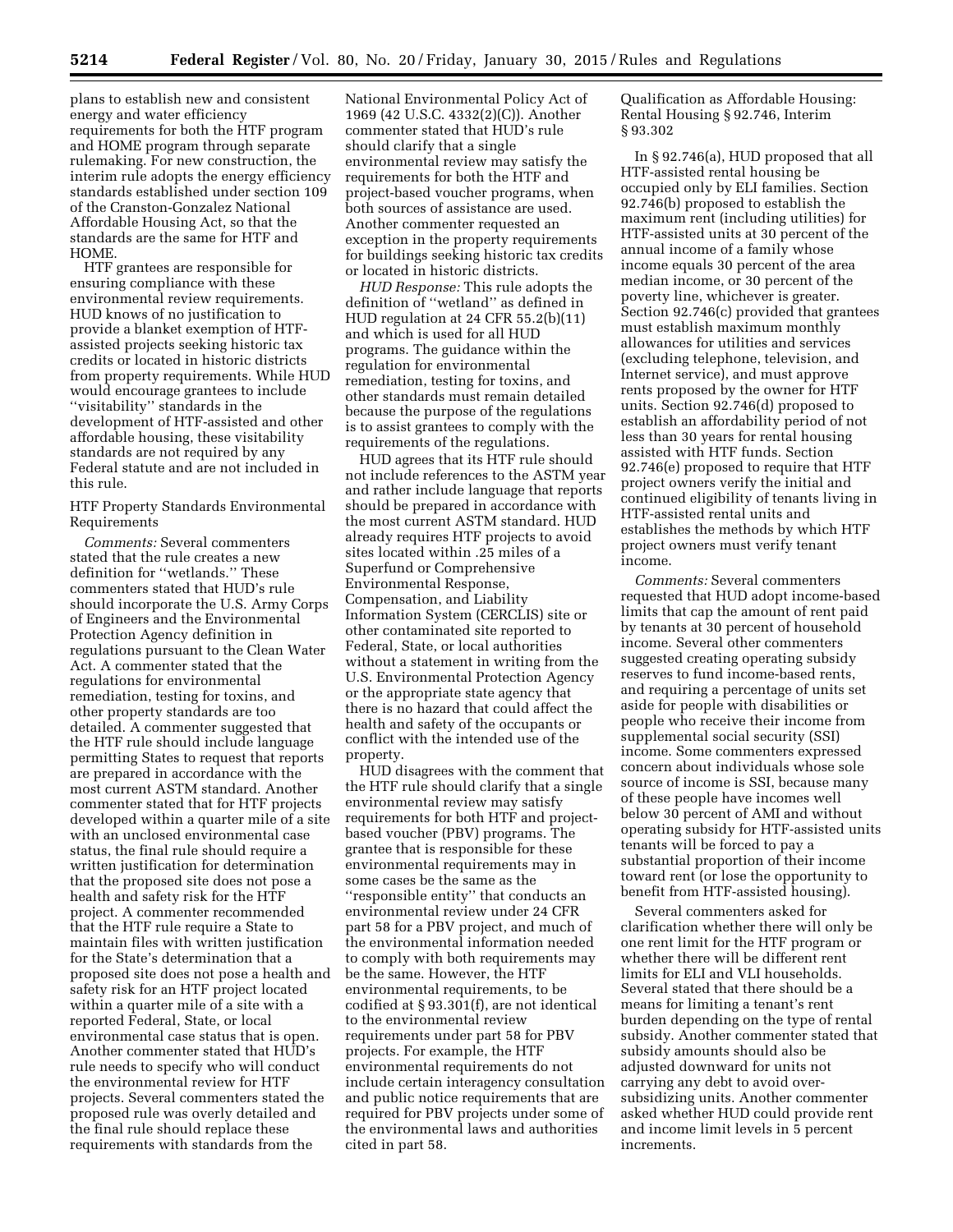A commenter stated that grantees should be permitted to set utility allowances for new projects that best reflect the costs to tenants. Another stated that HUD's rule should provide additional protections to tenants regarding the utility allowance, including notice, opportunity to seek review, and allowance for utilities be provided in the lease.

Many commenters stated that HUD should increase the minimum period of affordability proposed in the rule to 40, 45, or 55 years, and that HUD's rule should incentivize projects which agree to longer periods of affordability. Another commenter stated that the rule should increase the minimum period of affordability for non-low income housing tax credit (LIHTC) projects, but only if HUD develops a means for recapitalizing projects and applying the affordability restrictions to the land, not the building. Several commenters stated that the determination of the period of affordability should be left to the discretion of the State, or should match the period of affordability used by other funding sources.

*HUD Response:* Unlike public housing, the HTF has no separate annual appropriation source of funding for operating costs. In any given year, if no funding for the HTF is provided, it is possible that no operating cost assistance would be available for HTFassisted units. Therefore, while operating costs may be paid with HTF funds, the assistance cannot be based on a formula that assumes income-based rents and an annual appropriation to pay for operating costs. For this reason, it is necessary to establish fixed rents for the HTF for underwriting purposes and required subsidy layering analyses. Section 8 project-based vouchers may be made available to HTF-assisted units, and these vouchers alleviate cost burdens for ELI tenants, including individuals whose source of income is from Supplemental Social Security Income.

This interim rule includes rent limits for both extremely low-income and very low-income households. For extremely low-income households, rents are set at 30 percent for a households at 30 percent of the area median income. For very low-income households, rents are set at 30 percent for households at 50 percent of the area median income. HUD will provide the actual rent limits for each State.

If utility data are available on a project-by-project basis or utilities are individually metered, it would be permissible to establish utility allowances more reflective of the actual cost for the HTF-assisted unit.

HTF grantees are allowed to impose longer periods of affordability, beyond the period in the regulation. HUD anticipates that States may adopt criteria whereby projects will be incentivized to adopt longer periods of affordability.

## Tenant Protections and Selection§ 92.747, Interim § 93.303

In § 92.747, HUD proposed tenant protection, lease, and selection requirements, and incorporated the requirements of section 1338(c)(8) of the Act.

*Comments:* A commenter recommended greater safeguards be required for tenant selection, including prohibition of local residency or employment preferences, the use of lottery-based selection, and strong affirmative marketing and outreach requirements. A few commenters suggested HUD's rule be revised to include additional tenant and homeowner protections, including the right to organize, associate, advocate for stronger protections without fear of retaliation. Other commenters requested that HUD's rule to clarify tenant rights regarding the applicant screening process, the prohibition on eviction without good cause, the lease provision protections, and how tenants can participate and protect their tenant rights. A few commenters pointed out the importance of retaining economic diversity in projects containing HTFassisted units, and suggested that HUD's rule incorporate some mixed-income standards and limits on the number of families using vouchers. Another commenter suggested that § 92.747(c) be removed to permit residents to pursue a ''housing first'' model for ending homelessness. Some commenters requested that the protections offered to people receiving any type of tenantbased assistance from being denied access to HTF-assisted units be enhanced.

A commenter provided several comments about resident access to judicial review. The commenter stated that the rule should include greater access to judicial review for tenants and applicants, and that the regulations should require residential leases to include any conditions of tenancy found in HTF allocation plans and to explicitly state that a resident or tenant organization may seek judicial enforcement of plan violations which result in injury. The commenter recommended that grant agreements with subgrantees and recipients should incorporate a resident complaint review, grievance system, and right to judicial enforcement. Another commenter stated

that if HUD has the right to initiate an administrative hearing or impose sanctions, then residents and applicants should have the right to join as a party to the proceeding. The commenter stated that the right to pursue an independent action for redress of injury in court should be included in the rule and incorporated into residential leases.

Another commenter stated that a reference to the Violence Against Women Act (42 U.S.C. 13701 *et seq.*) should be added to § 92.747(c).

*HUD Response:* The Violence Against Women Act of 2013 (VAWA 2013), enacted March 7, 2013, did not specify HTF as a covered program. The possible applicability of VAWA to HUD programs not listed in VAWA 2013 will be addressed in HUD's upcoming proposed rule on VAWA 2013.

Section 93.303 of the rule prohibits lease terms which require tenants residing in HTF-assisted units to waive their rights with respect to their tenancy. The statute does not create any right to judicial review; however, State and local law may provide rights to judicial review of HTF grantees or landlords of HTF-assisted properties. HUD's proposed language is compliant with applicable civil rights laws and regulations, including section 504 of the Rehabilitation Act of 1973 (29 U.S.C. 794) and implementing regulations at 24 CFR part 8, and therefore is not changed at this interim rule stage. Additionally, the proposed rule language did not present problems for the particular permanent supportive housing model favored by several commenters, which was their primary concern, and therefore this language is not changed at the interim rule stage. In fact, adopting the suggested language would limit flexibility to use other models of permanent supportive housing.

## Qualification as Affordable Housing: Homeownership § 92.748, Final § 93.304

In § 92.748(a), the proposed rule required that homeownership activities funded by the HTF must be for first-time homebuyers. Section 92.748(b) proposed to require that only single family housing, as defined in § 92.2, is eligible for HTF-assisted homeownership activities. Section 92.748(c) would require that all HTFassisted homeownership activities apply to modest housing, in accordance with § 92.749. Section 92.748(d) proposed to establish the requirements for HTF requirements for first-time homebuyers and income requirements. Section 92.748(e) proposed to establish the period of affordability for HTF-assisted homeownership activities. Section 92.748(f) proposed to establish the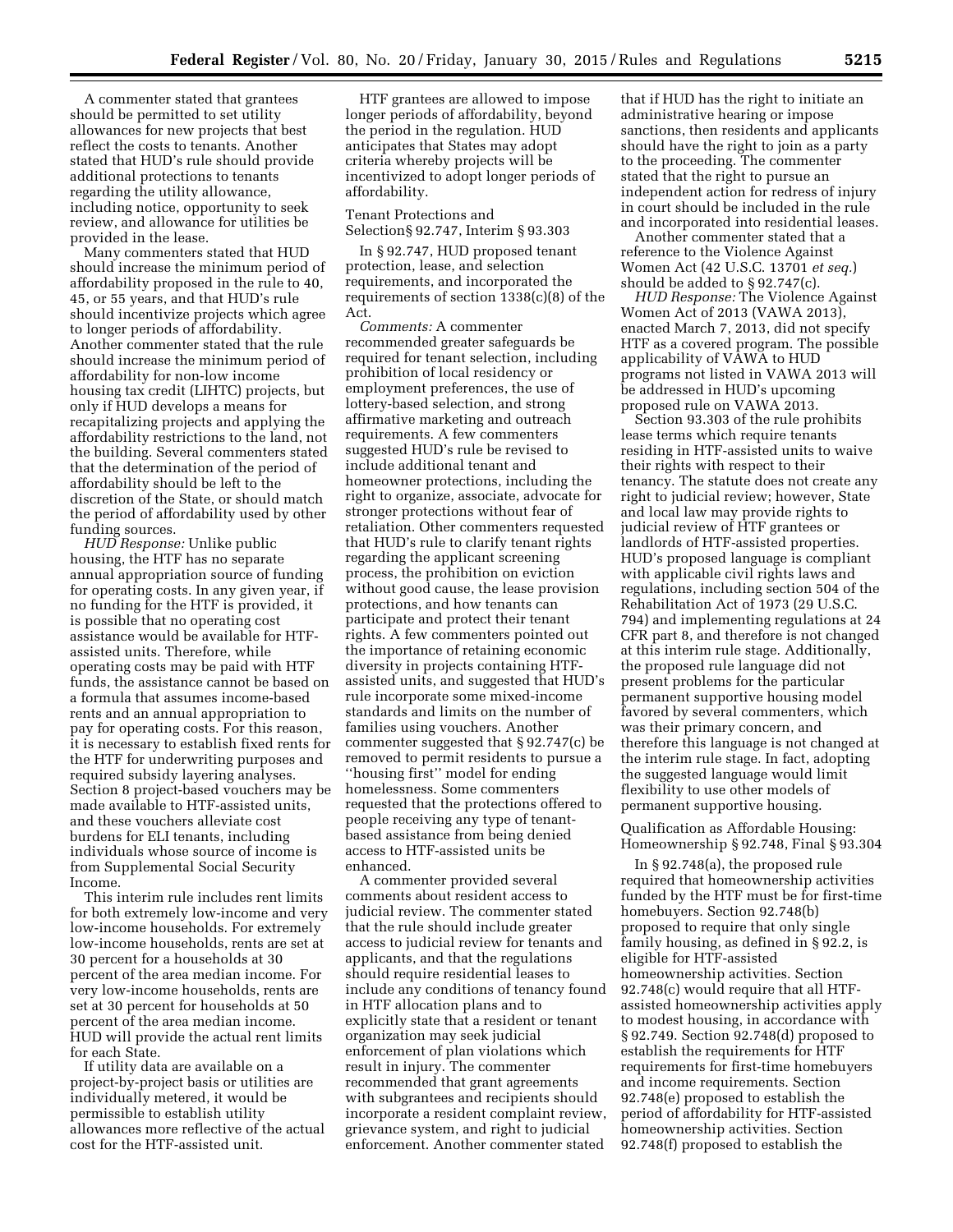resale requirements for homeownership units assisted by the HTF.

*Comments:* Some commenters suggested that HUD's rule should include a recapture provision for homeownership funds, as permitted under the HOME program, and they expressed concern that limiting homeownership properties to resale, without the option of recapture, will be too burdensome for grantees and subgrantees. Other commenters stated that HUD's rule should include more language to encourage the use of land trusts.

*HUD Response:* HUD agrees with commenters that the recapture provisions should be added to the HTF rule. Accordingly, this rule, at § 93.304, adopts the structure of the HOME program requirements for recapture, with adjustments to the subsidy amounts to reflect the greater need for subsidy for very low-income homebuyers. The periods of affordability also differ from the HOME program to tiers that reflect the maximum period of affordability (30 years) for the HTF program. The use of land trusts in conjunction with the HTF is permitted. However, HUD does not agree that the HTF rule needs modification to encourage the use of land trusts; guidance and technical assistance may be provided in the future on this topic.

#### *Other Federal Requirements Proposed § 92.760–92.764; Final § 93.350–93.355*

Proposed §§ 92.760 through 92.764 set forth other Federal requirements that are applicable to the use of HTF funds, including nondiscrimination, affirmative marketing, lead-based paint, relocation, and funding accountability and transparency requirements. However, the proposed regulations inadvertently omitted a provision in section 1337(f) of the Act that prohibits the use of HTF funds in conjunction with property taken by eminent domain unless eminent domain is employed only for a public use. The HTF regulation at § 93.355 includes this statutory prohibition.

## *Program Administration Proposed § 92.770–92.779; Final § 93.400–93.409*

Proposed §§ 92.770 through 92.779 set forth the conditions and requirements by which States are to administer their HTF funds, including HTF accounts, allocation and reallocation of HTF funds, program disbursement and the establishment of an information system, written agreement, onsite inspections, financial and project reporting, record retention, and audit requirements.

*Comments:* Several commenters suggested that HUD eliminate duplicative monitoring, review, and inspection requirements. A few commenters stated that if a subgrantee receives HOME funding, the subgrantee should be directly responsible for compliance and alleviate grantees of the burden of annual performance reviews. A commenter recommended revising the HTF audit requirements to mirror HOME and that additional audit requirements should be removed. A few commenters suggested that equivalent onsite property inspections for other public funding programs and construction oversight by third parties should be allowed to satisfy the HTF requirements to avoid duplicative inspections. A commenter stated that the rule should permit HOME inspection standards rather than Uniform Physical Conditions Standards (UPCS) standards. Another commenter stated that the initial inspection during the period of affordability should be required to occur within 24 months instead of 12 months, as proposed, to align with LIHTC requirements. A commenter stated that the requirement to follow up with an inspection within 12 months of observing a deficiency during an onsite inspection is burdensome and suggested that evidence of the correction, with the right to re-inspect, should be sufficient.

Some commenters offered recommendations for other administrative issues. A commenter suggested that the project completion date for HTF units should be the date the project is placed in service. Another commenter stated that HUD's rule should clarify that the recordkeeping requirements in § 92.778 would allow a grantee to delegate record maintenance to the project owner or manager who would make the records accessible to the grantee.

Several commenters stated that the rule should increase opportunities for forgiveness under the repayment and recapture provisions. Commenters suggested that the rule permit a prorated reduction of the repayment obligation based on the extent that the affordability period was satisfied. A commenter suggested that this prorated reduction in the repayment obligation also apply to HTF-assisted housing lost through a foreclosure action, natural events or disasters, or similar events that are not the result of malfeasance on the part of the grantee or subgrantee. A few commenters suggested that complete forgiveness should be permitted when there have been best faith efforts to avoid foreclosure. A commenter stated that the repayment provisions are too

onerous and repayments for failed ELI housing projects should be limited to instances when the grantee directly provides funds for an ineligible activity.

Some commenters offered suggestions about the foreclosure provisions. A commenter suggested that if HUD is the foreclosing entity, the affordability restrictions should not terminate and funds should not be required to be repaid. Another commenter suggested that the rule should authorize HUD and the grantee to modify the affordability restrictions in limited circumstances (*e.g.,* loss of rental assistance through no fault of the owner), if doing so is necessary to avoid a foreclosure and complete loss of affordable units. Another commenter suggested that HUD should require grantees to use purchase options, right of first refusal, or other preemptive rights to purchase as tools to protect HTF-assisted housing from foreclosure or deed in lieu of foreclosure. Another commenter suggested that additional data collection requirements be required. The commenter attached a list of 22 projectlevel data points that should be listed in § 92.778(a)(2)(i).

*HUD Response:* The HTF statute includes mandatory monitoring, reporting, and audit requirements. HUD does not have the authority to change these requirements.

Except where that statute differs, or where policy determinations about the HTF have been made by HUD that preclude alignment, HUD adopted the majority of the requirements of the HOME program for the HTF rule, but the HTF audit requirements cannot be modified to mirror HOME requirements, as suggested by a commenter, because the HTF statute imposes different requirements for the audit of HTFassisted projects than what is required by the HOME program.

HUD does not agree that grantees are relieved of responsibility for compliance if a subgrantee receives the HTF funds. The statute makes clear that the State or State-designated entity is the grantee of the HTF funds and that compliance with all requirements, including compliance monitoring of subgrantees, is the responsibility of the grantee. Moreover, HUD has no relationship with a subgrantee and has no basis to take action against a subgrantee.

This interim rule requires that Uniform Physical Condition Standards (UPCS) be incorporated into the property standards, as is the case with the property standards for the HOME program. This will facilitate alignment of HTF-assisted projects with projects assisted by the LIHTC program and HOME. Training and guidance will be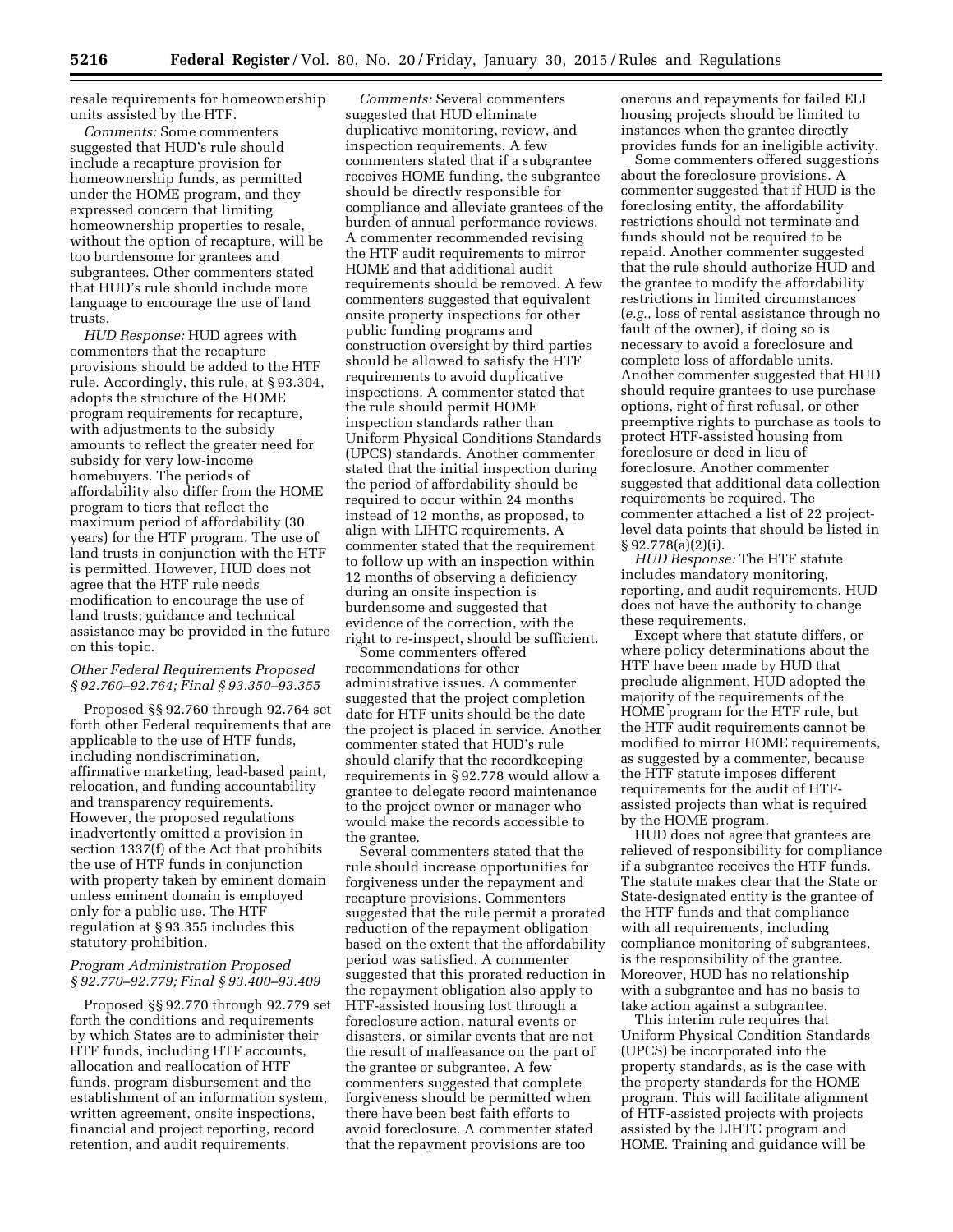provided to address some of the concerns about implementing UPCS.

HUD has chosen not to synchronize when project completion occurs for an HTF-assisted projects with when an LIHTC project is placed in service. The HTF rule requires beneficiary reporting that is different than that required for LIHTCs. The project completion date must ensure timely occupancy. Accordingly, HUD adopts the language as proposed.

One commenter suggested that the rule should authorize HUD and the grantee to modify the affordability restrictions in limited circumstances (*e.g.,* loss of rental assistance through no fault of the owner). To ensure compatibility with the HOME rule and in an effort to ease HTF implementation, this interim rule contains language that is consistent with the repayment language in the HOME regulations. For natural events or other disasters, insurance proceeds should be used to replace the lost housing. In the case of foreclosure, repayment would not be required if the affordability restrictions are preserved and the project continues to meet HTF requirements. Grantees have the option, rather than a requirement, of using preemptive rights to ensure flexibility for each grantee to ensure HTF projects remain affordable. The repayment and foreclosure provisions are required and the language is adopted in this interim rule as proposed.

#### *Performance Review and Sanctions Review Proposed § 92.780–92.783; Final § 93.450–93.453*

HUD proposed that grantees report on their progress and performance in meeting the requirements of the HTF in HUD's Integrated Disbursement and Information System (IDIS) and the consolidated plan. The statutory requirements for corrective and remedial actions at section 1338(e)(1)(B) of the Act are reflected in § 92.782. The statutory requirements at section 1338(e)(2)(B) of the Act for notification of determination and opportunity for hearing and sanctions are reflected in § 92.783.

*Comments:* One commenter recommended that performance report on grantees be posted regularly on public Web sites.

*HUD Response:* In this interim rule, HUD moved the requirement for a HTF performance report to the Consolidated Plan regulations at 24 CFR part 91. The HTF performance report is included in the performance reports for the consolidated plans in 24 CFR 91.520, thereby subjecting the report to the citizen participation plan of the grantee and subgrantee. In addition, the HTF grant is subject to the requirements of the Federal Funding Accountability and Transparency Act of 2006 (Pub. L. 109– 282, approved September 26, 2006), as amended by section 6202 of Public Law 110–252, approved June 30, 2008 (Transparency Act) (See § 93.354 of the HTF regulations.) 5

#### *Other Comments*

#### Align the HTF With Other Programs

*Comments:* Some commenters suggested that the HTF be coordinated with and mirror the LIHTC rules to the greatest extent possible to provide maximum flexibility. They suggested that LIHTC is more likely to be used in combination with HTF funds for development than HOME. Other commenters suggested that the HTF requirements should be aligned with other program requirements (*e.g.,* such as those required under HUD's Section 811 Supportive Housing for Persons with Disabilities program, HUD's Housing Choice voucher program, U.S. Department of Health and Human Services program, Supplemental Security Income, and U.S. Department of Veterans Affairs) and HUD should identify any potential conflicts between the program requirements. A few commenters recommended that HUD's HTF rule should waive requirements of Section 8 project-based vouchers that complicate using them in HTF projects. A few commenters suggested that HUD eliminate duplicative reviews and requirements that create conflict when the HTF is combined with other sources of funding in development projects.

*HUD Response:* HUD expects that HTF funds will be combined with other sources of private funding and financing typically used for the development of affordable housing, such as LIHTCs. The affordability period for HTF-assisted units is consistent with the 30-year affordability period (compliance period plus extended use period) for LIHTC projects. Grantees may also establish longer affordability periods in their HTF allocation plans. The VLI income targeting and frequency of onsite inspections during the period of affordability regulations in the HTF also align with LIHTC. Some HTF requirements, such as ELI income targeting and rents, are statutory and HUD does not have the discretion to change these statutory requirements to

align with other programs. Also, the HTF rule cannot waive the requirements of other Federal programs. In order to allow maximum flexibility when combining and coordinating the HTF with other Federal funding sources, HUD streamlined the HTF requirements and aligned them with other Federal programs (*e.g.,* HOME, LIHTC, Federal Housing Administration (FHA), Public Housing, and other HUD programs) to the greatest extent possible, given statutory constraints and policy decisions by HUD.

#### Manufactured Housing

In the proposed rule, HUD stated that HTF funds may be used to purchase and/or rehabilitate a manufactured housing unit, or purchase the land upon which a manufactured housing unit is located. HUD stated that the manufactured housing unit must, at the time of project completion, be connected to permanent utility hookups and be located on land that is owned by the manufactured housing unit owner or land for which the manufactured housing owner has a lease for a period at least equal to the applicable period of affordability. The proposed rule also required that construction of all manufactured housing must meet the Manufactured Home Construction and Safety Standards codified at 24 CFR part 3280. HUD noted that these standards pre-empt State and local codes covering the same aspects of performance for such housing.

*Comments:* A commenter stated that language should be added to the rule to clarify that manufactured housing can be purchased with HTF funds for both rental and homeownership purposes. One commenter stated that eligible relocation costs should include one-forone replacement when manufactured homes are demolished or converted for another use. A commenter recommended that the language in the proposed rule should be changed to clarify that HTF funds may be used to purchase the land under manufactured homes to preserve the affordability of these homes, and another stated that the requirement that the land under assisted manufactured housing be owned or leased will be difficult to meet. Another commenter states that the proposed rule conflicts with other HUD policies, including the Model Manufactured Home Installation Standards and Manufactured Housing Installation Rules and Regulations, 24 CFR parts 3285 through 3286. A commenter stated that HUD's rule should eliminate the ''permanent foundation requirement'' to avoid confusion, and to align with 24 CFR parts 3285 through 3286. Another

<sup>5</sup>The Transparency Act requires disclosure to the public of all entities or organizations receiving Federal funds, beginning in fiscal year 2007. The disclosure of such funds can be found at the USAspending.gov Web site, which is managed by the Office of Management and Budget.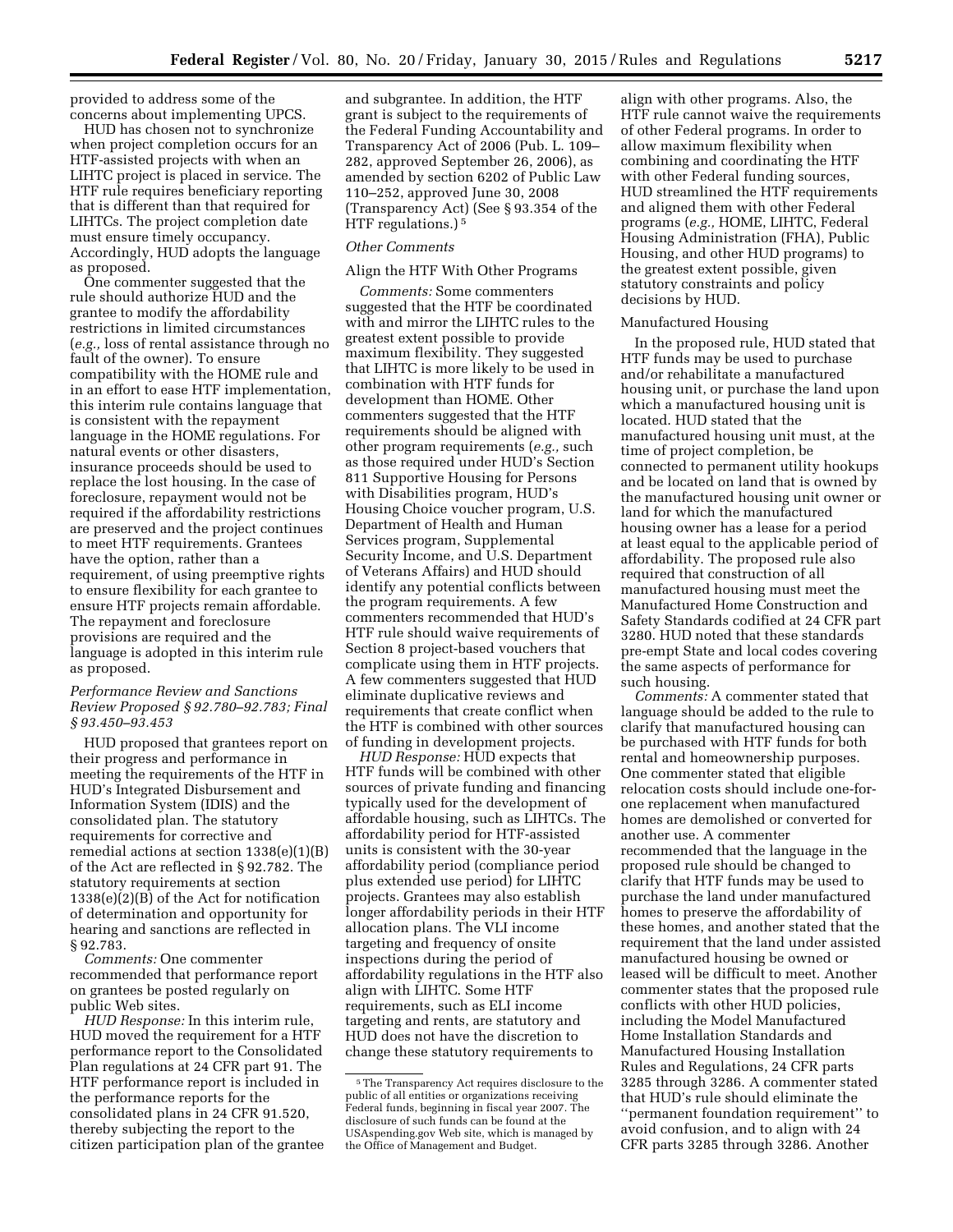commenter stated that HUD's rule should create an exception to the requirement that homeownership funds be targeted to income-eligible, first-time homebuyers because manufactured homes are a means for older, lowincome homeowners to transition from their current home to a more affordable alternative, and they are often not firsttime homebuyers. Another commenter stated that HUD's rule should include mobile home park infrastructure improvements as eligible costs and give more consideration to deteriorating park infrastructure.

*HUD Response:* The HTF statute requires that homebuyer assistance be provided to first-time homebuyers only—this would apply to manufactured housing that is purchased by eligible families with HTF assistance.

This interim rule does not prohibit the expenditure of HTF funds on manufactured housing that is rental housing. A State may award HTF funds for the development of a manufactured housing park for rental units. The Act does not contain any requirement for the one-for-one replacement of housing units if HTF funds are used in the demolition or conversion of any unit.

If HTF funds are used to purchase land to develop a manufactured home, or relocate a manufactured home, the manufactured housing must be secured with a foundation system meeting 24 CFR part 3280.

The use of HTF funds for infrastructure to rehabilitate the parks in which manufactured homes are situated is only eligible if all units are rental housing with income eligible tenants. Infrastructure that is not on the site of the HTF project is not eligible for HTF financing.

Consistent with the HOME rule, the definition of ''permanent foundation'' in the HTF rule means a foundation system of supports that is capable of transferring all design loads to the ground that meets the requirements of 24 CFR 3282.12. This definition is also consistent with the FHA mortgage insurance requirements for all manufactured homes that must be constructed in conformance with the Federal Manufactured Home and Safety Standards, as evidenced by an affixed certification label in accordance with 24 CFR 3280.11.

#### **III. Opportunity for Further Comment**

As noted in the Summary portion at the beginning of this preamble, HUD is issuing this rule as an interim rule. It is HUD's intention that following funding of the HTF as provided in HERA, and allocations of funds to States as provided in this rule, HUD will open

this interim rule for public comment to solicit comment on how these regulations work once funding is available and the grantees gain experience administering the HTF program.

#### **IV. Findings and Certifications**

#### *Executive Order 12866, Regulatory Planning and Review*

The Office of Management and Budget (OMB) reviewed this rule under Executive Order 12866 (entitled, ''Regulatory Planning and Review''). This rule was determined to be economically significant as provided in section 3(f)(1) of the Order. The reasons for the determination are as follows:

As discussed above in this preamble, HERA charged HUD to establish, the formula for the distribution of HTF grants to states through regulation, and to follow that rule with one that implements the programmatic requirements for the HTF. Consistent with that statutory direction, on December 4, 2009 (74 FR 63938), HUD published a proposed rule submitting for public comment the proposed formula for allocating HTF funds. As the first rule to be issued in the rulemaking process for the HTF, the formula allocation constituted, on behalf of the entire HTF rulemaking, an economically significant regulatory action under Executive Order 12866. The preamble to the December 2009 rule summarized the economic impacts of the HTF program, as proposed to be implemented through the formula issued for public comment on December 4, 2009. (For a discussion of the economic impact, please see 74 FR 63940–63941.)

On October 29, 2010, HUD published the proposed program rule for the HTF (see 75 FR 66978). This interim rule incorporates the December 4, 2009, allocation formula rule and October 29, 2010, program rule. HUD's full economic analysis for the proposed allocation rule is available for inspection on HUD's Web site at *[http://www.huduser.org/portal/](http://www.huduser.org/portal/publications/pubasst/riaforhtf.html) [publications/pubasst/riaforhtf.html](http://www.huduser.org/portal/publications/pubasst/riaforhtf.html)*.

The docket file is available for public inspection between the hours of 8 a.m. and 5 p.m. weekdays in the Regulations Division, Office of General Counsel, Department of Housing and Urban Development, 451 7th Street SW., Room 10276, Washington, DC 20410–0500. Due to security measures at the HUD Headquarters building, please schedule an appointment to review the docket file by calling the Regulations Division at 202–708–3055 (this is not a toll-free number). Persons with hearing or speech impairments may access the

above telephone number via TTY by calling the toll-free Federal Information Relay Service at 800–877–8339.

## *Regulatory Flexibility Act*

The Regulatory Flexibility Act (5 U.S.C. 601 *et seq.*) generally requires an agency to conduct a regulatory flexibility analysis of any rule subject to notice and comment rulemaking requirements, unless the agency certifies that the rule will not have a significant economic impact on a substantial number of small entities.

Under the HTF program, HUD makes grants to the relatively large entities of States or their designated housing entities for the purposes of preserving and increasing the supply of rental housing and increasing homeownership for eligible families. Therefore, the primary focus on the rule is on these large entities. The States and Statedesignated housing entities may, in turn, make funding available to recipients, which may include smaller entities (such as nonprofit or for-profit organizations), but the funding made available to recipients is provided under application procedures and requirements established by the States or State-designated housing entities, not HUD; however, the grantees must ensure their recipients' adherence to the statutory requirements and regulatory requirements promulgated by HUD.

Additionally, the regulatory text largely reflects statutory requirements of the Federal Housing Enterprises Financial Safety and Soundness Act of 1992 (12 U.S.C. 4501 *et seq.*). Where HUD has exercised the discretion to elaborate on the statutory requirements, HUD has strived to closely model these procedures on existing development programs, which are familiar to entities likely to be participants under the new HTF program. For example, as noted earlier in this preamble, the HTF program adopts several definitions used under the HOME program. The organization of the HTF regulations is modeled after those for the HOME program, and HUD has elected to adopt many existing HOME program requirements. Given that HTF funding is statutorily provided for the benefit of the States and is to be allocated to the States, HUD has determined that the rule will not have a significant economic impact on a substantial number of small entities.

#### *Environmental Impact*

A Finding of No Significant Impact (FONSI) with respect to the environment was made, at the proposed rule stage, in accordance with HUD regulations at 24 CFR part 50, which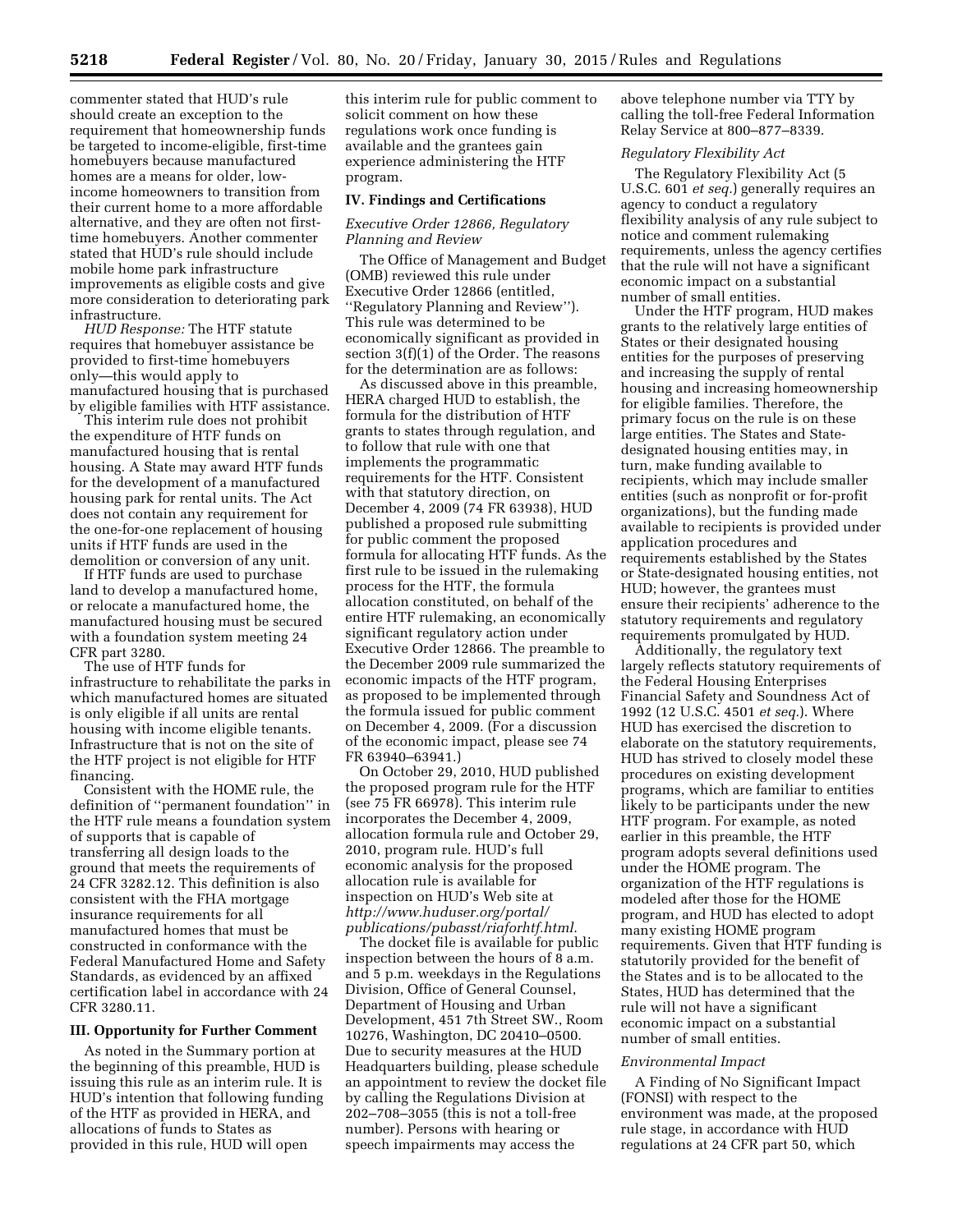implement section 102(2)(C) of the National Environmental Policy Act of 1969 (42 U.S.C. 4332(2)(C)). That Finding remains applicable to this rule and can be found at *[www.regulations.gov](http://www.regulations.gov)* under docket number FR–5246–F–03.

#### *Executive Order 13132, Federalism*

Executive Order 13132 (entitled ''Federalism'') prohibits, to the extent practicable and permitted by law, an agency from promulgating a regulation that has federalism implications and either imposes substantial direct compliance costs on State and local governments and is not required by statute, or preempts State law, unless the relevant requirements of section 6 of the Executive Order are met. This rule does not have federalism implications, and does not impose substantial direct compliance costs on State and local governments or preempt State law within the meaning of the Executive Order.

#### *Unfunded Mandates Reform Act*

Title II of the Unfunded Mandates Reform Act of 1995 (UMRA) (2 U.S.C. 1531–1538) establishes requirements for Federal agencies to assess the effects of their regulatory actions on State, local, and tribal governments and the private sector. This rule does not impose any Federal mandate on any State, local, or tribal government or the private sector within the meaning of UMRA.

#### *Congressional Review Act*

This rule constitutes a ''major rule'' as defined in the Congressional Review Act (5 U.S.C. Chapter 8). The Congressional Review Act provides for major rules to have a 60-day delayed effective date.

#### *Paperwork Reduction Act*

The information collection requirements contained in this rule have been submitted to the Office of Management and Budget (OMB) under the Paperwork Reduction Act of 1995 (44 U.S.C. 3501–3520), and assigned an OMB control number. In accordance with the Paperwork Reduction Act, an agency may not conduct or sponsor, and a person is not required to respond to, a collection of information, unless the collection displays a currently valid OMB control number.

The burden of the information collections in this rule is estimated as follows:

## **List of Subjects**

#### *24 CFR Part 91*

Aged, Grant programs-housing and community development, Homeless,

Individuals with disabilities, Low- and moderate-income housing, Reporting and recordkeeping requirements.

#### *24 CFR Part 93*

Administrative practice and procedure, Grant programs-housing and community development, Low- and moderate-income housing, Manufactured homes, Rent subsidies, Reporting and recordkeeping requirements.

For the reasons stated in the preamble, HUD amends 24 CFR chapter I as follows:

## **PART 91—CONSOLIDATED SUBMISSIONS FOR COMMUNITY PLANNING AND DEVELOPMENT PROGRAMS**

■ 1. The authority citation part 91 continues to read as follows:

**Authority:** 42 U.S.C. 3535(d), 3601–3619, 5301–5315, 11331–11388, 12701–12711, 12741–12756, 12901–12912, and 12 U.S.C. 1301 *et seq.* 

■ 2. In § 91.2, remove the word "and" at the end of paragraph (a)(3), remove the period at the end of paragraph (a)(4) and add ''; and'' in its place, and add paragraph (a)(5) to read as follows:

## **§ 91.2 Applicability.**

 $(a) * * * *$ 

(5) The Housing Trust Fund (HTF) program (see 24 CFR part 93). \* \* \* \* \*

■ 3. In § 91.10, revise the first sentence of paragraph (a) to read as follows:

#### **§ 91.10 Consolidated Program Year.**

(a) Each of the following programs shall be administered by a jurisdiction on a single consolidated program year, established by the jurisdiction: CDBG, ESG, HOME, HOPWA, and HTF. \* \* \* \* \* \* \* \*

 $\blacksquare$  4. In § 91.215, revise paragraph  $(b)(2)$ to read as follows:

#### **§ 91.215 Strategic Plan.**

\* \* \* \* \* (b) \* \* \*

(2) The affordable housing section shall include specific objectives that describe proposed accomplishments the jurisdiction hopes to achieve and must specify the number of extremely lowincome, low-income, and moderateincome families to whom the jurisdiction will provide affordable housing as defined in 24 CFR 92.252 for rental housing, 24 CFR 92.254 for homeownership, and 24 CFR 93.302 and 24 CFR 93.304 (if the jurisdiction receives HTF funds from the State) over a specific time period.

\* \* \* \* \*

 $\blacksquare$  5. In § 91.220, add paragraph (l)(5) to read as follows:

#### **§ 91.220 Action Plan.**

\* \* \* \* \* (l) \* \* \*

(5) *Housing Trust Fund.* (i) If the jurisdiction receives HTF funds from the State under 24 CFR 93.105, the action plan must include the HTF allocation plan (consistent with the State's HTF requirements) that describes the distribution of the HTF funds, and establishes the application requirements and the criteria for selection of applications submitted by eligible recipients that meet the jurisdiction's priority housing needs. The plan must include the following:

(A) The plan must identify priority factors for funding that shall include the following: geographic distribution which is a description of the geographic areas of the State (including areas of low-income and minority concentration) in which it will direct assistance during the ensuing program year; the applicant's ability to obligate HTF funds and undertake eligible activities in a timely manner; in the case of rental housing projects, the extent to which rents for units in the project are affordable to extremely low-income families; in the case of rental housing projects, the duration of the units' affordability period; the merits of the application in meeting the priority housing needs of the jurisdiction (such as housing that is accessible to transit or employment centers, housing that includes green building and sustainable development features, and housing that serves special needs populations); the location of existing affordable housing, and the extent to which the application makes use of non-federal funding sources.

(B) The plan must include the requirement that the application contain a description of the eligible activities to be conducted with the HTF funds (as provided in 24 CFR 93.200) and contain a certification by each eligible recipient that housing units assisted with the HTF will comply with HTF requirements. The plan must also describe eligibility requirements for recipients (as defined in 24 CFR 93.2).

(C) The plan must provide for performance goals, consistent with the jurisdiction's goals established under 24 CFR 91.215(b)(2).

(D) The plan must provide the jurisdiction's rehabilitation standards, as required by 24 CFR 93.301(b).

(E) If the jurisdiction intends to use HTF funds for first-time homebuyers, it must set forth the guidelines for resale or recapture, and obtain HUD's specific,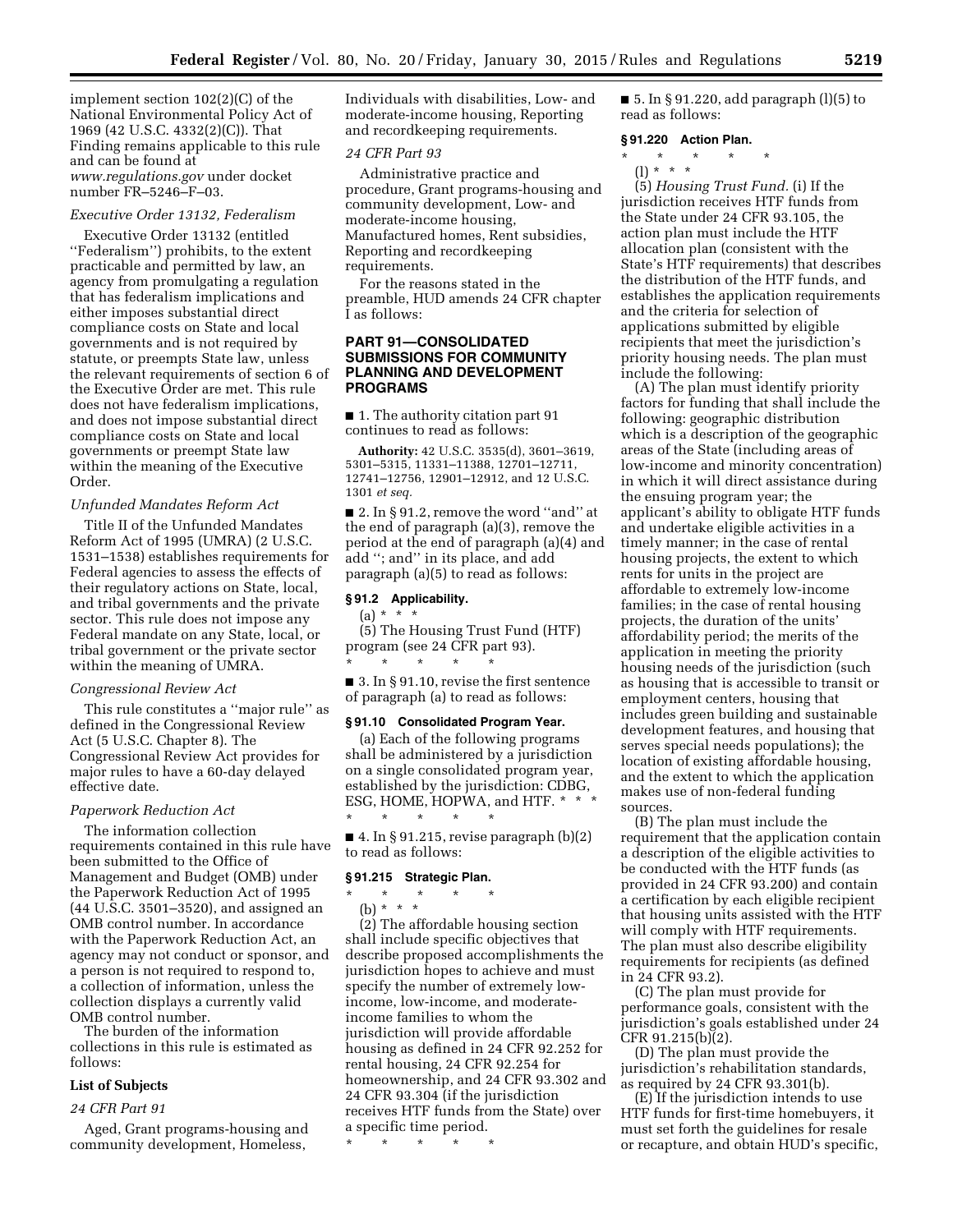written approval, as required in § 93.304(f). Approval of the consolidated plan or action plan under § 91.500 or the failure to disapprove the consolidated plan or action plan does not satisfy the requirement for specific HUD approval for resale or recapture guidelines.

(F) If the jurisdiction intends to use HTF funds for homebuyer assistance and does not use the HTF affordable homeownership limits for the area provided by HUD, it must determine 95 percent of the median area purchase price and set forth the information in accordance with § 93.305.

(G) The jurisdiction may limit the beneficiaries or give preferences to a particular segment of the extremely lowor very low-income population only if described in the action plan.

(*1*) Any limitation or preference must not violate nondiscrimination requirements in 24 CFR 93.350, and the jurisdiction must not limit or give preferences to students.

(*2*) The jurisdiction may permit rental housing owners to limit tenants or give a preference in accordance with 24 CFR 93.303 only if such limitation or preference is described in the action plan.

(H) The plan must describe the conditions under which the jurisdiction will refinance existing rental housing project debt.

(ii) [Reserved].

■ 6. In § 91.315, revise paragraph  $(b)(2)$ to read as follows:

#### **§ 91.315 Strategic Plan.**

\* \* \* \* \*

(b) \* \* \* (2) The affordable housing section shall include specific objectives that describe proposed accomplishments the State hopes to achieve and must specify the number of extremely low-income, low-income, and moderate-income families to which the State will provide affordable housing, as defined in 24 CFR 92.252 for rental housing, 24 CFR 92.254 for homeownership, and 24 CFR 93.302 for rental housing and 24 CFR 93.304 for homeownership over a

specific time period. \* \* \* \* \*  $\blacksquare$  7. In § 91.320, revise paragraph  $(k)(5)$ 

to read as follows:

## **§ 91.320 Action Plan.**

\* \* \* \* \*

(k) \* \* \* (5) *Housing Trust Fund.* The action plan must include the HTF allocation plan that describes the distribution of the HTF funds, and establishes the application requirements and the criteria for selection of applications

submitted by eligible recipients that meet the State's priority housing needs. The plan must also establish the State's maximum per-unit development subsidy limit for housing assisted with HTF funds. If the HTF funds will be used for first-time homebuyers, it must state the guidelines for resale and recapture as required in 24 CFR 93.304. The plan must reflect the State's decision to distribute HTF funds through grants to subgrantees and/or to select applications submitted by eligible recipients. If the State is selecting applications submitted by eligible recipients, the plan must include the following:

(i) The plan must provide priority for funding based on geographic diversity (as defined by the State in the consolidated plan); the applicant's ability to obligate HTF funds and undertake eligible activities in a timely manner; in the case of rental housing projects, the extent to which the project has Federal, State, or local project-based rental assistance so that rents are affordable to extremely low-income families; in the case of rental housing projects, the duration of the units' affordability period; the merits of the application in meeting the priority housing needs of the State (such as housing that is accessible to transit or employment centers, housing that includes green building and sustainable development features, or housing that serves special needs populations); and the extent to which the application makes use of non-federal funding sources.

(ii) The plan must include the requirement that the application contain a description of the eligible activities to be conducted with the HTF funds (as provided in 24 CFR 93.200) and contain a certification by each eligible recipient that housing units assisted with the HTF will comply with HTF requirements. The plan must also describe eligibility requirements for recipients (as defined in 24 CFR 93.2).

(iii) The plan must provide for performance goals and benchmarks against which the State will measure its progress, consistent with the State's goals established under 24 CFR 91.315(b)(2).

(iv) The plan must include the State's rehabilitation standards, as required by 24 CFR 93.301(b)(1).

(v) If the State intends to use HTF funds for first-time homebuyers, it must set forth the guidelines for resale or recapture, and obtain HUD's specific, written approval, as required in § 93.304(f). Approval of the consolidated plan or action plan under § 91.500 or the failure to disapprove the consolidated plan or action does not satisfy the requirement for specific HUD approval for resale or recapture guidelines.

(vi) If the State intends to use HTF funds for homebuyer assistance and does not use the HTF affordable homeownership limits for the area provided by HUD, it must determine 95 percent of the median area purchase price and set forth the information in accordance with § 93.305.

(vii) The State may limit the beneficiaries or give preferences to a particular segment of the extremely lowor very low-income population only if described in the action plan.

(A) Any limitation or preference must not violate nondiscrimination requirements in 24 CFR 93.350, and the State must not limit or give preferences to students.

(B) The State may permit rental housing owners to limit tenants or give a preference in accordance with 24 CFR 93.303(d)(3) only if such limitation or preference is described in the action plan.

(viii) The plan must describe the conditions under which the State will refinance existing debt.

■ 8. In § 91.520, redesignate paragraphs (h) and (i) as paragraphs (i) and (j), respectively and add a new paragraph (h) to read as follows:

## **§ 91.520 Performance reports.**

\* \* \* \* \*

(h) *HTF.* For jurisdictions receiving HTF funds, the report must describe the HTF program's accomplishments, and the extent to which the jurisdiction complied with its approved HTF allocation plan and the requirements of 24 CFR part 93.

\* \* \* \* \* ■ 9. Add part 93 to read as follows:

#### **PART 93—HOUSING TRUST FUND**

#### **Subpart A—General**

- 93.1 Overview.
- 93.2 Definitions.
- 93.3 Waivers.

#### **Subpart B—Allocation Formula; Reallocations**

- 93.50 Formula allocation.
- 93.51 Formula factors.
- 93.52 Minimum allocations.
- 93.53 **Federal Register** notice of formula allocations.
- 93.54 Reallocations by formula.

**Subpart C—Participation and Submission Requirements; Distribution of Assistance** 

- 93.100 Participation and submission requirements.
- 93.101 Distribution of assistance.

#### **Subpart D—Program Requirements**

93.150 Site and neighborhood standards.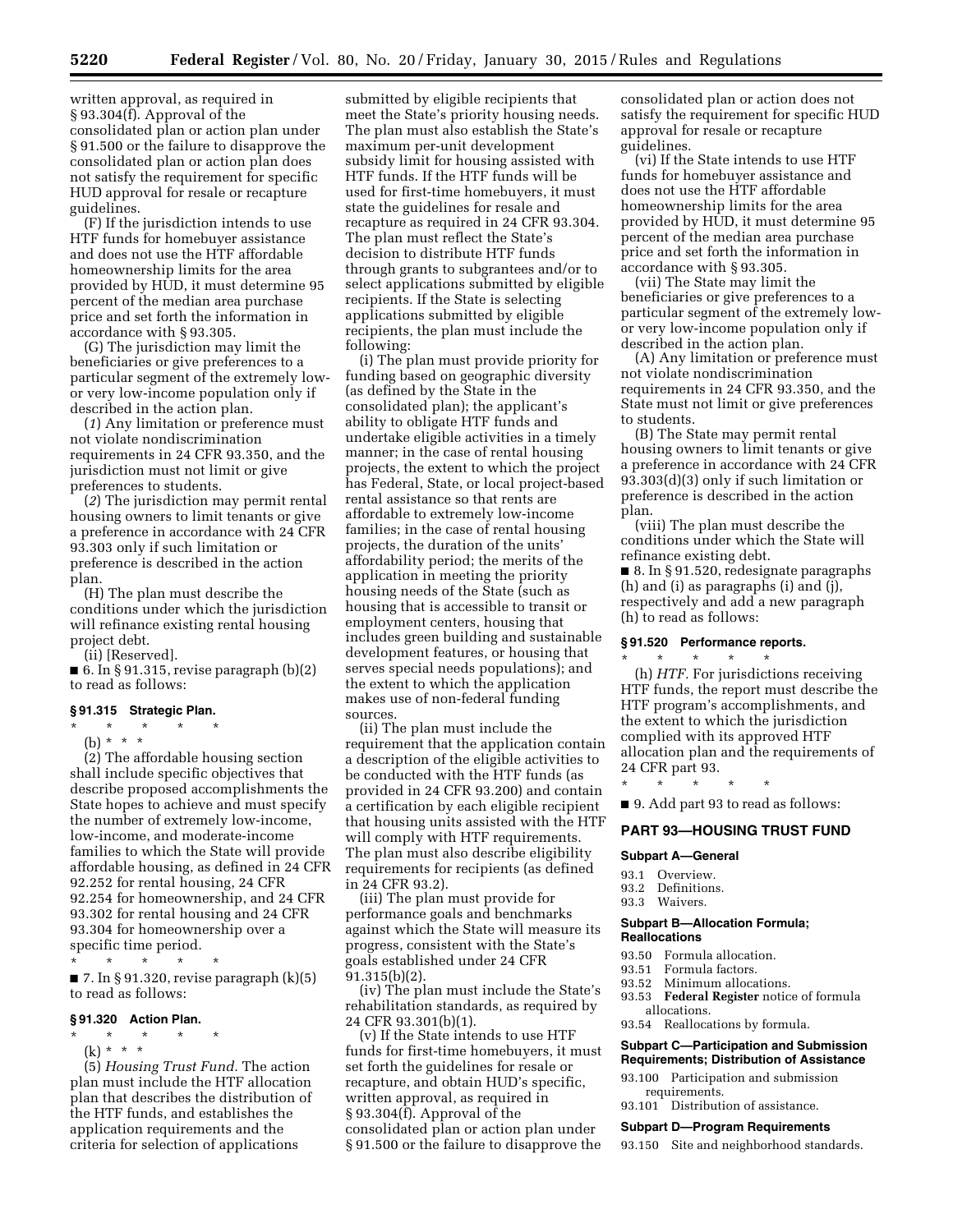93.151 Income determinations.

## **Subpart E—Eligible and Prohibited Activities**

- 93.200 Eligible activities: General.
- 93.201 Eligible project costs.
- 93.202 Eligible administrative and planning costs.
- 93.203 HTF funds and public housing.
- 93.204 Prohibited activities and fees.

## **Subpart F—Income Targeting**

93.250 Income targeting.

## **Subpart G—Project Requirements**

- 93.300 Maximum per-unit subsidy amount, underwriting, and subsidy layering.
- 93.301 Property standards. 93.302 Qualification as affordable housing:
- rental housing.
- 93.303 Tenant protections and selection.
- 93.304 Qualification as affordable housing: homeownership.
- 93.305 Qualification as affordable housing: modest housing requirements for homeownership; resale or recapture requirements.

#### **Subpart H—Other Federal Requirements**

- 93.350 Other Federal requirements and nondiscrimination; affirmative marketing.
- 93.351 Lead-based paint.
- 93.352 Displacement, relocation, and acquisition.
- 93.353 Conflict of interest.
- 93.354 Funding Accountability and Transparency Act.
- 92.355 Eminent domain.

## **Subpart I—Program Administration**

- 93.400 Housing Trust Fund (HTF) accounts.
- 93.401 HTF grant agreement.
- 93.402 Program disbursement and information system.
- 93.403 Program income and repayments.
- 93.404 Grantee responsibilities; written agreements; onsite inspections; financial oversight.
- 93.405 Applicability of uniform administrative requirements, cost principles, and audits.
- 93.406 Audits.
- 93.407 Recordkeeping.
- 93.408 Performance reports.

#### **Subpart J—Performance Reviews and Sanctions**

- 93.450 Accountability of recipients.
- 93.451 Performance reviews.
- 93.452 Corrective and remedial actions.
- 93.453 Notice and opportunity for hearing; sanctions.

**Authority:** 42 U.S.C. 3535(d), 12 U.S.C. 4568.

#### **Subpart A—General**

#### **§ 93.1 Overview.**

(a) This part implements the Housing Trust Fund (HTF) program established under section 1338 of the Federal Housing Enterprises Financial Safety and Soundness Act of 1992, as amended (12 U.S.C. 4501 *et seq.*) (the Act). In

general, under the HTF program, HUD allocates funds by formula to eligible States to increase and preserve the supply of decent, safe, sanitary, and affordable housing, with primary attention to rental housing for extremely low-income and very low-income households, including homeless families.

(b) Section 1337 of the Act requires a percentage of the unpaid principal balance of total new business for the Federal Home Loan Mortgage Corporation (Freddie Mac) and the Federal National Mortgage Association (Fannie Mae) (collectively, the government-sponsored enterprises or GSEs) to be setaside and allocated as a dedicated source of annual funding for the HTF, unless allocations are suspended by the Director of the Federal Housing Finance Agency, the agency that regulates the GSEs. These funds will be deposited into an HTF account established in the Treasury of the United States by the Secretary of the Treasury to carry out the HTF program. The Act also provides that the HTF may be funded with amounts appropriated, transferred, or credited to the HTF under other provisions of law.

#### **§ 93.2 Definitions.**

*1937 Act* means the United States Housing Act of 1937 (42 U.S.C. 1437 *et seq.*).

*Act* means the Federal Housing Enterprises Financial Safety and Soundness Act of 1992, as amended (12 U.S.C. 4501 *et seq*).

*Annual income.* See § 93.151. *Commitment* means:

(1) The grantee has executed a legally binding written agreement (that includes the date of the signature of each person signing the agreement) with an eligible recipient for a project that meets the definition of ''commit to a specific local project'' of paragraph (2) of this definition.

(2) ''Commit to a specific local project'' means:

(i) If the project consists of rehabilitation or new construction (with or without acquisition), the grantee and recipient have executed a written legally binding agreement under which HTF assistance will be provided to the recipient for an identifiable project for which construction can reasonably be expected to start within 12 months of the agreement date. The written agreement for rehabilitation or new construction of rental housing may also provide operating cost assistance and/or operating cost assistance reserves.

(ii) If the project consists of acquisition of standard housing and the grantee is providing HTF funds to a

recipient to acquire rental housing, or to a first-time homebuyer family to acquire single family housing for homeownership, the grantee and recipient or the family have executed a written agreement under which HTF assistance will be provided for the purchase of the rental housing or single family housing and the property title will be transferred to the recipient or family within 6 months of the agreement date. The written agreement for acquisition of rental housing may also provide operating cost assistance and/or operating cost assistance reserves.

(iii) If the project is for renewal of operating cost assistance or operating cost assistance reserves, the grantee and the recipient must have executed a legally binding written agreement under which HTF funds will be provided to the recipient for operating cost assistance or operating cost assistance reserves for the identified HTF project.

*Consolidated plan* means the plan submitted and approved in accordance with 24 CFR part 91.

*Displaced homemaker* means an individual who:

(1) Is an adult;

(2) Has not worked full-time full-year in the labor force for a number of years, but has, during such years, worked primarily without remuneration to care for the home and family; and

(3) Is unemployed or underemployed and is experiencing difficulty in obtaining or upgrading employment.

*Extremely low-income families* means low-income families whose annual incomes do not exceed 30 percent of the median family income of a geographic area, as determined by HUD with adjustments for smaller and larger families.

*Family* has the same meaning given that term in 24 CFR 5.403.

*First-time homebuyer* means an individual and his or her spouse who have not owned a home during the 3 year period prior to purchase of a home with assistance under this part. The term first-time homebuyer also includes an individual who is a displaced homemaker or single parent, as those terms are defined in this section.

*Grantee* means the State or the Statedesignated entity that receives the HTF funds from HUD.

*HTF allocation plan* means the annual submission to HUD required by the Act that describes how the grantee will distribute its HTF funds, including how it will use the funds to address its priority housing needs, what activities may be undertaken with those funds, and how recipients and projects will be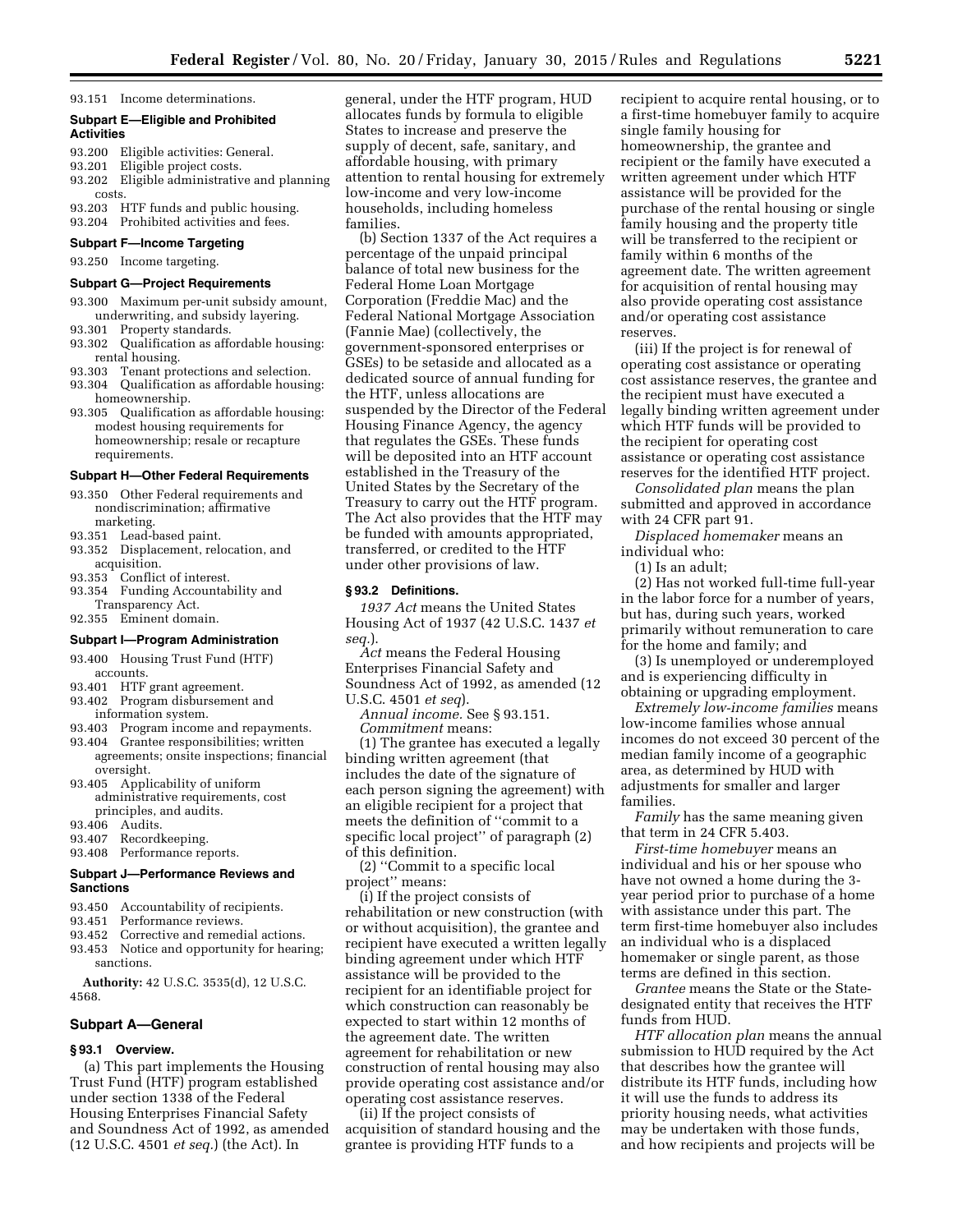selected to receive those funds. See 24 CFR 91.220(l)(4) and 91.320(k)(5).

*HTF funds* means funds made available under this part through formula allocations and reallocations, plus program income.

*Homeownership* means ownership in fee simple title in a 1- to 4-unit dwelling or in a condominium unit, or equivalent form of ownership approved by HUD.

(1) The land may be owned in fee simple or the homeowner may have a 99-year ground lease.

(i) For housing located in the insular areas, the ground lease must be 40 years or more.

(ii) For housing located on Indian trust or restricted Indian lands or a Community Land Trust, the ground lease must be 50 years or more.

(iii) For manufactured housing, the ground lease must be for a period at least equal to the applicable period of affordability in § 93.304(e).

(2) Right to possession under a contract for deed, installment contract, or land contract (pursuant to which the deed is not given until the final payment is made) is not an equivalent form of ownership.

(3) The ownership interest may be subject only to the restrictions on resale required under § 93.304; mortgages, deeds of trust, or other liens or instruments securing debt on the property as approved by the grantee; or any other restrictions or encumbrances that do not impair the good and marketable nature of title to the ownership interest.

(4) The grantee must determine whether or not ownership or membership in a cooperative or mutual housing project constitutes homeownership under State law; however, if the cooperative or mutual housing project receives low income housing tax credits, the ownership or membership does not constitute homeownership.

*Household* means one or more persons occupying a housing unit.

*Housing* includes manufactured housing and manufactured housing lots, permanent housing for disabled homeless persons, single-room occupancy housing, and group homes. Housing does not include emergency shelters (including shelters for disaster victims) or facilities such as nursing homes, convalescent homes, hospitals, residential treatment facilities, correctional facilities, halfway houses, housing for students, or dormitories (including farmworker dormitories).

*HUD* means the Department of Housing and Urban Development.

*Income-eligible* means a family, homeowner, or household (as

appropriate given the context of the specific regulatory provision) that is very low-income, extremely lowincome, or both, depending on the income-targeting requirements set forth in § 93.250.

*Insular areas* means Guam, the Commonwealth of the Northern Mariana Islands, the United States Virgin Islands, and American Samoa.

*Neighborhood* means a geographic location designated in comprehensive plans, ordinances, or other local documents as a neighborhood, village, or similar geographical designation that is within the boundary but does not encompass the entire area of a unit of general local government; except that if the unit of general local government has a population under 25,000, the neighborhood may, but need not, encompass the entire area of a unit of general local government.

*Poverty line* is defined in section 673 of the Omnibus Budget Reconciliation Act of 1981 (42 U.S.C. 9902).

*Program income* means gross income received by the grantee that is directly generated from the use of HTF funds. When program income is generated by housing that is only partially assisted with HTF funds, the income shall be prorated to reflect the percentage of HTF funds used. Program income includes, but is not limited to, the following:

(1) Proceeds from the disposition by sale or long-term lease of real property acquired, rehabilitated, or constructed with HTF funds;

(2) Gross income from the use or rental of real property owned by the grantee that was acquired, rehabilitated, or constructed with HTF funds, minus costs that were incidental to generation of the income; therefore, program income does not include gross income from the use, rental, or sale of real property received by the recipient, unless the funds are paid by the recipient to the grantee);

(3) Payments of principal and interest on loans made using HTF funds;

(4) Proceeds from the sale of loans made with HTF funds;

(5) Proceeds from the sale of obligations secured by loans made with HTF funds;

(6) Interest earned on program income pending its disposition; and

(7) Any other interest or return on the investment of HTF funds, as permitted under § 93.200(b).

*Project* means a site or sites together with any building (including a manufactured housing unit) or buildings located on the site(s) that are under common ownership, management, and financing and are to be assisted with HTF funds as a single undertaking

under this part. The project includes all the activities associated with the site and building.

*Project completion* means that all necessary title transfer requirements and construction work have been performed, the project complies with the requirements of this part (including the property standards under § 93.301 of this part), the final drawdown has been disbursed for the project, and the project completion information has been entered in the disbursement and information system established by HUD, except that with respect to rental housing project completion, for the purposes of § 93.402(d) of this part, project completion occurs upon completion of construction before occupancy.

*Recipient* means an organization, agency, or other entity (including a public housing agency, or a for-profit entity or a nonprofit entity) that receives HTF assistance from a grantee as an owner or developer to carry out an HTFassisted project. A recipient must:

(1) Make acceptable assurances to the grantee that it will comply with the requirements of the HTF program during the entire period that begins upon selection of the recipient to receive HTF funds, and ending upon the conclusion of all HTF-funded activities;

(2) Demonstrate the ability and financial capacity to undertake, comply, and manage the eligible activity;

(3) Demonstrate its familiarity with the requirements of other Federal, State, or local housing programs that may be used in conjunction with HTF funds to ensure compliance with all applicable requirements and regulations of such programs; and

(4) Have demonstrated experience and capacity to conduct an eligible HTF activity as evidenced by its ability to:

(i) Own, construct, or rehabilitate, and manage and operate an affordable multifamily rental housing development; or

(ii) Design, construct, or rehabilitate, and market affordable housing for homeownership.

(iii) Provide forms of assistance, such as down payments, closing costs, or interest rate buydowns for purchasers.

*Reconstruction* means the rebuilding, on the same lot, of housing standing on a site at the time of project commitment, except that housing that was destroyed may be rebuilt on the same lot if HTF funds are committed within 12 months of the date of destruction. The number of housing units on the lot may not be decreased or increased as part of a reconstruction project, but the number of rooms per unit may be increased or decreased. Reconstruction also includes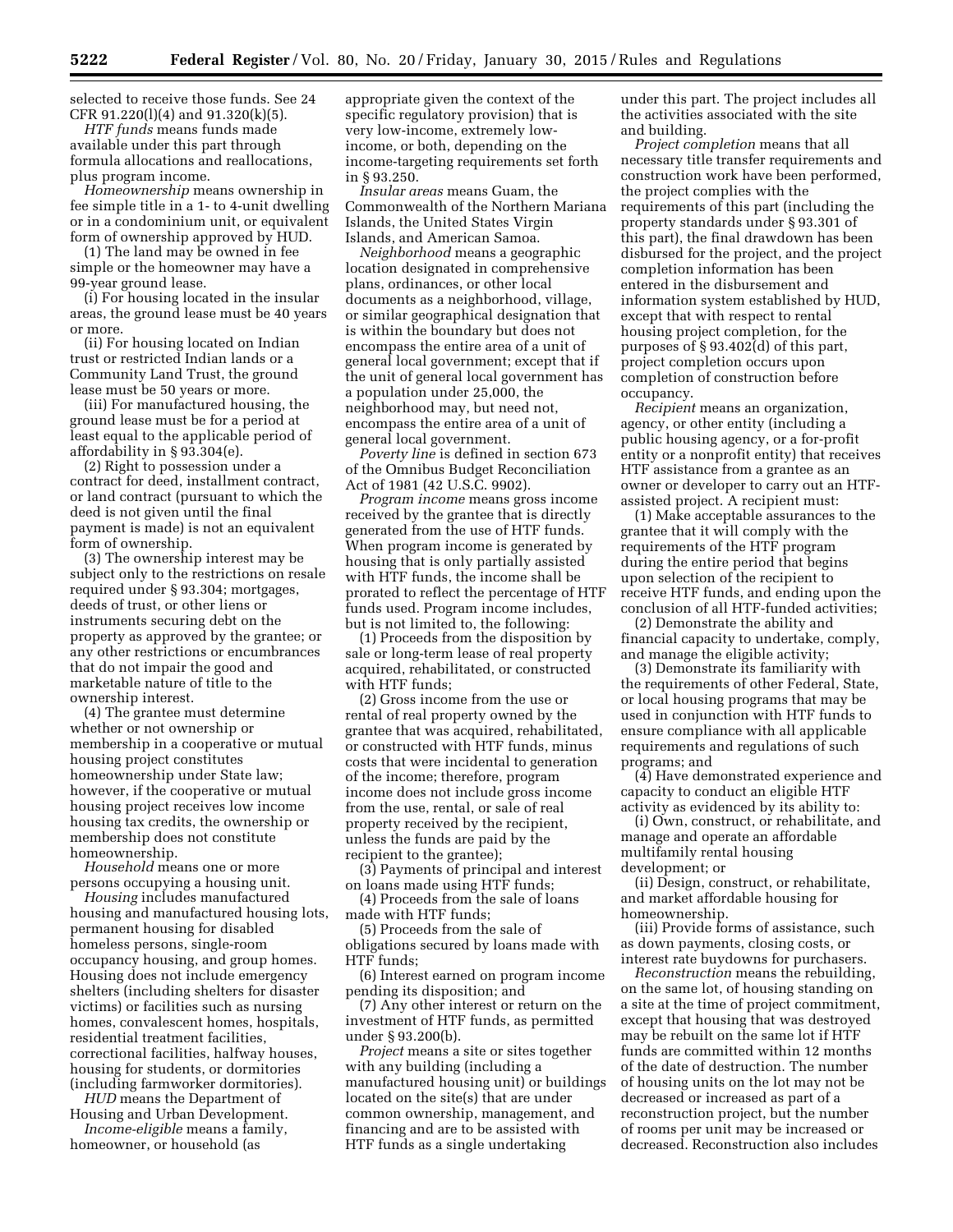replacing an existing substandard unit of manufactured housing with a new or standard unit of manufactured housing. Reconstruction is new construction for purposes of this part.

*Shortage of standard rental units both affordable and available to extremely low-income renter households* means

(1) For any State or other geographical area the gap between:

(i) The number of units with complete plumbing and kitchen facilities with a rent that does not exceed 30 percent of 30 percent of the adjusted area median income (AMI) as determined by HUD that either are occupied by extremely low-income renter households or are vacant for rent; and

(ii) The number of extremely lowincome renter households.

(2) If the number of units described in paragraph (1)(i) of this definition exceeds the number of extremely lowincome households described in paragraph (1)(ii) of this definition, there is no shortage.

*Single family housing* means a one-to four-family residence, condominium unit, cooperative unit, combination of manufactured housing and lot, or manufactured housing lot.

*Single parent* means an individual who:

(1) Is unmarried or legally separated from a spouse; and

(2) Has one or more minor children of whom the individual has custody or joint custody, or is pregnant.

*State* means any State of the United States, the District of Columbia, the Commonwealth of Puerto Rico, the Commonwealth of the Northern Mariana Islands, Guam, the Virgin Islands, and American Samoa.

*State-designated entity* means a State housing finance agency, tribally designated housing entity, or any other qualified instrumentality of the State that is designated by the State to be the grantee.

*Subgrantee* means a unit of general local government or State agency selected by the grantee to administer all or a portion of its HTF program. A local government subgrantee must have an approved consolidated plan submitted in accordance with 24 CFR part 91. The selection of a subgrantee by a grantee is not subject to the procurement procedures and requirements.

*Tribally designated housing entity* has the meaning given the term in section 4 of the Native American Housing Assistance and Self-Determination Act of 1997 (25 U.S.C. 4103).

*Unit of general local government*  means a city, town, township, county, parish, village, or other general purpose political subdivision of a State; and any

agency or instrumentality thereof that is established pursuant to legislation and designated by the chief executive to act on behalf of the jurisdiction with regard to provisions of this part. When a county is an urban county, the urban county is the unit of general local government for purposes of the HTF program.

*Urban county* has the meaning given the term in 24 CFR 570.3.

*Very low-income renter households*  means a household whose income is in excess of 30 percent but not greater than 50 percent of the area median income, with adjustments for smaller and larger families, as determined by HUD.

*Very low-income families* means lowincome families whose annual incomes are in excess of 30 percent but not greater than 50 percent of the median family income of a geographic area, as determined by HUD with adjustments for smaller and larger families. ''Very low-income family'' also includes any family that resides in a nonmetropolitan area that does not exceed the poverty line applicable to the family size involved.

#### **§ 93.3 Waivers.**

HUD may, upon a determination of good cause and subject to statutory limitations, waive any provision of this part and delegate this authority in accordance with section 106 of the Department of Housing and Urban Development Reform Act of 1989 (42 U.S.C. 3535(q)).

#### **Subpart B—Allocation Formula; Reallocations**

#### **§ 93.50 Formula allocation.**

(a) *Allocations to States.* HUD will provide to the States allocations of funds in amounts determined by the formula described in this part.

(b) *Amount available for allocation.*  The amount of funds available for allocation by the formula is the balance remaining after providing for other purposes authorized by Congress, in accordance with the Act and appropriations.

(c) *Allocations for the insular areas.*  The allocation amount for each insular area is determined by multiplying the funds available times the ratio of renter households in each insular area to the total number of renter households in the 50 States, the District of Columbia, the Commonwealth of Puerto Rico, and the insular areas.

(d) *Allocations for the 50 States, the Commonwealth of Puerto Rico, and the District of Columbia*—(1) *Amounts available for allocations.* The amount of funds that is available for allocation by

the formula to the 50 States, the Commonwealth of Puerto Rico, and the District of Columbia is determined using the most current data available from the U.S. Census Bureau that is available for the same year for all these geographic areas. The amount is equal to the balance of funds remaining after determining formula allocations for the insular areas under § 93.50(c). For purposes of paragraphs (d)(1) and (2) of this section, the term ''State'' means any of the 50 United States, the Commonwealth of Puerto Rico, and the District of Columbia.

(2) *Allocations.* (i) Allocations to the States are determined using the four needs factors described in § 93.51(a) through (d), multiplying each factor by the amount available under § 93.51(d)(1) by its priority weight, and summing the four factors for each State.

(ii) The factor described in § 93.51(a) is weighted 0.5. The factors described in § 93.51(b) and (d) are weighted at 0.125 and the factor described in § 93.51(c) of this section is weighted at 0.25.

(iii) The sum of the four needs factors for each State is then multiplied by the construction cost factor described in § 93.51(e) of this section and by the total amount of funds available for State allocations.

#### **§ 93.51 Formula factors.**

(a) *Need factor one.* The ratio of the shortage of standard rental units both affordable and available to extremely low-income renter households in the State to the aggregate shortage of standard rental units both affordable and available to extremely low-income renter households in all the States.

(b) *Need factor two.* The ratio of the shortage of standard rental units both affordable and available to very lowincome renter households in the State to the aggregate shortage of standard rental units both affordable and available to very low-income renter households in all the States.

(c) *Need factor three.* The ratio of: (1) Extremely low-income renter households in the State living with either incomplete kitchen or plumbing facilities, more than one person per room, or paying more than 50 percent of income for housing costs, to

(2) The aggregate number of extremely low-income renter households living with either incomplete kitchen or plumbing facilities, more than one person per room, or paying more than 50 percent of income for housing costs in all the States.

(d) *Need factor four.* The ratio of very low-income renter households in the State paying more than 50 percent of income on rent relative to the aggregate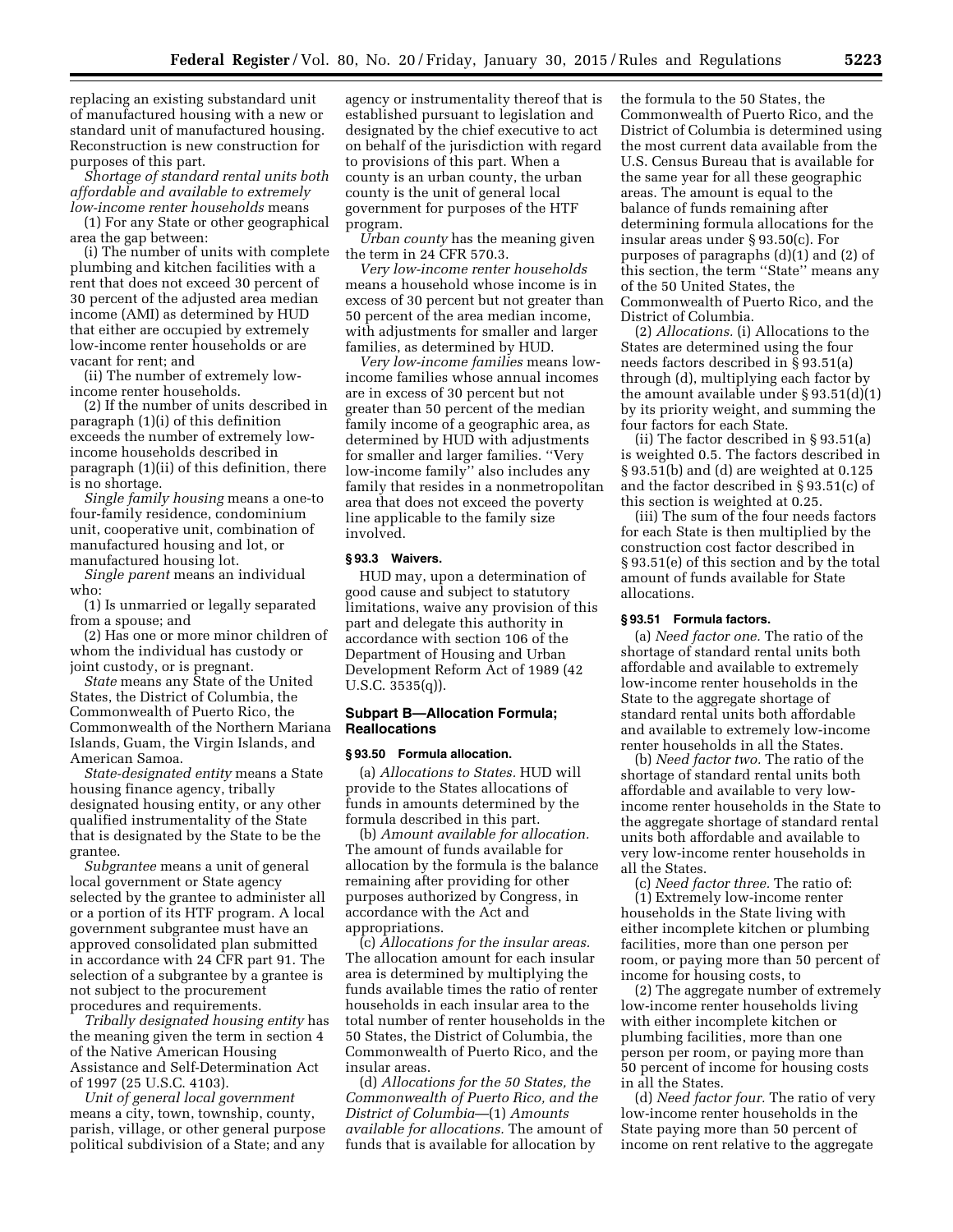number of very low-income renter households paying more than 50 percent of income on rent in all the States.

(e) *Construction cost factor.* The resulting sum calculated from the factors described in paragraphs (a) through (d) of this section shall be multiplied by the relative cost of construction in the state. For purposes of calculating this factor, the term ''cost of construction'':

(1) Means the cost of construction or building rehabilitation in the State relative to the national cost of construction or building rehabilitation; and

(2) Is calculated so that values higher than 1.0 indicate that the State's construction costs are higher than the national average, a value of 1.0 indicates that the State's construction costs are exactly the same as the national average, and values lower than 1.0 indicate that the State's cost of construction are lower than the national average.

#### **§ 93.52 Minimum allocations.**

(a) In accordance with the HTF statute, HUD is required to provide each of the States and the District of Columbia with a minimum grant of \$3 million. If the formula amount determined for a fiscal year is less than \$3 million to any of the 50 States or the District of Columbia, then the allocation to that State or the District of Columbia is increased to \$3 million, and allocations to States and the District of Columbia above \$3 million and to the Commonwealth of Puerto Rico and the insular areas are adjusted by an equal amount on a pro rata basis.

(b) If in any fiscal year, funding in the HTF is insufficient to provide each of the 50 States and the District of Columbia with a minimum grant of \$3 million, HUD will, through notice published in the **Federal Register** for public comment, describe an alternative method for allocating grant funds to the 50 States and the District of Columbia.

#### **§ 93.53 Federal Register notice of formula allocations.**

Not later than 60 calendar days after the date that HUD determines the formula amounts under this subpart, HUD will publish a notice in the **Federal Register** announcing the availability of the allocations to States.

#### **§ 93.54 Reallocations by formula.**

(a) HUD will reallocate under this section:

(1) Any HTF funds available for reallocation because HUD reduced or recaptured funds from an HTF grantee under § 93.400(d) for failure to commit or expend the funds within the time specified, or under § 93.453 for failure to comply substantially with any provision of this part;

(2) Any HTF funds reduced for failure by the grantee to obtain funds required to be reimbursed or returned under § 93.450; and

(3) Any HTF funds remitted to HUD under § 93.403(b)(4) when a grantee ceases to be an HTF grantee for any reason.

(b) Any reallocation of funds must be made only among all participating States, except those States from which the funds were recaptured or reduced.

(c) Any amounts that become available for reallocation shall be added to amounts for formula allocation in the succeeding fiscal year.

## **Subpart C—Participation and Submission Requirements; Distribution of Assistance**

#### **§ 93.100 Participation and submission requirements.**

(a) *Notification of intent to participate.* Not later than 30 calendar days after HUD's publication of the formula allocation amounts as provided in § 93.53, the State must notify HUD in writing of its intention to become an HTF grantee for the first year of HTF funding.

(b) *Submission requirement.* To receive its HTF grant, the grantee must submit a consolidated plan in accordance with 24 CFR part 91.

#### **§ 93.101 Distribution of assistance.**

(a) A State may choose to be the HTF grantee to receive and administer its grant or it may choose a qualified Statedesignated entity to be the HTF grantee.

(b) Each grantee is responsible for distributing HTF funds throughout the State according to the State's assessment of the priority housing needs within the State, as identified in the State's approved consolidated plan.

(c) An HTF grantee may choose to directly fund projects by eligible recipients in accordance with the State's HTF allocation plan or to fund projects by eligible recipients through one or more subgrantees. An HTF subgrantee that is a unit of general local government must have a consolidated plan under 24 CFR part 91, and must include an HTF allocation plan in its consolidated plan (see 24 CFR 91.220(l)(4)), and must select projects by eligible recipients in accordance with its HTF allocation plan. Because a State has only one consolidated plan, and HTF allocation plan for an HTF subgrantee that is a State agency must be included in the State's HTF allocation plan. The

grantee or subgrantee must determine that the applicant is an eligible recipient that meets the definition of ''recipient'' in § 93.2 before awarding HTF assistance.

(d) If the HTF grantee subgrants HTF funds to subgrantees, the grantee must ensure that its subgrantees comply with the requirements of this part and carry out the responsibilities of the grantee. The grantee must annually review the performance of subgrantees in accordance with 24 CFR 93.404(a).

#### **Subpart D—Program Requirements**

#### **§ 93.150 Site and neighborhood standards.**

(a) *General.* A grantee must administer its HTF program in a manner that provides housing that is suitable from the standpoint of facilitating and furthering full compliance with the applicable provisions of title VI of the Civil Rights Act of 1964 (42 U.S.C. 2000d–2000d–4), the Fair Housing Act (42 U.S.C. 3601 *et seq.,* E.O. 11063, 3 CFR, 1959–1963 Comp., p. 652) and HUD regulations issued pursuant thereto; and promotes greater choice of housing opportunities.

(b) *New rental housing.* In carrying out the site and neighborhood requirements with respect to new construction of rental housing, a grantee is responsible for making the determination that proposed sites for new construction meet the requirements in 24 CFR 983.57(e)(2).

## **§ 93.151 Income determinations.**

(a) *General.* The HTF program has income-targeting requirements. Therefore, the grantee must determine that each family occupying an HTFassisted unit is income-eligible by determining the family's annual income.

(b) *Definition of ''annual income.''* (1) When determining whether a family is income-eligible, the grantee must use one of the following two definitions of ''annual income'':

(i) ''*Annual income*'' as defined at 24 CFR 5.609; or

(ii) ''*Adjusted gross income*'' as defined for purposes of reporting under the Internal Revenue Service (IRS) Form 1040 series for individual federal annual income tax purposes.

(2) The grantee may use only one definition for each HTF-assisted program (*e.g.,* down payment assistance program) that it administers and for each rental housing project.

(c) *Determining annual income*—(1) *Tenants in HTF-assisted housing.* For families who are tenants in HTFassisted housing, the grantee must initially determine annual income using the method in paragraph (d)(1) of this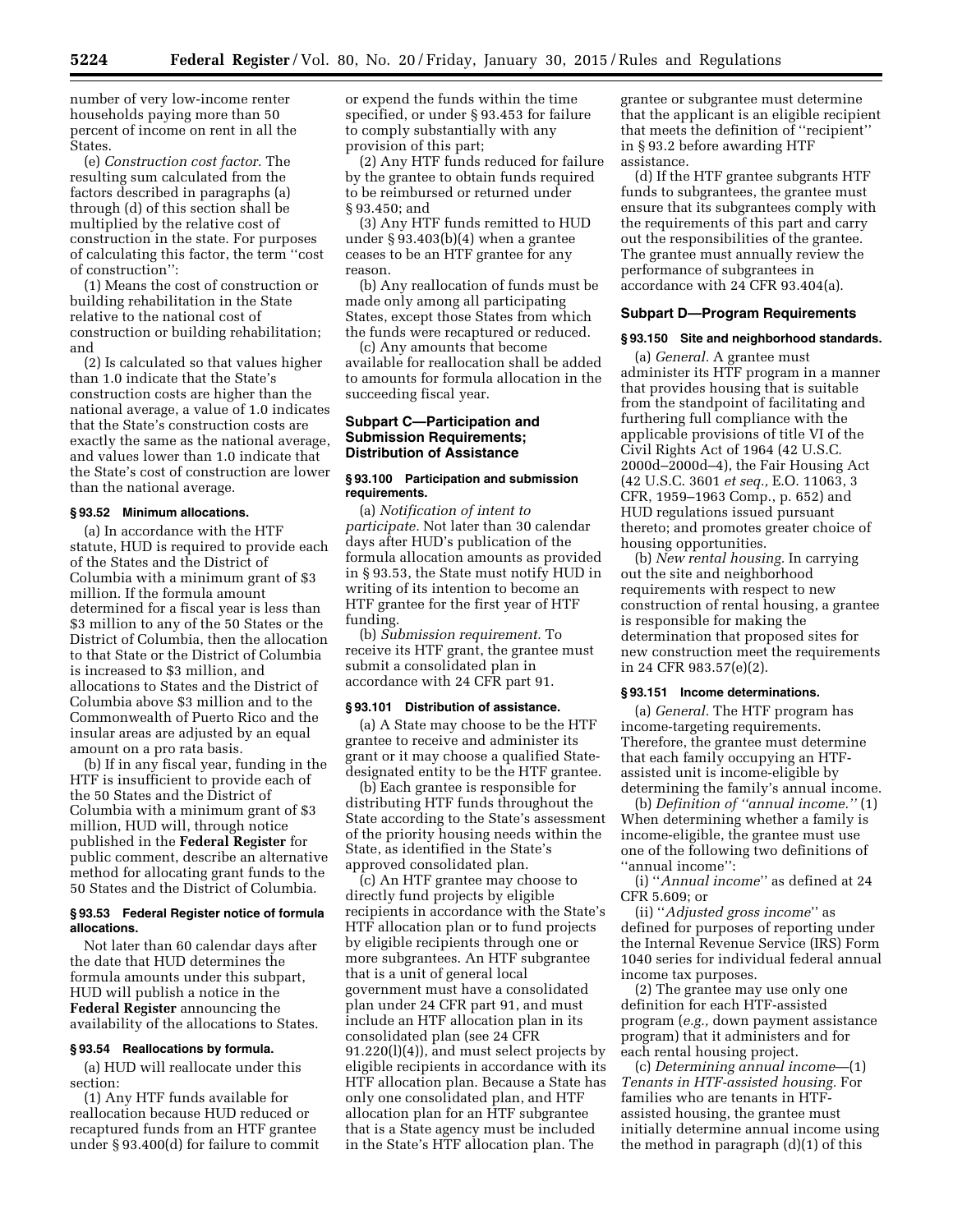section. For subsequent income determinations during the period of affordability, the grantee may use any one of the methods described in paragraph (d) of this section, in accordance with § 93.302(e).

(2) *HTF-assisted homebuyers.* For families who are HTF-assisted homebuyers, the grantee must determine annual income using the method described in paragraph (d)(1) of this section.

(d) *Methods of determining annual income.* (1) Examine at least 2 months of source documents evidencing annual income (*e.g.,* wage statement, interest statement, unemployment compensation statement) for the family.

(2) Obtain from the family a written statement of the amount of the family's annual income and family size, along with a certification that the information is complete and accurate. The certification must state that the family will provide source documents upon request.

(3) Obtain a written statement from the administrator of a government program under which the family receives benefits and which examines each year the annual income of the family. The statement must indicate the tenant's family size and state the amount of the family's annual income; or alternatively, the statement must indicate the current dollar limit for very low- or low-income families for the family size of the tenant and state that the tenant's annual income does not exceed this limit.

## **Subpart E—Eligible and Prohibited Activities**

#### **§ 93.200 Eligible activities: General.**

(a)(1) HTF funds may be used for the production, preservation, and rehabilitation of affordable rental housing and affordable housing for firsttime homebuyers through the acquisition (including assistance to homebuyers), new construction, reconstruction, or rehabilitation of nonluxury housing with suitable amenities, including real property acquisition, site improvements, conversion, demolition, and other expenses, including financing costs, relocation expenses of any displaced persons, families, businesses, or organizations; for operating costs of HTF-assisted rental housing; and for reasonable administrative and planning costs. Not more than one third of each annual grant may be used for operating cost assistance and operating cost assistance reserves. Operating cost assistance and operating cost assistance reserves may be provided only to rental

housing acquired, rehabilitated, reconstructed, or newly constructed with HTF funds. Not more than 10 percent of the annual grant shall be used for housing for homeownership. HTFassisted housing must be permanent housing. The specific eligible costs for these activities are found in §§ 93.201 and 93.202. The activities and costs are eligible only if the housing meets the property standards in § 93.301, as applicable, upon project completion.

(2) Acquisition of vacant land or demolition must be undertaken only with respect to a particular housing project intended to provide affordable housing within the time frames established in the definition of ''commitment'' in § 93.2.

(3) HTF funds may be used to purchase and/or rehabilitate a manufactured housing unit, and purchase the land upon which a manufactured housing unit is located. The manufactured housing unit must, at the time of project completion, be connected to permanent utility hookups and be located on land that is owned by the manufactured housing unit owner or land for which the manufactured housing owner has a lease for a period at least equal to the applicable period of affordability.

(b) *Forms of assistance to projects.* A grantee may provide HTF funds as equity investments, interest-bearing loans or advances, non-interest-bearing loans or advances, interest subsidies consistent with the purposes of this part, deferred payment loans, grants, or other forms of assistance that HUD determines to be consistent with the purposes of this part. Each grantee has the right to establish the terms of assistance, subject to the requirements of this part.

(c) *Multi-unit projects.* (1) HTF funds may be used to assist in the development of one or more housing units in a multi-unit project. Only the actual HTF eligible development costs of the assisted units may be charged to the HTF program. If the assisted and non-assisted units are not comparable, the actual costs may be determined based on a method of cost allocation. If the assisted and non-assisted units are comparable in terms of size, features, and number of bedrooms, the actual cost of the HTF-assisted units can be determined by prorating the total HTFeligible development costs of the project so that the proportion of the total development costs charged to the HTF program does not exceed the proportion of the HTF-assisted units in the project.

(2) After project completion, the number of units designated as HTFassisted may be reduced only in

accordance with § 93.203, except that in a project consisting of all HTF-assisted units, one unit may be converted to an onsite manager's unit if the grantee determines the conversion is reasonable and that, based on one fewer HTFassisted unit, the costs charged to the HTF program do not exceed the actual costs of the HTF-assisted units and do not exceed the subsidy limit established pursuant to  $\S 93.300(a)$ .

(d) *Terminated projects.* An HTFassisted project that is terminated before completion, either voluntarily or otherwise, constitutes an ineligible activity and the grantee must repay any HTF funds invested in the project to its HTF account from which the funds were drawn (*i.e.,* local or Treasury account), in accordance with § 93.403(b). A project that does not meet the requirements for affordable housing must be terminated and the grantee must repay the HTF funds to the grantee's HTF account.

#### **§ 93.201 Eligible project costs.**

HTF funds may be used to pay the following eligible costs:

(a) *Development hard costs.* The actual cost of constructing or rehabilitating housing. These costs include the following:

(1) For new construction projects, costs to meet the new construction standards of the grantee in § 93.301;

(2) For rehabilitation, costs to meet the property standards for rehabilitation projects in § 93.301(b);

(3) For both new construction and rehabilitation projects, costs:

(i) To demolish existing structures; (ii) To make utility connections including off-site connections from the property line to the adjacent street; and

(iii) To make improvements to the project site that are in keeping with improvements of surrounding, standard projects. Site improvements may include onsite roads and sewer and water lines necessary to the development of the project. The project site is the property, owned by the project owner, upon which the project is located.

(4) For both new construction and rehabilitation of multifamily rental housing projects, costs to construct or rehabilitate laundry and community facilities that are located within the same building as the housing and which are for the use of the project residents and their guests.

(5) Costs to make utility connections or to make improvements to the project site, in accordance with the provisions of paragraphs (a)(3)(ii) and (iii) of this section are also eligible in connection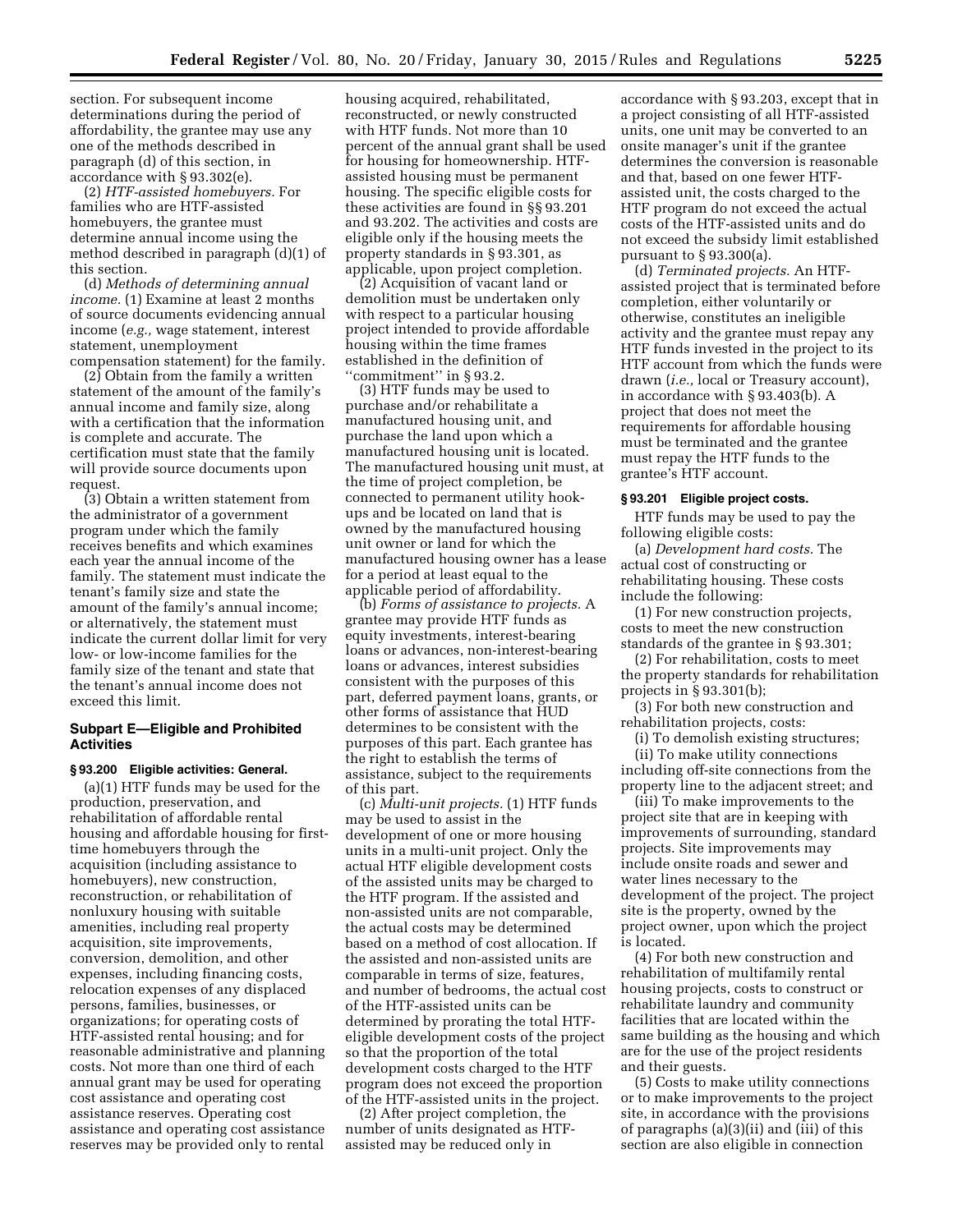with the acquisition of standard housing.

(b) *Refinancing costs.* (1) The cost to refinance existing debt secured by rental housing units that are being rehabilitated with HTF funds, but only if the refinancing is necessary to reduce the overall housing costs and to make the housing more affordable and proportional to the number of HTFassisted units in the rental project. The proportional rehabilitation cost must be greater than the proportional amount of debt that is refinanced.

(2) The grantee must establish refinancing guidelines and state them in its consolidated plan described in 24 CFR part 91. The guidelines shall describe the conditions under which the grantee will refinance existing debt. At minimum, the guidelines must demonstrate that rehabilitation is the primary eligible activity and ensure that this requirement is met by establishing a minimum level of rehabilitation per unit or a required ratio between rehabilitation and refinancing.

(c) *Acquisition costs.* Costs of acquiring improved or unimproved real property, including acquisition by homebuyers.

(d) *Related soft costs.* Other reasonable and necessary costs incurred by the owner or grantee and associated with the financing, or development (or both) of new construction, rehabilitation or acquisition of housing assisted with HTF funds. These costs include, but are not limited to:

(1) Architectural, engineering, or related professional services required to prepare plans, drawings, specifications, or work write-ups. The costs may be paid if they were incurred not more than 24 months before the date that HTF funds are committed to the project and the grantee expressly permits HTF funds to be used to pay the costs in the written agreement committing the funds.

(2) Costs to process and settle the financing for a project, such as private lender origination fees, credit reports, fees for title evidence, fees for recordation and filing of legal documents, building permits, attorneys' fees, private appraisal fees and fees for an independent cost estimate, and builders' or developers' fees.

(3) Costs of a project audit, including certification of costs performed by a certified public accountant, that the grantee may require with respect to the development of the project.

(4) Costs to provide information services such as affirmative marketing and fair housing information to prospective homeowners and tenants as required by § 93.350.

(5) For new construction or rehabilitation, the cost of funding an initial operating deficit reserve, which is a reserve to meet any shortfall in project income during the period of project rent-up (not to exceed 18 months) and which may only be used to pay project operating expenses, scheduled payments to a replacement reserve, and debt service. Any HTF funds placed in an operating deficit reserve that remain unexpended after the period of project rent-up may be retained for project reserves if permitted by the grantee.

(6) Staff and overhead costs of the grantee directly related to carrying out the project, such as work specifications preparation, loan processing, and inspections. For multi-unit projects, such costs must be allocated among HTF-assisted units in a reasonable manner and documented. Although these costs may be charged as project costs, these costs cannot be charged to or paid by the assisted families.

(7) For both new construction and rehabilitation, costs for the payment of impact fees that are charged for all projects within a jurisdiction.

(e) *Operating cost assistance and operating cost assistance reserves.* For HTF-assisted units for which projectbased assistance is not available, when necessary and subject to the limitations in § 93.200(a), HTF funds may be used to pay for operating cost assistance and operating cost assistance reserves, as follows:

(1) Operating costs are costs for insurance, utilities, real property taxes, and maintenance and scheduled payments to a reserve for replacement of major systems (provided that the payments must be based on the useful life of each major system and expected replacement cost) of an HTF-assisted unit. The eligible amount of HTF funds per unit for operating cost assistance is determined based on the deficit remaining after the monthly rent payment for the HTF-assisted unit is applied to the HTF-assisted unit's share of monthly operating costs. The maximum amount of the operating cost assistance to be provided to an HTFassisted rental project must be based on the underwriting of the project and must be specified in a written agreement between the grantee and the recipient. The written agreement may commit, from a fiscal year HTF grant, funds for operating cost assistance for a multiyear period provided that the grantee is able meet its expenditure deadline in § 93.400(d). The grantee may renew operating cost assistance with future fiscal year HTF grants during the affordability period and the amount must be based on the need for the

operating cost assistance at the time the assistance is renewed.

(2) An operating cost assistance reserve may be funded by the grantee for HTF-assisted units in a project where the grantee determines in its underwriting of the project the reserve is necessary to ensure the project's financial feasibility. If the operating cost assistance reserve is funded with appropriated HTF funds, the allowable amount of the reserve shall not exceed the amount determined by the grantee to be necessary to provide operating cost assistance for HTF-assisted units, for a period not to exceed 5 years, based on an analysis of potential deficits remaining after the expected rent payments for the HTF-assisted unit are applied to the HTF-assisted unit's expected share of operating costs. The grantee may renew operating cost assistance reserves with future fiscal year HTF grants during the affordability period and the amount must be based on the need for the operating cost assistance reserve at the time the assistance for the reserve is renewed. If the operating cost assistance reserve is funded with non-appropriated HTF funds, the reserve may be funded for the period of affordability.

(f) *Relocation costs.* The cost of relocation payments and other relocation assistance to persons displaced by the project are eligible costs.

(1) Relocation payments include replacement housing payments, payments for moving expenses, and payments for reasonable out-of-pocket costs incurred in the temporary relocation of persons.

(2) Other relocation assistance means staff and overhead costs directly related to providing advisory and other relocation services to persons displaced by the project, including timely written notices to occupants, referrals to comparable and suitable replacement property, property inspections, counseling, and other assistance necessary to minimize hardship.

(g) *Costs relating to payment of loans.*  If the HTF funds are not used to directly pay a cost specified in this section, but are used to pay off a construction loan, bridge financing loan, or guaranteed loan, the payment of principal and interest for such loan is an eligible cost only if:

(1) The loan was used for eligible costs specified in this section, and

(2) The HTF assistance is part of the original financing for the project and the project meets the requirements of this part.

(h) *Construction undertaken before the HTF funds are committed to the*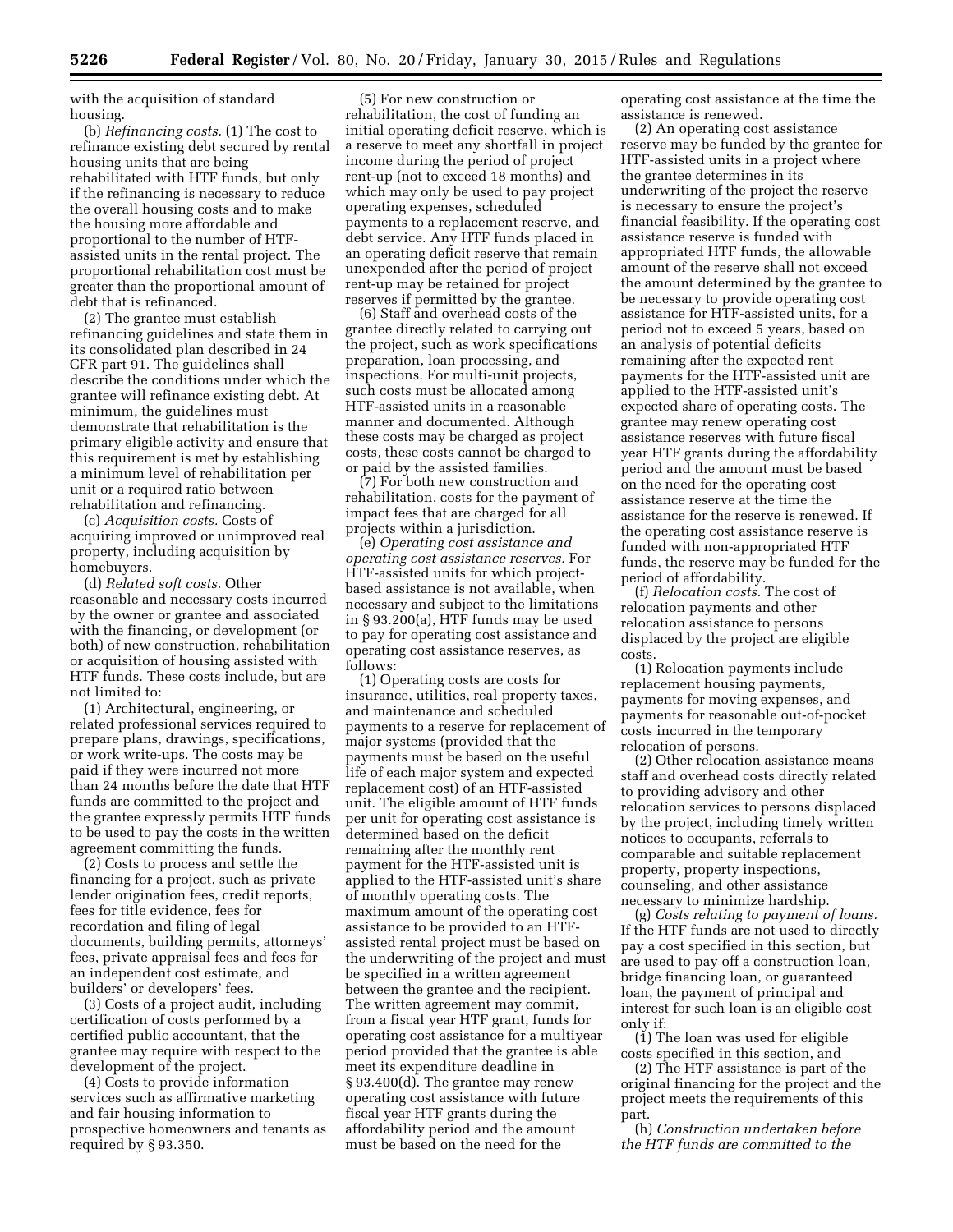*project.* HTF funds cannot be used for development hard costs, as provided in paragraph (a) of this section, or for acquisition, undertaken before the HTF funds are committed to the project. However, the written agreement committing the HTF funds to the project may authorize HTF funds to be used for architectural and engineering costs and other related professional services, as provided in paragraph (d)(1) of this section.

#### **§ 93.202 Eligible administrative and planning costs.**

(a) *General.* A HTF grantee may expend, for payment of reasonable administrative and planning costs of the HTF, an amount of HTF funds that is not more than 10 percent of the sum of each fiscal year HTF grant and of program income deposited into its local account or received and reported by its subgrantees during the program year. A HTF grantee may expend the funds directly or may authorize its subgrantees, if any, to expend all or a portion of such funds, provided total expenditures for planning and administrative costs do not exceed the maximum allowable amount. Reasonable administrative and planning costs are those costs described in paragraphs (b) through (h) of this section:

(b) *General management, oversight and coordination.* Reasonable costs of overall program management, coordination, monitoring, and evaluation. Such costs include, but are not limited to, necessary expenditures for the following:

(1) Salaries, wages, and related costs of the grantee's staff. In charging costs to this category the grantee may either include the entire salary, wages, and related costs allocable to the program of each person whose *primary*  responsibilities with regard to the program involves program administration assignments, or the prorated share of the salary, wages, and related costs of each person whose job includes *any* program administration assignments. The grantee may use only one of these methods. Program administration includes the following types of assignments:

(i) Developing systems and schedules for ensuring compliance with program requirements;

(ii) Developing interagency agreements and agreements with entities receiving HTF funds;

(iii) Monitoring HTF-assisted housing for progress and compliance with program requirements;

(iv) Preparing reports and other documents related to the program for submission to HUD;

(v) Coordinating the resolution of audit and monitoring findings;

(vi) Evaluating program results against stated objectives; and

(vii) Managing or supervising persons whose primary responsibilities with regard to the program include such assignments as those described in paragraphs (a)(1)(i) through (vi) of this section;

(2) Travel costs incurred for official business in carrying out the program;

(3) Administrative services performed under third party contracts or agreements, including such services as general legal services, accounting services, and audit services;

(4) Other costs for goods and services required for administration of the program, including such goods and services as rental or purchase of equipment, insurance, utilities, office supplies, and rental and maintenance (but not purchase) of office space; and

(c) *Staff and overhead.* Staff and overhead costs of the grantee directly related to carrying out the project, such as work specifications preparation, loan processing, inspections, lead-based paint evaluations (visual assessments, inspections, and risk assessments), other services related to assisting potential owners, tenants and homebuyers (*e.g.,*  housing counseling); and staff and overhead costs directly related to providing advisory and other relocation services to persons displaced by the project, including timely written notices to occupants, referrals to comparable and suitable replacement property, property inspections, counseling, and other assistance necessary to minimize hardship. These costs (except homeownership counseling) may be charged as administrative costs or as project costs under § 93.201(d)(6) and (f)(2), at the discretion of the grantee; however, these costs (except homeownership counseling) cannot be charged to or paid by the low-income families.

(d) *Public information.* The provision of information and other resources to residents and citizen organizations participating in the planning, implementation, or assessment of projects being assisted with HTF funds.

(e) *Fair housing.* Activities to affirmatively further fair housing in accordance with the grantee's certification under 24 CFR part 91.

(f) *Indirect costs.* Indirect costs may be charged to the HTF program in accordance with 2 CFR part 200, subpart E.

(g) *Preparation of the consolidated plan.* Preparation of the consolidated plan required under 24 CFR part 91. Preparation includes the costs of public hearings, consultations, and publication.

(h) *Other Federal requirements.* Costs of complying with the Federal requirements in subpart H of this part.

#### **§ 93.203 HTF funds and public housing.**

(a) HTF funds may be used for new construction or rehabilitation of public housing units only in accordance with the following:

(1) HTF funds may be used for new construction of public housing as part of the Choice Neighborhoods (Choice) program under a HUD appropriation act or for new public housing units that have been allocated and will receive low-income housing tax credits under section 42 of the Internal Revenue Code of 1986 (26 U.S.C. 42).

(2) HTF funds may be used for the rehabilitation of existing public housing units in which the public housing assistance will be converted and used at the properties under the Rental Assistance Demonstration (RAD) program under HUD's 2012 Appropriations Act (Pub. L. 112–55, 125 Stat. 552, approved November 18, 2011) or subsequent statutes. HTF funds may also be used for the rehabilitation of existing public housing under the Choice program, and of existing public housing units that have been allocated and will receive low-income housing tax credits under section 42 of the Internal Revenue Code of 1986 (26 U.S.C. 42).

(b) The public housing units constructed using funds under this part must replace units that were removed from a public housing agency's public housing inventory as part of a Choice program grant, or as part of a mixedfinanced development under section 35 of the 1937 Act. The number of replacement units cannot be more than the number of units removed from the public housing agency's inventory. The public housing units constructed or rehabilitated using funds under this part must receive Public Housing Operating Fund assistance (and may receive Public Housing Capital Fund assistance) under section 9 of the 1937 Act. These units cannot receive operating costs assistance or operating cost assistance reserves under this part.

(c) Except as provided in paragraph (b) of this section, HTF-assisted housing may not receive Operating Fund or Capital Fund assistance under section 9 of the 1937 Act during the HTF period of affordability.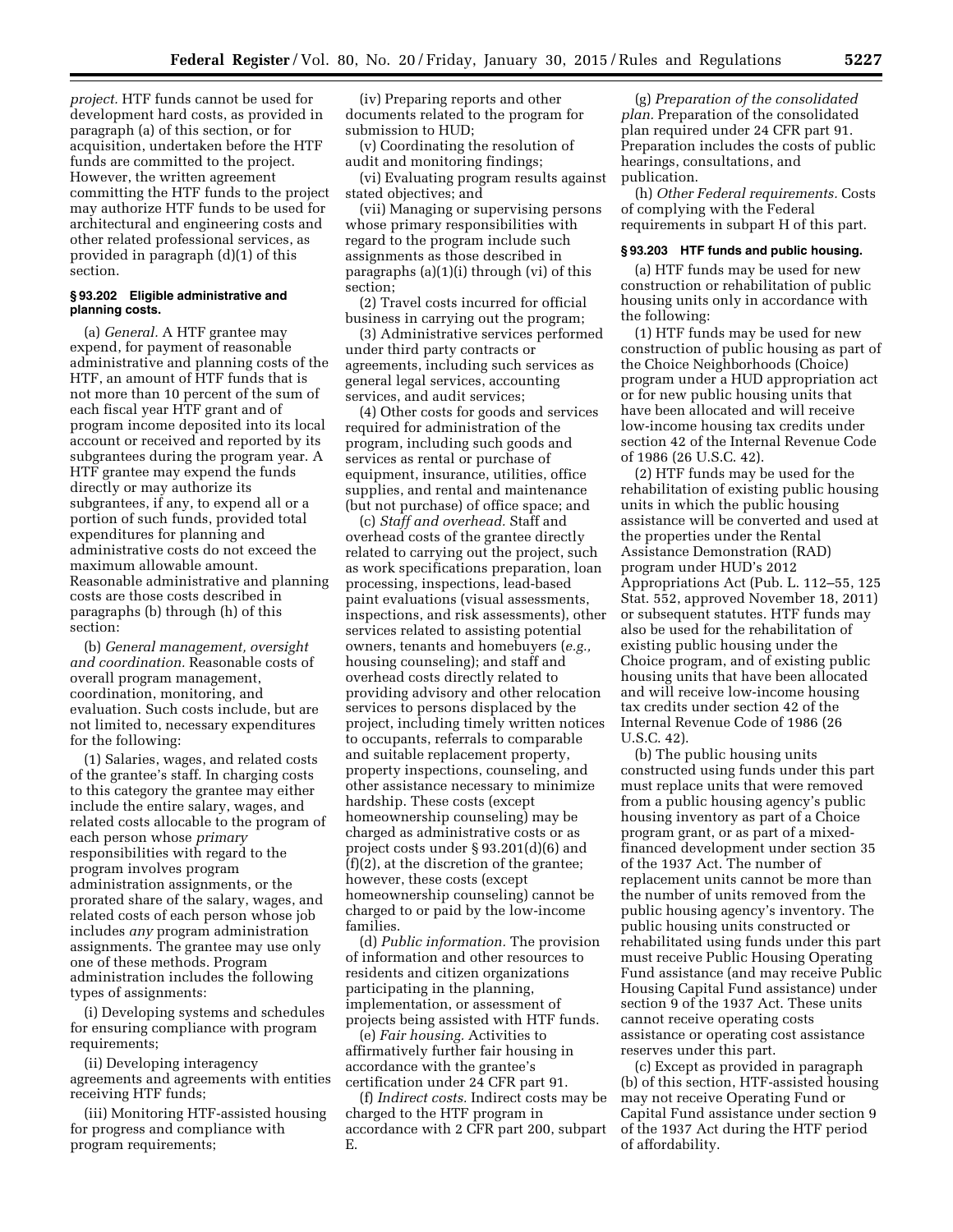(d) Consistent with  $\S 93.200(c)$ , HTF funds may be used for affordable housing in a project that also contains public housing units, provided that the HTF funds are not used for the public housing units and HTF funds are used only for eligible costs, in accordance with this part.

#### **§ 93.204 Prohibited activities and fees.**

(a) HTF funds may not be used to: (1) Provide assistance (other than assistance to a homebuyer to acquire housing previously assisted with HTF funds or renewal of operating cost assistance or renewal of operating cost assistance reserve) to a project previously assisted with HTF funds during the period of affordability established by the grantee in the written agreement under § 93.404 (c)(2)(iv). However, additional HTF funds may be committed to a project up to one year after project completion, but the amount of HTF funds in the project may not exceed the maximum per-unit development subsidy amount established pursuant to § 93.300.

(2) Pay for the acquisition of property owned by the grantee, except for property acquired by the grantee with HTF funds or property acquired in anticipation of carrying out an HTF project.

(3) Pay delinquent taxes, fees, or charges on properties to be assisted with HTF funds.

(4) Pay for political activities, advocacy, lobbying (whether directly or through other parties), counseling services (except for housing counseling), travel expenses (other than those eligible under § 93.202(b)), or preparing or providing advice on tax returns. The prohibited use of funds for political activities includes influencing the selection, nomination, election, or appointment of one or more candidates to any Federal, State, or local office as codified in section 501 of the Internal Revenue Code of 1986 (26 U.S.C. 501).

(5) Pay for administrative, outreach, or other costs to manage and operate the grantee of HTF funds, except those administrative costs necessary to carry out the HTF program in § 93.202, including housing counseling.

(6) Pay for any cost that is not eligible under § 93.201 and § 93.202.

(b)(1) The grantee may not charge (and must prohibit subgrantees and recipients from charging) servicing, origination, or other fees for the costs of administering the HTF program. However, the grantee may charge owners of rental projects reasonable annual fees for monitoring compliance during the period of affordability. The fees must be based upon the average

actual cost of performing the monitoring of HTF-assisted rental projects. The basis for determining the amount of the fee must be documented and the fee must be included in the costs of the project as part of the project underwriting.

(2) The grantee may also charge nominal application fees (although these fees are not an eligible HTF cost) to eligible recipients, to discourage frivolous applications. The amount of application fees must be appropriate to the type of application and may not create an undue impediment to an extremely low-income family to be able to participate in the grantee's program.

(3) All fees are applicable credits under 2 CFR part 200, subpart E.

(4) In addition, the grantee must prohibit project owners from charging fees that are not customarily charged in rental housing (*e.g.,* laundry room access fees), except that rental project owners may charge:

(i) Reasonable application fees to prospective tenants;

(ii) Parking fees to tenants only if such fees are customary for rental housing projects in the neighborhood; and

(iii) Fees for services such as bus transportation or meals, as long as the services are voluntary and fees are charged for services provided.

#### **Subpart F—Income Targeting**

#### **§ 93.250 Income targeting.**

(a) In any fiscal year in which the total amount available for allocation of HTF funds is less than \$1 billion, the grantee must use 100 percent of its HTF grant for the benefit of extremely lowincome families or families with incomes at or below the poverty line (whichever is greater). In any fiscal year in which the total amount available for allocation of HTF funds is greater than \$1 billion, the grantee must use at least 75 percent of its grant for the benefit of extremely low-income families or families with incomes at or below the poverty line.

(b) Any grant funds not used in accordance with paragraph (a) of this section must be used for the benefit of very-low income families.

#### **Subpart G—Project Requirements**

#### **§ 93.300 Maximum per-unit development subsidy amount, underwriting, and subsidy layering.**

(a) *Maximum per-unit development subsidy amount.* The grantee must establish maximum limitations on the total amount of HTF funds that the grantee may invest per-unit for development of non-luxury housing, with adjustments for the number of

bedrooms and the geographic location of the project. These limits must be reasonable and based on actual costs of developing non-luxury housing in the area. The grantee must include these limits in its consolidated plan and update these limits annually.

(b) *Underwriting and subsidy layering.* Before committing funds to a project, the grantee must evaluate the project in accordance with guidelines that it has adopted for determining a reasonable level of profit or return on recipient's investment in a project and must not invest any more HTF funds, alone or in combination with other governmental assistance, than is necessary to provide quality affordable housing that is financially viable for a reasonable period (at minimum, the period of affordability in § 93.302 or § 93.304) and that will not provide a profit or return on the recipient's investment that exceeds the grantee's established standards for the size, type, and complexity of the project. The guidelines adopted by the grantees must require the grantee to undertake:

(1) An examination of the sources and uses of funds for the project (including any operating cost assistance, operating cost assistance reserve, or project-based rental assistance that will be provided to the project) and a determination that the costs are reasonable; and

(2) An assessment, at minimum, of the current market demand in the neighborhood in which the project will be located, the experience of the recipient, the financial capacity of the recipient, and firm written financial commitments for the project.

(3) For HTF-funded downpayment assistance, a market analysis is not required.

#### **§ 93.301 Property standards.**

(a) *New construction projects.* (1) State and local codes, ordinances, and zoning requirements. Housing that is newly constructed with HTF funds must meet all applicable State and local codes, ordinances, and zoning requirements. HTF-assisted new construction projects must meet State or local residential and building codes, as applicable or, in the absence of a State or local building code, the International Residential Code or International Building Code (as applicable to the type of housing) of the International Code Council. The housing must meet the applicable requirements upon project completion.

(2) *HUD requirements.* All new construction projects must also meet the requirements described in paragraphs  $(a)(2)(i)$  through  $(v)$  of this section: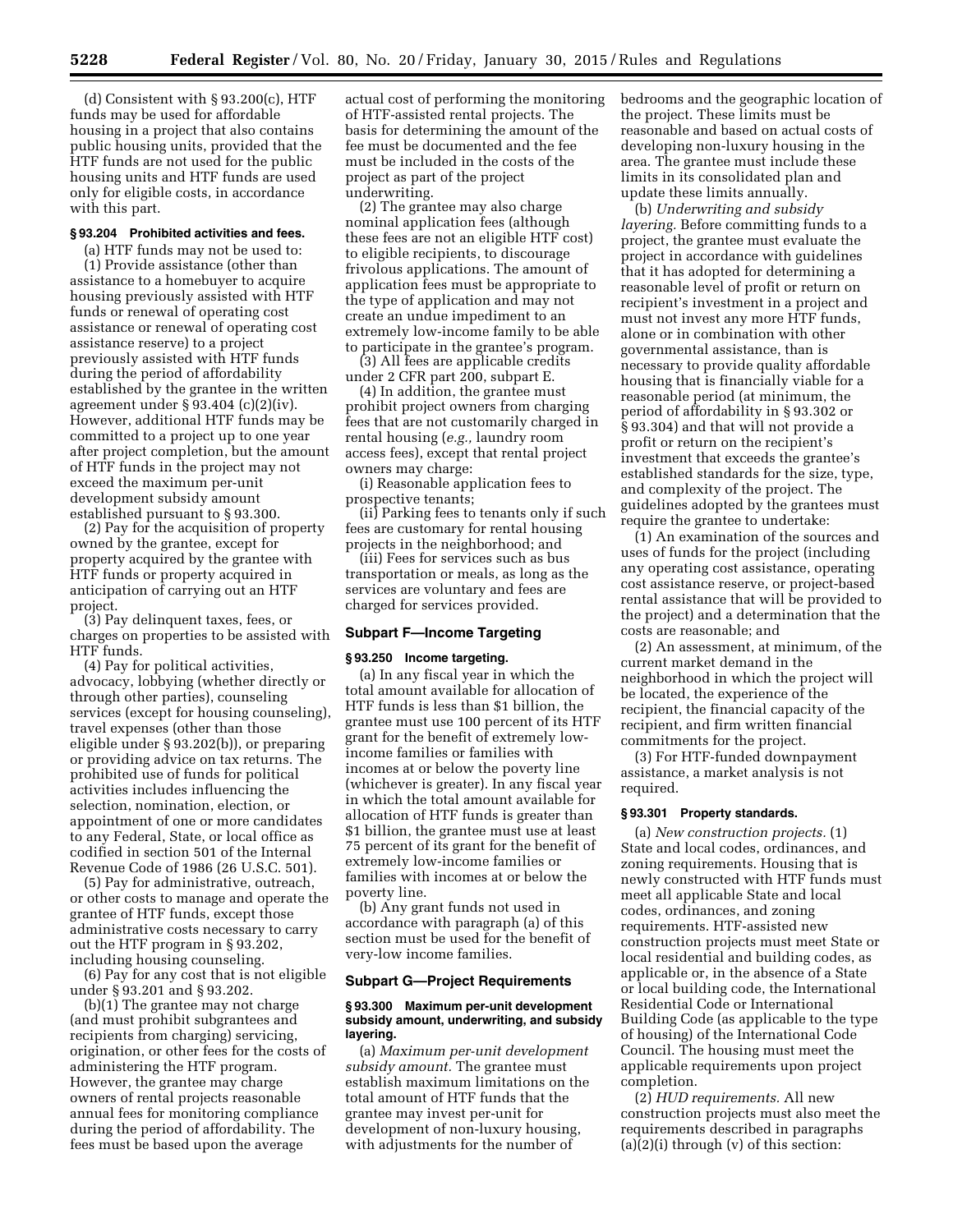(i) *Accessibility.* The housing must meet the accessibility requirements of 24 CFR part 8, which implements section 504 of the Rehabilitation Act of 1973 (29 U.S.C. 794), and Titles II and III of the Americans with Disabilities Act (42 U.S.C. 12131–12189) implemented at 28 CFR parts 35 and 36, as applicable. ''Covered multifamily dwellings,'' as defined at 24 CFR 100.201, must also meet the design and construction requirements at 24 CFR 100.205, which implements the Fair Housing Act (42 U.S.C. 3601–3619).

(ii) *Energy efficiency.* The housing must meet the energy efficiency standards established pursuant to section 109 of the Cranston-Gonzalez National Affordable Housing Act (42 U.S.C. 12709).

(iii) *Disaster mitigation.* Where relevant, the housing must be constructed to mitigate the impact of potential disasters (*e.g.,* earthquakes, hurricanes, flooding, and wildfires), in accordance with State and local codes, ordinances, or other State and local requirements, or such other requirements as HUD may establish.

(iv) *Written cost estimates, construction contracts, and construction documents.* The grantee must ensure the construction contract(s) and construction documents describe the work to be undertaken in adequate detail so that inspections can be conducted. The grantee must review and approve written cost estimates for construction and determine that costs are reasonable.

(v) *Construction progress inspections.*  The grantee must conduct progress and final inspections of construction to ensure that work is done in accordance with the applicable codes, the construction contract, and construction documents.

(b) *Rehabilitation projects.* All rehabilitation that is performed using HTF funds must meet the requirements of this paragraph (b).

(1) *Rehabilitation standards.* The grantee must establish rehabilitation standards for all HTF-assisted housing rehabilitation activities that set forth the requirements that the housing must meet upon project completion. The grantee's description of its standards must be in sufficient detail to determine the required rehabilitation work including methods and materials. The standards may refer to applicable codes or they may establish requirements that exceed the minimum requirements of the codes. The rehabilitation standards must address each of the following:

(i) *Health and safety.* The grantee's standards must identify life-threatening deficiencies that must be addressed immediately if the housing is occupied.

(ii) *Major systems.* Major systems are: structural support; roofing; cladding and weatherproofing (*e.g.,* windows, doors, siding, gutters); plumbing; electrical; and heating, ventilation, and air conditioning. For rental housing, the grantee's standards must require the grantee to estimate (based on age and condition) the remaining useful life of these systems, upon project completion of each major system. For multifamily housing projects of 26 units or more, the grantee's standards must require the grantee to determine the useful life of major systems through a capital needs assessment of the project. For rental housing, if the remaining useful life of one or more major system is less than the applicable period of affordability, the grantee's standards must require the grantee to ensure that a replacement reserve is established and monthly payments are made to the reserve that are adequate to repair or replace the systems as needed. For homeownership housing, the grantee's standards must require, upon project completion, each of the major systems to have a remaining useful life for a minimum of 5 years or for such longer period specified by grantee, or the major systems must be rehabilitated or replaced as part of the rehabilitation work.

(iii) *Lead-based paint.* The grantee's standards must require the housing to meet the lead-based paint requirements at 24 CFR part 35.

(iv) *Accessibility.* The grantee's standards must require the housing to meet the accessibility requirements in 24 CFR part 8, which implements section 504 of the Rehabilitation Act of 1973 (29 U.S.C. 794), and Titles II and III of the Americans with Disabilities Act (42 U.S.C. 12131–12189) implemented at 28 CFR parts 35 and 36, as applicable. ''Covered multifamily dwellings,'' as defined at 24 CFR 100.201, must also meet the design and construction requirements at 24 CFR 100.205, which implements the Fair Housing Act (42 U.S.C. 3601–3619). Rehabilitation may include improvements that are not required by regulation or statute that permit use by a person with disabilities.

(v) [Reserved].

(vi) *Disaster mitigation.* Where relevant, the grantee's standards must require the housing to be improved to mitigate the impact of potential disasters (*e.g.,* earthquake, hurricanes, flooding, and wildfires) in accordance with State and local codes, ordinances, and requirements, or such other requirements as HUD may establish.

(vii) *State and local codes, ordinances, and zoning requirements.*  The grantee's standards must require the housing to meet all applicable State and local codes, ordinances, and requirements or, in the absence of a State or local building code, the International Existing Building Code of the International Code Council.

(viii) *Uniform Physical Condition Standards.* The standards of the grantee must be such that, upon completion, the HTF-assisted project and units will be decent, safe, sanitary, and in good repair as described in 24 CFR 5.703. HUD will establish the minimum deficiencies that must be corrected under the grantee's rehabilitation standards based on inspectable items and inspected areas from HUD-prescribed physical inspection procedures (Uniform Physical Conditions Standards) pursuant to 24 CFR 5.705.

(ix) *Capital Needs Assessments.* For multifamily rental housing projects of 26 or more total units, the grantee must determine all work that will be performed in the rehabilitation of the housing and the long-term physical needs of the project through a capital needs assessment of the project.

(2) *Construction documents and cost estimates.* The grantee must ensure that the work to be undertaken will meet the grantee's rehabilitation standards. The construction documents (*i.e.,* written scope of work to be performed) must be in sufficient detail to establish the basis for a uniform inspection of the housing to determine compliance with the grantee's standards. The grantee must review and approve a written cost estimate for rehabilitation after determining that costs are reasonable.

(3) *Frequency of inspections.* The grantee must conduct an initial property inspection to identify the deficiencies that must be addressed. The grantee must conduct progress and final inspections to determine that work was done in accordance with work writeups.

(c) *Acquisition of standard housing.*  (1) Existing housing that is acquired with HTF assistance for rental housing, and that was newly constructed or rehabilitated less than 12 months before the date of commitment of HTF funds, must meet the property standards of paragraph (a) or paragraph (b) of this section, as applicable, for new construction and rehabilitation projects. The grantee must document this compliance based upon a review of approved building plans and Certificates of Occupancy, and an inspection that is conducted no earlier than 90 calendar days before the date of commitment of HTF assistance.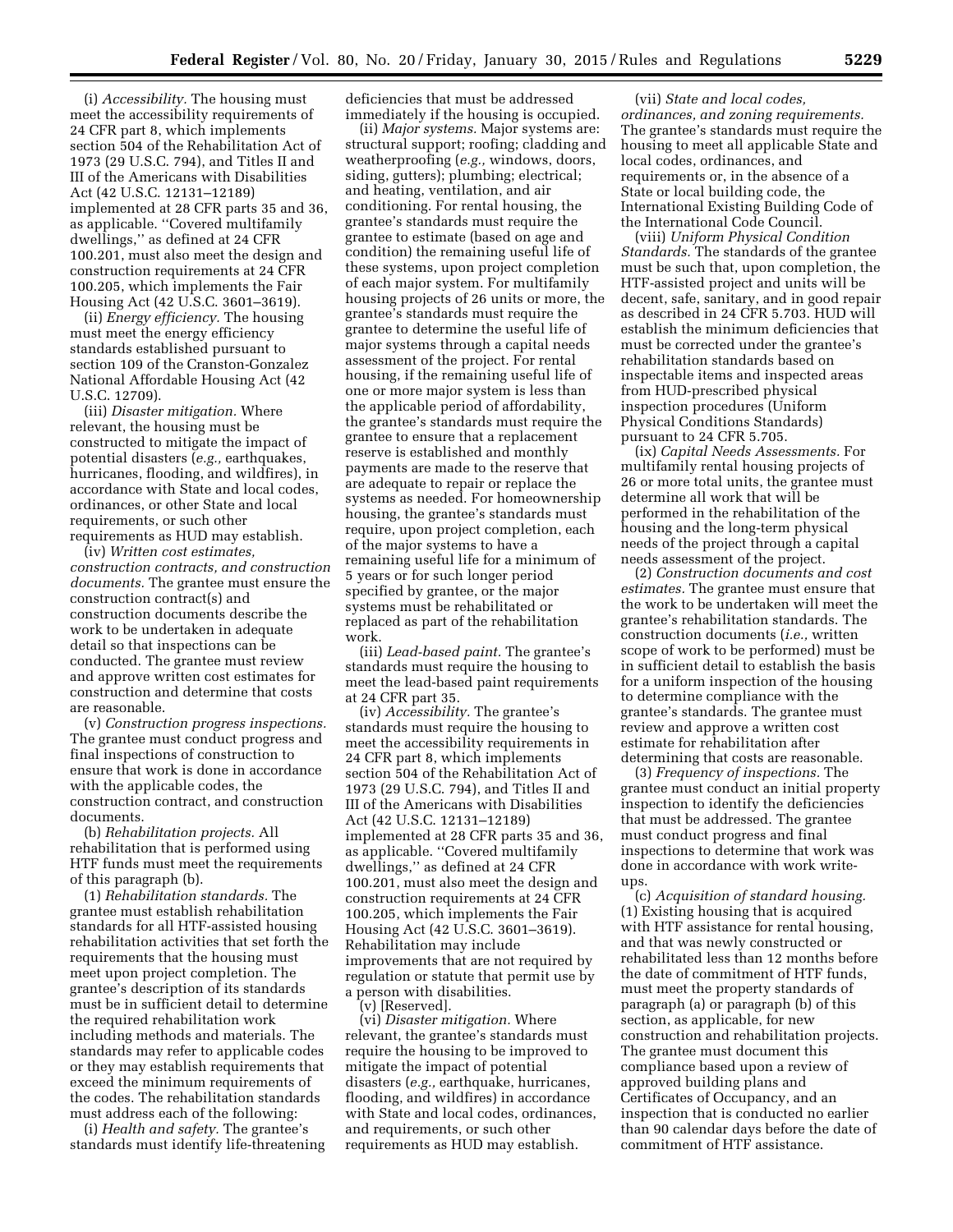(2) All other existing housing that is acquired with HTF assistance for rental housing must meet the rehabilitation property standards requirements of paragraph (b) of this section. The grantee must document this compliance based upon an inspection that is conducted no earlier than 90 calendar days before the date of commitment of HTF assistance. If the property does not meet these standards, HTF funds cannot be used to acquire the property unless it is rehabilitated to meet the standards of paragraph (b) of this section.

(3) Existing housing that is acquired for homeownership (*e.g.,* downpayment assistance) must be decent, safe, sanitary, and in good repair. The grantee must establish standards to determine that the housing is decent, safe, sanitary, and in good repair. At minimum, the standards must provide that the housing meets all applicable State and local standards and code requirements and the housing does not contain the specific deficiencies proscribed by HUD based on the applicable inspectable items and inspected areas in HUDprescribed physical inspection procedures (Uniform Physical Condition Standards) issued pursuant to 24 CFR 5.705. The grantee must inspect the housing and document this compliance based upon an inspection that is conducted no earlier than 90 calendar days before the date of commitment of HTF assistance. If the housing does not meet these standards, the housing must be rehabilitated to meet the standards of this paragraph (c)(3) or it cannot be assisted with HTF funds.

(d) *Manufactured housing.*  Construction of all manufactured housing (including manufactured housing that replaces an existing substandard unit under the definition of ''reconstruction'') must meet the Manufactured Home Construction and Safety Standards codified at 24 CFR part 3280. These standards preempt State and local codes which are not identical to the Federal standards for the new construction of manufactured housing. The grantees providing HTF funds to assist manufactured housing units must comply with applicable State and local laws or codes. In the absence of such laws or codes, the installation must comply with the manufacturer's written instructions for installation of manufactured housing units. All new manufactured housing and all manufactured housing that replaces an existing substandard unit under the definition of ''reconstruction'' must be on a permanent foundation that meets the requirements for foundation systems as set forth in 24 CFR 203.43f(c)(i). All new manufactured housing (and all

manufactured housing that replaces an existing substandard unit under the definition of ''reconstruction'') must, at the time of project completion, be connected to permanent utility hookups and be located on land that is owned by the manufactured housing unit owner or land for which the manufactured housing owner has a lease for a period at least equal to the applicable period of affordability. In HTF-funded rehabilitation of existing manufactured housing the foundation and anchoring must meet all applicable State and local codes, ordinances, and requirements or in the absence of local or State codes, the Model Manufactured Home Installation Standards at 24 CFR part 3285. Manufactured housing that is rehabilitated using HTF funds must meet the property standards requirements in paragraph (b) of this section, as applicable. The grantee must document this compliance in accordance with inspection procedures that the grantee has established pursuant to § 92.301, as applicable.

(e) *Ongoing property condition standards: Rental housing*—(1) *Ongoing property standards.* The grantee must establish property standards for rental housing (including manufactured housing) that apply throughout the affordability period. The standards must ensure that owners maintain the housing as decent, safe, and sanitary housing in good repair. The grantee's description of its property standards must be in sufficient detail to establish the basis for a uniform inspection of HTF rental projects. The grantee's ongoing property standards must address each of the following:

(i) At a minimum, the grantee's ongoing property standards must include all inspectable items and inspectable areas specified by HUD based on the HUD physical inspection procedures (Uniform Physical Condition Standards (UPCS)) prescribed by HUD pursuant to 24 CFR 5.705.

(ii) *Health and safety.* The grantee's standards must require the housing to be free of all health and safety defects. The standards must identify lifethreatening deficiencies that the owner must immediately correct and the time frames for addressing these deficiencies.

(iii) *Lead-based paint.* The grantee's standards must require the housing to meet the lead-based paint requirements in 24 CFR part 35.

(2) *Inspections.* The grantee must undertake ongoing property inspections, in accordance with § 93.404.

(3) *Corrective and remedial actions.*  The grantee must have procedures for ensuring that timely corrective and

remedial actions are taken by the project owner to address identified deficiencies.

(4) *Inspection procedures.* The grantee must establish written inspection procedures. The procedures must include detailed inspection checklists, description of how and by whom inspections will be carried out, and procedures for training and certifying qualified inspectors. The procedures must also describe how frequently the property will be inspected, consistent with section § 93.404(d).

(f) *Environmental provisions*—(1) *New construction projects environmental requirements*—(i) *Historic preservation*—(A) *Standards.* The project activities (including demolition) must not be performed on properties that are either listed in or determined eligible for listing in the National Register of Historic Places, unless the project activities meet the *Secretary of the Interior's Standards for Rehabilitation,* either as certified through the Federal and/or State historic rehabilitation tax credit programs or as verified by someone that meets the relevant *Secretary of the Interior's Professional Qualification Standards;* 

(B) *Archaeological resources.* If archaeological resources or human remains are discovered on the project site during construction, the grantee must consult with affected tribes and/or descendant communities and comply with the Native American Graves Protection and Repatriation Act (25 U.S.C. 3001–3013), State law and/or local ordinance (*e.g.,* State unmarked burial law).

(ii) *Farmland.* Project activities must not result in the conversion of unique, prime, or statewide or locally significant agricultural properties to urban uses.

(iii) *Airport zones.* Projects are not permitted within the runway protection zones of civilian airports, or the clear zones or accident potential zones of military airfields.

(iv) *Coastal Barrier Resource System.*  No projects may be assisted in Coastal Barrier Resource System (CBRS) units. CBRS units are mapped and available from the U.S. Fish and Wildlife Service.

(v) *Coastal zone management.*  Development must be consistent with the appropriate State coastal zone management plan. Plans are available from the local coastal zone management agency.

(vi) *Floodplains.* Except as modified below, definitions for terms used below can be found at 24 CFR part 55.

(A) Construction and other activities in the 100-year floodplain are to be avoided when practicable. If there are no practicable alternatives to new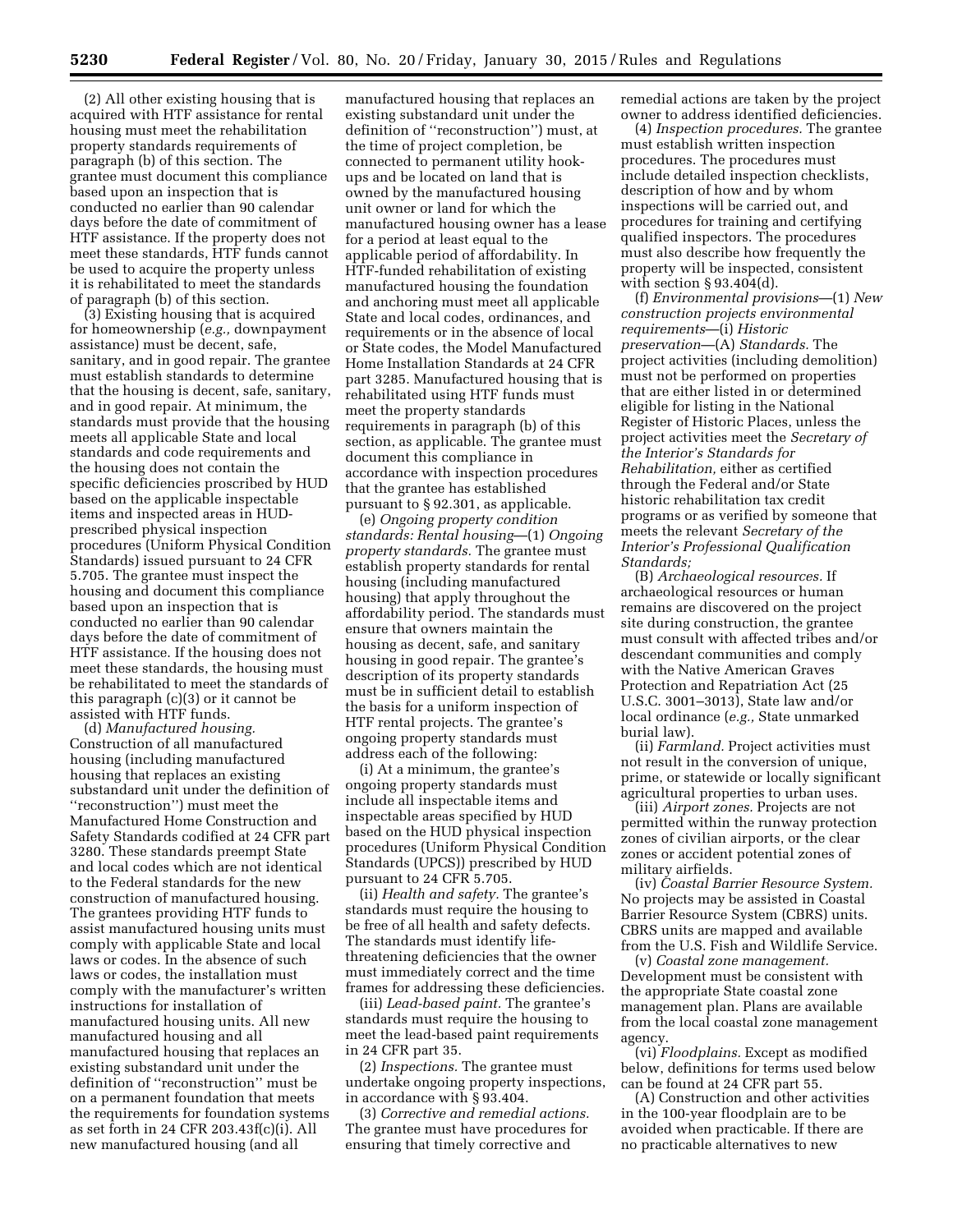construction or substantial improvement in the 100-year floodplain, the structure must be elevated at least the base flood elevation (BFE) or floodproofed to one foot above the BFE. Elevated and floodproofed buildings must adhere to National Flood Insurance Program standards. The primary sources of floodplain data are Federal Emergency Management Agency (FEMA) Flood Insurance Rate Maps (FIRMs). When FEMA provides interim flood hazard data, such as Advisory Base Flood Elevations (ABFE) or preliminary maps or studies, the latest of these sources shall be used.

(B) No HTF assistance may be approved with respect to:

(*1*) Any action, other than a functionally dependent use, located in a floodway;

(*2*) Any new construction critical action located in a coastal high hazard area, 100- or 500-year floodplain; or

(*3*) Any non-critical new construction action in a coastal high hazard area, unless the action is reconstruction following destruction caused by a disaster and is designed for location in a coastal high hazard area consistent with the FEMA National Flood Insurance Program requirements for V-Zones.

(vii) *Wetlands.* (A) No draining, dredging, channelizing, filling, diking, impounding, or related grading activities are to be performed in wetlands. No activities, structures, or facilities funded under this program are to adversely impact a wetland.

(B) A wetland means those areas that are inundated by surface or ground water with a frequency sufficient to support, and under normal circumstances, does or would support a prevalence of vegetative or aquatic life that requires saturated or seasonally saturated soil conditions for growth and reproduction. Wetlands generally include swamps, marshes, bogs, and similar areas such as sloughs, potholes, wet meadows, river overflows, mud flats, and natural ponds. This definition includes those wetland areas separated from their natural supply of water as a result of activities, such as the construction of structural flood protection methods or solid-fill road beds, or mineral extraction and navigation improvements. This definition is independent of the definition of jurisdictional wetland used by the U. S. Army Corps of Engineers under section 404 of the Clean Water Act (33 U.S.C. 1251 *et seq.*).

(viii) *Explosives and hazards.* Projects must be in compliance with the standards for acceptable separation

distance, as set forth at 24 CFR part 51, subpart C.

(ix) *Contamination.* All properties assisted with HTF funds must be free of hazardous materials, contamination, toxic chemicals and gases, and radioactive substances, where a hazard could affect the health and safety of occupants or conflict with the intended use of the property.

(A) All proposed multifamily (more than four housing units) HTF projects require a Phase I Environmental Site Assessment (ESA–ASTM). If the Phase I ESA identifies recognized environmental concerns (RECs), a Phase II (ESA–ASTM) will be required. ASTM reports shall be prepared in accordance with the most current ASTM standard. Single family housing does not require a Phase I ESA.

(B) HTF projects must avoid sites located within 0.25 miles of a Superfund or CERCLIS (Comprehensive Environmental Response, Compensation, and Liability Information System) site or other contaminated site reported to Federal, State, or local authorities without a statement in writing from the U.S. Environmental Protection Agency (EPA) or the appropriate State agency that there is no hazard that could affect the health and safety of the occupants or conflict with the intended use of the property.

(x) *Noise.* (A) Internal noise levels: All activities will be developed to ensure an interior noise level of no more than 45 decibels (dB).

(B) External noise levels:

(*1*) Project sites exposed to less than or equal to 65 dB of environmental noise are acceptable.

(*2*) Sites between 65 dB and less than 75 dB are acceptable with mitigation (*e.g.,* noise walls, careful site planning) that result in an interior standard of 45 dB.

(*3*) Locations with environmental noise levels of 75 dB or greater may not have noise sensitive outdoor uses (*e.g.,*  picnic areas, tot lots, balconies, or patios) and *require* sound attenuation in the building shell to achieve the 45 dB interior standard.

(xi) *Endangered species.* The grantee must avoid all actions which could jeopardize the continued existence of any endangered or threatened species, as designated by the U.S. Fish and Wildlife Service or National Marine Fisheries Service, or would result in the destruction or adversely modify the designated critical habitat of such species.

(xii) *Wild and scenic rivers.* The grantee must avoid activities that are inconsistent with conservation

easements, land-use protections, and restrictions adjacent to wild and scenic rivers, as designated/listed by the Departments of Agriculture or Interior. Maps for the National Wild and Scenic Rivers System are available at the governing departments.

(xiii) *Safe drinking water.* Projects with a potable water system must use only lead-free pipes, solder, and flux.

(xiv) *Sole-source aquifers.* Project activities should avoid sites and activities that have the potential to contaminate sole source aquifer areas (SSAs). EPA defines a sole or principal source aquifer as an aquifer that supplies at least 50 percent of the drinking water consumed in the area overlying the aquifer. If the project overlies an SSA, EPA must review the project. EPA review is designed to reduce the risk of ground water contamination that could pose a health hazard to those who use it.

(2) *Rehabilitation projects environmental requirements*—(i) *Historic preservation.* (A) The project activities (including demolition) must not be performed on properties that are either listed in or determined eligible for listing in the National Register of Historic Places, unless the project activities meet the *Secretary of the Interior's Standards for Rehabilitation,*  either as certified through the Federal and/or State historic rehabilitation tax credit programs or as verified by someone that meets the relevant *Secretary of the Interior's Professional Qualification Standards;* 

(B) *Archaeological resources.* If archaeological resources or human remains are discovered on the project site during construction or rehabilitation, the grantee must consult with affected tribes and/or descendant communities and comply with the Native American Graves Protection and Repatriation Act (25 U.S.C. 3001–3013), State law, and/or local ordinance (*e.g.,*  State unmarked burial law).

(ii) *Farmland.* Project activities must not result in the conversion of unique, prime, or locally significant agricultural properties to urban uses.

(iii) *Airport zones.* Projects are not permitted within the runway protection zones of civilian airports, or the clear zones or accident potential zones of military airfields.

(iv) *Coastal Barrier Resource System.*  No projects may be assisted in Coastal Barrier Resource System (CBRS) units. CBRS units are mapped and available from the U.S. Fish and Wildlife Service.

(v) *Coastal zone management.*  Development must be consistent with the appropriate State coastal zone management plan. Plans are available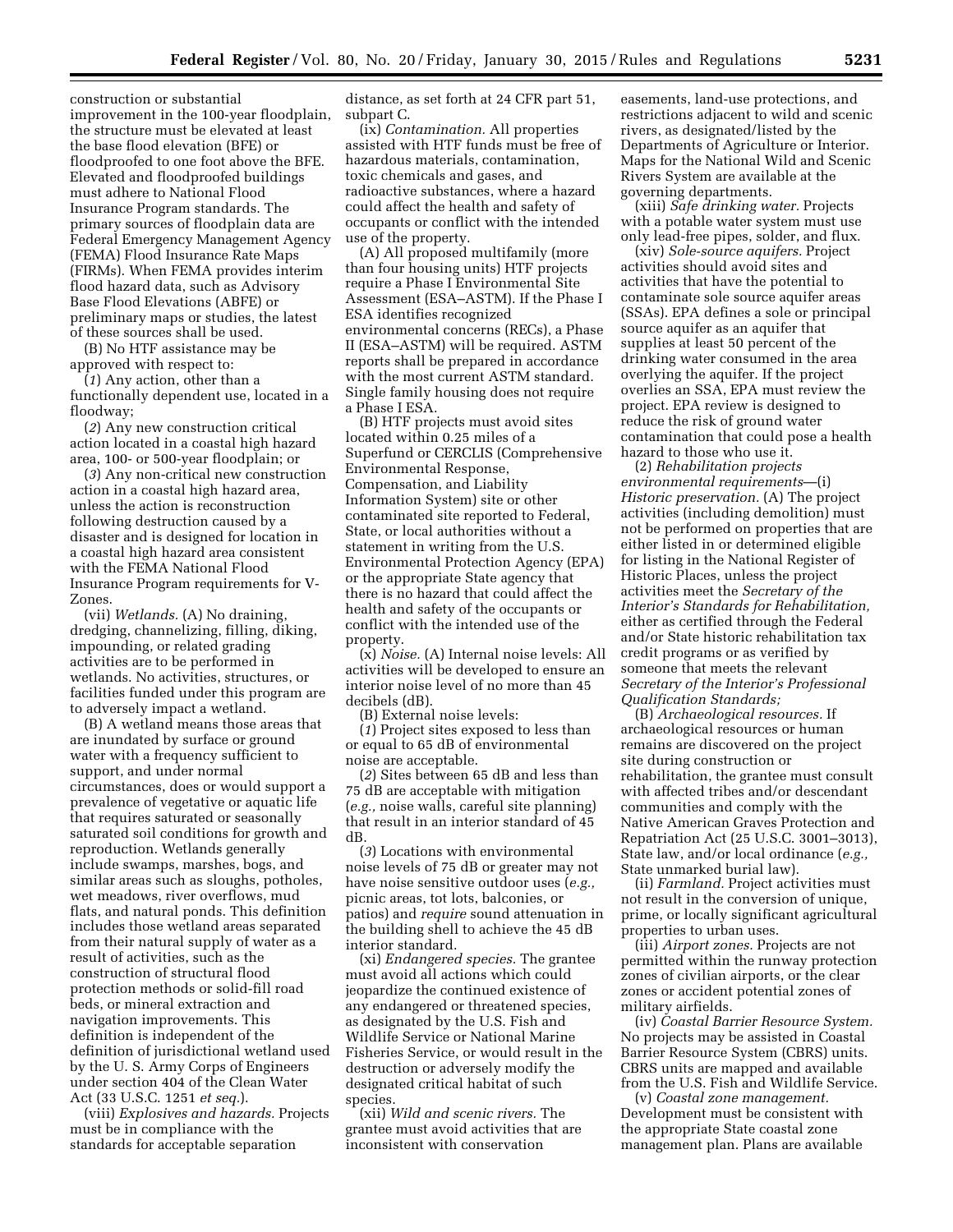from the local coastal zone management agency.

(vi) *Floodplains.* Except as modified below, definitions for terms used below can be found at 24 CFR part 55.

(A) Construction and other activities in the 100-year floodplain are to be avoided when practicable. If there are no practicable alternatives to new construction or substantial improvement in the 100-year floodplain, the structure must be elevated at least to the base flood elevation (BFE) or floodproofed to one foot above the BFE. Elevated and floodproofed buildings must adhere to National Flood Insurance Program standards. The primary sources of floodplain data are Federal Emergency Management Agency (FEMA) Flood Insurance Rate Maps (FIRMS). When FEMA provides interim flood hazard data, such as Advisory Base Flood Elevations (ABFE) or preliminary maps or studies, the latest of these sources shall be used.

(B) No HTF assistance may be approved with respect to:

(*1*) Any action, other than functionally dependent uses, located in a floodway;

(*2*) Any critical action located in a coastal high hazard area, 100- or 500 year floodplain; or

(*3*) Any non-critical action located in a coastal high hazard area, unless the action is designed for location in a coastal high hazard area consistent with the FEMA National Flood Insurance Program requirements for V-Zones. ''Any non-critical action in a coastal high hazard area, unless the action is reconstruction following destruction caused by a disaster and is designed for location in a coastal high hazard area consistent with the FEMA National Flood Insurance Program requirements for V-Zones.''

(vii) *Wetlands.* No rehabilitation of existing properties that expands the footprint into a wetland is allowed. A wetland means those areas that are inundated by surface or ground water with a frequency sufficient to support, and under normal circumstances, does or would support a prevalence of vegetative or aquatic life that requires saturated or seasonally saturated soil conditions for growth and reproduction. Wetlands generally include swamps, marshes, bogs, and similar areas such as sloughs, potholes, wet meadows, river overflows, mud flats, and natural ponds. This definition includes those wetland areas separated from their natural supply of water as a result of activities such as the construction of structural flood protection methods or solid-fill road beds and activities such as mineral extraction and navigation

improvements. This definition is independent of the definition of jurisdictional wetland used by the U.S. Army Corps of Engineers under section 404 of the Clean Water Act (33 U.S.C. 1251 *et seq.*).

(viii) *Explosives and hazards.* If the rehabilitation of the building increases the number of dwelling units, then the project must be in compliance with the standards for acceptable separation distance as set forth at 24 CFR part 51, subpart C.

(ix) *Contamination.* All properties assisted with HTF funds must be free of hazardous materials, contamination, toxic chemicals and gases, and radioactive substances, where a hazard could affect the health and safety of occupants or conflict with the intended use of the property:

(A) All proposed multifamily (more than four housing units) HTF project activities require a Phase I Environmental Site Assessment (ESA— ASTM). If the Phase I ESA identifies recognized environmental concerns (RECs), a Phase II (ESA–ASTM) will be required. ASTM reports shall be prepared in accordance with the most current ASTM standard. Single family housing does not require a Phase I ESA.

(B) HTF projects must avoid sites located within 0.25 miles of a Superfund or CERCLIS (Comprehensive Environmental Response, Compensation, and Liability Information System) site or other contaminated site reported to Federal, State, or local authorities without a statement in writing from EPA or the appropriate State agency that there is no hazard that could affect the health and safety of the occupants or conflict with the intended utilization of the property.

(x) *Noise*—(A) *Internal noise levels.*  All activities will be developed to ensure an interior noise level of no more than45 decibels (dB).

(B) [Reserved].

(xi) *Endangered species.* (A) The grantee must avoid all actions that could jeopardize the continued existence of any species designated by the U.S. Fish and Wildlife Service or National Marine Fisheries Service as endangered or threatened.

(B) The grantee must avoid all actions that adversely modify the critical habitat of such species.

(xii) *Wild and scenic rivers.* The grantee must avoid activities that are inconsistent with conservation easements, land-use protections, and restrictions adjacent to wild and scenic rivers, as designated/listed by the Departments of Agriculture and Interior. Maps for the National Wild and Scenic

Rivers System are available at the governing departments.

(xiii) *Safe drinking water.* Projects with a potable water system must use only lead-free pipes, solder, and flux.

(xiv) *Sole-source aquifers.* Project activities should avoid sites and activities that have the potential to contaminate sole source aquifer areas (SSAs). The EPA defines a sole or principal source aquifer as an aquifer that supplies at least 50 percent of the drinking water consumed in the area overlying the aquifer. If the project overlies an SSA, the EPA must review the project. The EPA review is designed to reduce the risk of ground water contamination, which could pose a health hazard to those who use it.

(3) *Acquisition projects environmental requirements.* (i)(A) Existing housing that is acquired with HTF funds, and has been newly constructed or rehabilitated less than 12 months before the commitment of HTF funds must meet the property standards at paragraph (f)(1) of this section.

(B) All other existing housing that is acquired with HTF assistance must meet the property standards requirements of paragraph (f)(2) of this section.

(ii) If under paragraph  $(f)(3)(i)(A)$  or paragraph (B) of this section, the property does not meet these standards, with the exception of the noise standards in paragraph (f)(2) of this section, HTF funds cannot be used to acquire the property.

(4) *Manufactured housing environmental requirements.*  Manufactured housing is subject to the environmental standards in paragraph  $(f)(1)$  of this section for new construction or paragraph (f)(2) of this section for rehabilitation, as applicable. If an existing property does not meet these standards, HTF funds cannot be used to acquire the property unless it is rehabilitated to meet the standards in paragraph (f)(2), as applicable, with the exception of noise standards in paragraph  $(f)(2)(x)$ .

#### **§ 93.302 Qualification as affordable housing: rental housing.**

(a) *Eligible tenants.* The HTF-assisted units in a rental housing project must be occupied by households who are eligible families in accordance with the income targeting requirements in § 93.250.

(b) *Rent limitations*—(1)(i) *Extremely low-income tenants.* The HTF rent plus utilities of an extremely low-income tenant shall not exceed the greater of 30 percent of the federal poverty line or 30 percent of the income of a family whose annual income equals 30 percent of the median income for the area, as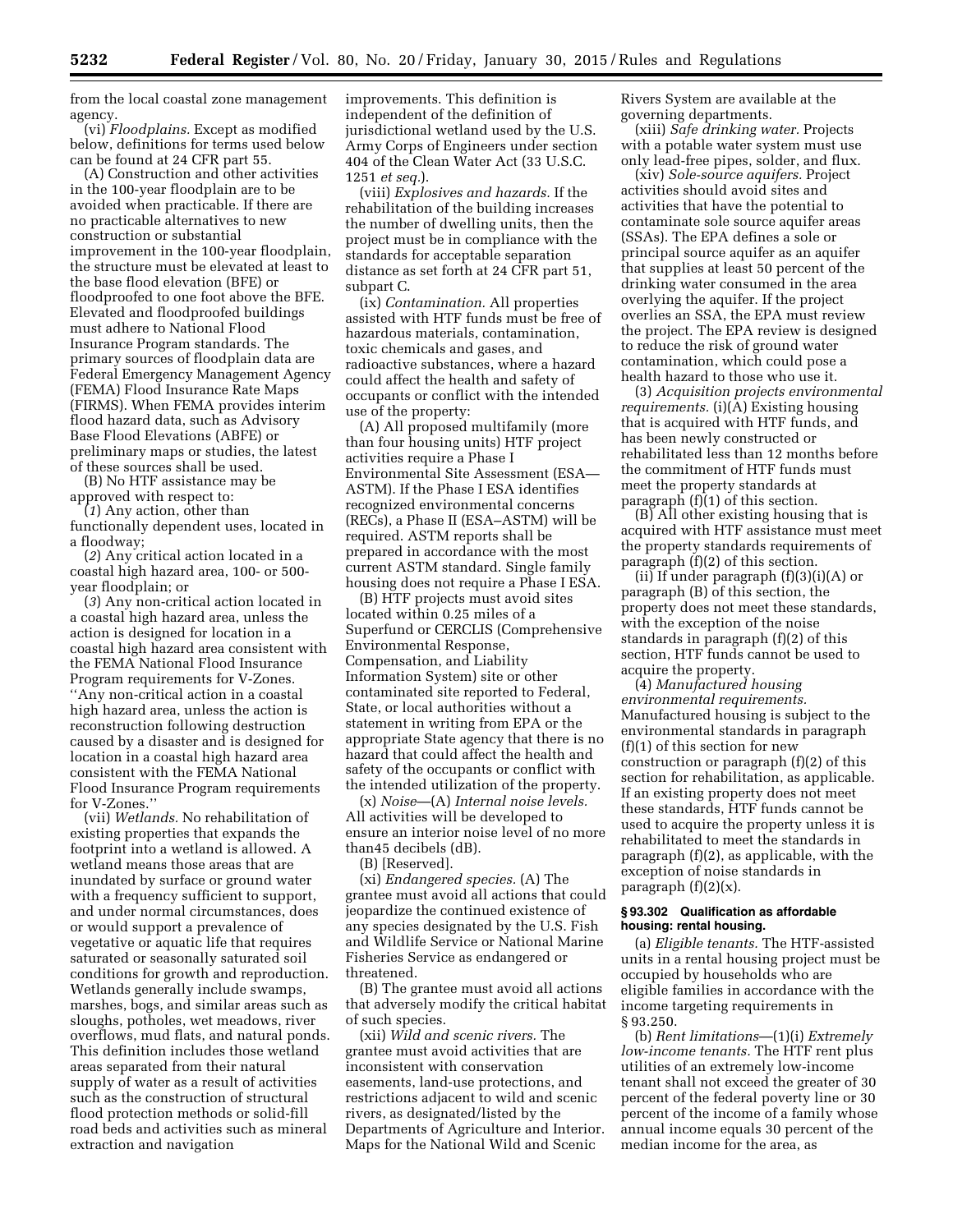determined by HUD, with adjustments for the number of bedrooms in the unit. HUD will publish the HTF rent limits on an annual basis.

(ii) *Very-low income tenants.* The HTF rent plus utilities of a very low-income tenant shall not exceed 30 percent of the income of a family whose annual income equals 50 percent of the median income for the area, as determined by HUD, with adjustments for the number of bedrooms in the unit. HUD will publish the HTF rent limits on an annual basis.

(2) If the unit receives Federal or State project-based rental subsidy, and the tenant pays as a contribution toward rent not more than 30 percent of the tenant's adjusted income, the maximum rent is the rent allowable under the Federal or State project-based rental subsidy program.

(c) *Initial rent schedule and utility allowance.* (1) The grantee must establish maximum monthly allowances for utilities and services (excluding telephone, television, and Internet service).

(2) The grantee must annually review and approve rents proposed by the owner for HTF units. For all units for which the tenant is paying utilities, the grantee must ensure that the rents do not exceed the maximum rent minus the monthly allowances for utilities.

(d) *Periods of affordability.* (1) HTFassisted units must meet the affordability requirements for not less than 30 years, beginning after project completion. The grantee may impose longer periods.

(2) The affordability requirements apply without regard to the term of any loan or mortgage, repayment of the HTF investment, or the transfer of ownership. They must be imposed by a deed restriction, covenant running with the land, an agreement restricting the use of the property, or other mechanisms approved by HUD under which the grantee and beneficiaries have the right to require specific performance, except that the affordability restrictions may terminate upon foreclosure or transfer in lieu of foreclosure. The affordability requirements must be recorded in accordance with State recordation laws.

(3) The grantee may use purchase options, rights of first refusal, or other preemptive rights to purchase the housing before foreclosure or deed in lieu of foreclosure to preserve affordability.

(4) The affordability restrictions shall be revived according to the original terms if, during the original affordability period, the owner of record before the foreclosure, or deed in lieu of

foreclosure, or any entity that includes the former owner or those with whom the former owner has or had family or business ties, obtains an ownership interest in the project or property.

(5) The termination of the restrictions on the project does not terminate the grantee's repayment obligation under § 93.403.

(e) *Tenant income.* (1) The income of each tenant must be determined initially in accordance with § 93.151. In addition, in each year during the period of affordability, the project owner must re-examine each tenant's annual income in accordance with one of the options in § 93.151(c) selected by the grantee.

(2) An owner who re-examines a tenant's annual income through a statement and certification in accordance with § 93.151(a)(1)(iii) must examine the source documentation of the income of each tenant every 6th year of the affordability period, except that, for units that receive project-based assistance, the owner must re-examine the tenant's annual income in accordance with the project-based assistance rules. Otherwise, an owner who accepts the tenant's statement and certification in accordance with § 93.151(a)(1)(iii) is not required to examine the income of tenants, unless there is evidence that the tenant's written statement failed to completely and accurately state information about the family's size or income.

(f) *Over-income tenants.* HTF-assisted units continue to qualify as affordable housing despite a temporary noncompliance caused by increases in the incomes of existing tenants if actions satisfactory to HUD are being taken to ensure that all vacancies are filled in accordance with this section until the noncompliance is corrected.

(g) *Fixed and floating HTF units.* In a project containing HTF-assisted and other units, the grantee may designate fixed or floating HTF units. This designation must be made at the time of project commitment in the written agreement between the grantee and the recipient, and the HTF units must be identified not later than the time of project completion. Fixed units must remain the same throughout the period of affordability. Floating units must be changed to maintain conformity with the requirements of this section during the period of affordability so that the total number of housing units meeting the requirements of this section remains the same, and each substituted unit must be comparable in terms of size, features, and number of bedrooms to the originally designated HTF-assisted unit.

(h) *Tenant selection.* The tenants must be selected in accordance with § 93.303.

(i) *Onsite inspections and financial oversight.* See § 93.404(d) for the grantee's ongoing responsibilities for onsite inspections and financial oversight.

## **§ 93.303 Tenant protections and selection.**

(a) *Lease.* There must be a written lease between the tenant and the owner of rental housing assisted with HTF funds that is for a period of not less than one year, unless by mutual agreement between the tenant and the owner a shorter period is specified.

(b) *Prohibited lease terms.* The lease may not contain any of the following provisions:

(1) *Agreement to be sued.* Agreement by the tenant to be sued, to admit guilt, or to a judgment in favor of the owner in a lawsuit brought in connection with the lease;

(2) *Treatment of property.* Agreement by the tenant that the owner may take, hold, or sell personal property of household members without notice to the tenant and a court decision on the rights of the parties. This prohibition, however, does not apply to an agreement by the tenant concerning disposition of personal property remaining in the housing unit after the tenant has moved out of the unit. The owner may dispose of this personal property in accordance with State law;

(3) *Excusing owner from responsibility.* Agreement by the tenant not to hold the owner or the owner's agents legally responsible for any action or failure to act, whether intentional or negligent;

(4) *Waiver of notice.* Agreement of the tenant that the owner may institute a lawsuit without notice to the tenant;

(5) *Waiver of legal proceedings.*  Agreement by the tenant that the owner may evict the tenant or household members without instituting a civil court proceeding in which the tenant has the opportunity to present a defense, or before a court decision on the rights of the parties;

(6) *Waiver of a jury trial.* Agreement by the tenant to waive any right to a trial by jury;

(7) *Waiver of right to appeal court decision.* Agreement by the tenant to waive the tenant's right to appeal, or to otherwise challenge in court, a court decision in connection with the lease;

(8) *Tenant chargeable with cost of legal actions regardless of outcome.*  Agreement by the tenant to pay attorney's fees or other legal costs even if the tenant wins in a court proceeding by the owner against the tenant. The tenant, however, may be obligated to pay costs if the tenant loses; and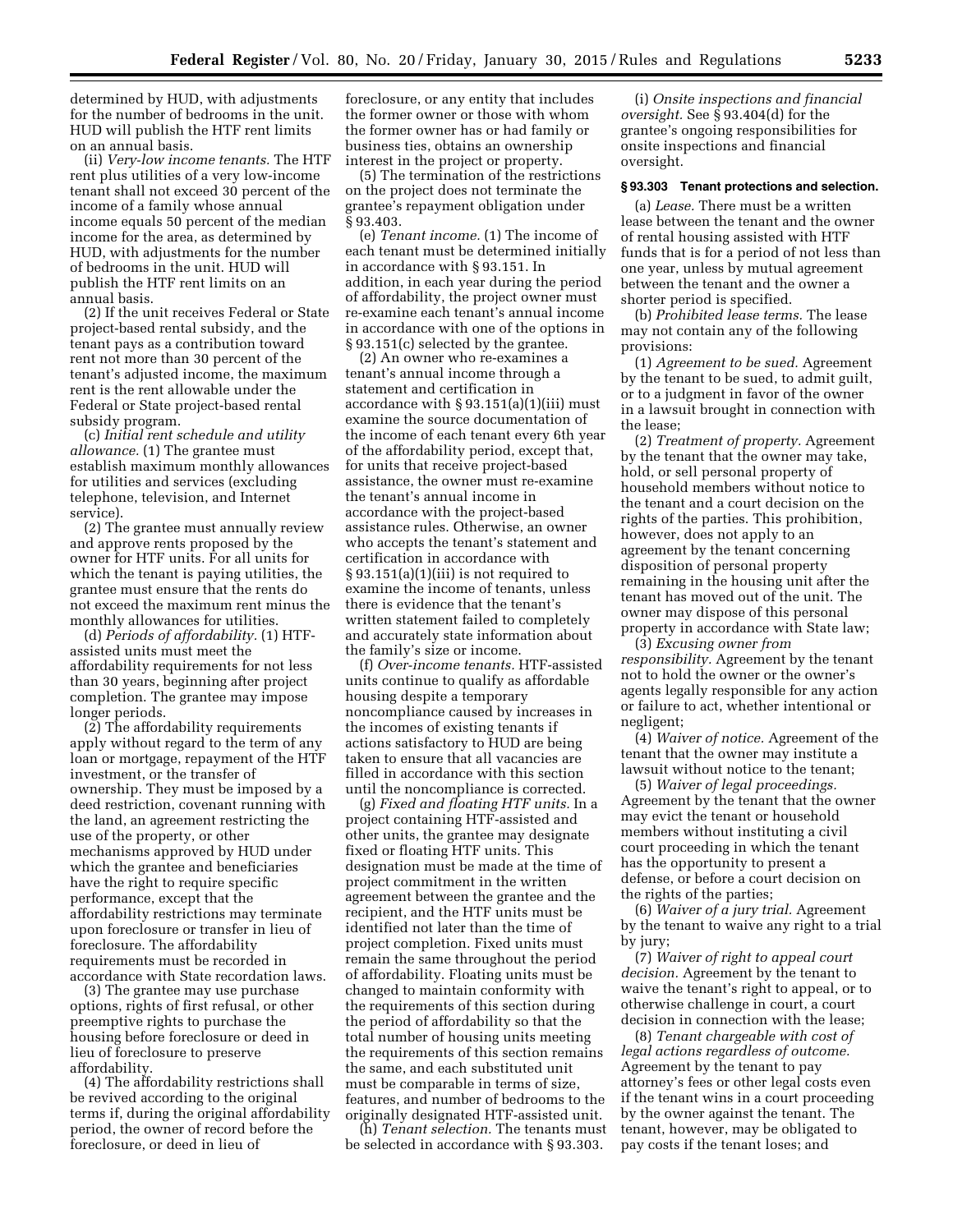(9) *Mandatory supportive services.*  Agreement by the tenant to accept supportive services that are offered.

(c) *Termination of tenancy.* An owner may not terminate the tenancy or refuse to renew the lease of a tenant of rental housing assisted with HTF funds, except for serious or repeated violation of the terms and conditions of the lease; for violation of applicable Federal, State, or local law; or for other good cause. Good cause does not include an increase in the tenant's income. To terminate or refuse to renew tenancy, the owner must serve written notice upon the tenant specifying the grounds for the action and providing a specific period for vacating that is consistent with State or local law.

(d) *Tenant selection.* An owner of rental housing assisted with HTF funds must comply with the affirmative marketing requirements established by the grantee pursuant to § 93.350. The owner must adopt and follow written tenant selection policies and criteria that:

(1) Limit the housing to incomeeligible families;

(2) Are reasonably related to the applicants' ability to perform the obligations of the lease (*i.e.,* to pay the rent, not to damage the housing; not to interfere with the rights and quiet enjoyment of other tenants);

(3) Limit eligibility or give a preference to a particular segment of the population if permitted in its written agreement with the grantee (and only if the limitation or preference is described in the grantee's consolidated plan).

(i) Any limitation or preference must not violate nondiscrimination requirements in § 93.350. A limitation or preference does not violate nondiscrimination requirements if the housing also receives funding from a Federal program that limits eligibility to a particular segment of the population (*e.g.,* the Housing Opportunity for Persons With AIDS program under 24 CFR part 574), and the limit or preference is tailored to serve that segment of the population.

(ii) If a project does not receive funding from a Federal program that limits eligibility to a particular segment of the population, the project may have a limitation or preference for persons with disabilities who need services offered at a project only if:

(A) The limitation or preference is limited to the population of families (including individuals) with disabilities that significantly interfere with their ability to obtain and maintain housing;

(B) Such families will not be able to obtain or maintain themselves in

housing without appropriate supportive services; and

(C) Such services cannot be provided in a nonsegregated setting. The families must not be required to accept the services offered at the project. In advertising the project, the owner may advertise the project as offering services for a particular type of disability; however, the project must be open to all otherwise eligible persons with disabilities who may benefit from the services provided in the project.

(4) Do not exclude an applicant with a voucher under the Section 8 Tenant-Based Assistance: Housing Choice Voucher program (24 CFR part 982) or an applicant participating in a HOME tenant-based rental assistance program (24 CFR part 92) because of the status of the prospective tenant as a holder of such voucher or comparable HOME tenant-based assistance document.

(5) Provide for the selection of tenants from a written waiting list in the chronological order of their application, insofar as is practicable; and

(6) Give prompt written notification to any rejected applicant of the grounds for any rejection.

#### **§ 93.304 Qualification as affordable housing: Homeownership.**

(a) *Homeownership activities.*  Housing that is for purchase by a firsttime homebuyer must meet the affordability requirements of this section.

(b) *Single family housing.* The housing must be single-family housing, as defined at § 93.2.

(c) *Modest housing.* The housing must be modest housing, in accordance with § 93.305.

(d) *First-time homebuyer and income requirements.* The housing must be acquired by a first-time homebuyer whose family qualifies as an incomeeligible family in accordance with § 93.251 and the housing must be the principal residence of the family throughout the period described in paragraph (e) of this section. In determining the income eligibility of the family, the grantee must include the income of all persons living in the housing. Before purchasing the housing, the family must have completed a program of independent financial education and homeownership counseling from an eligible organization that has been certified in accordance with section 106(e) of the Housing and Urban Development Act of 1968 (12 U.S.C. 1701x (e)).

(e) *Period of affordability.* The HTFassisted housing must meet the affordability requirements for not less than 30 years.

(f) *Resale or recapture requirements.*  The grantee must establish the resale or recapture requirements that comply with the standards of § 93.305 and set forth the requirements in its consolidated plan. HUD must determine that they are appropriate and must specifically approve them in writing.

(g) *Special considerations for single family properties with more than one unit.* (1) If the HTF funds are used only to assist an income-eligible homebuyer in acquiring one unit in a single family property containing more than one unit and the assisted unit will be the principal residence of the homebuyer, the affordability requirements of this section apply only to the assisted unit.

(2) If HTF funds are also used to assist the income-eligible homebuyer in acquiring one or more of the rental units in the single family property, the affordability requirements of § 93.302 apply to assisted rental units, except that the grantee must impose resale restrictions on all assisted units (owneroccupied and rental units) in the singlefamily housing. The affordability requirements on all assisted units continue for the period of affordability. If HTF funds are used to assist only the rental units in such a property, then the requirements of § 93.302 would apply and the owner-occupied unit would not be subject to the income targeting or affordability provisions of this section.

(h) *Lease-purchase.* (1) HTF funds may be used to assist homebuyers through lease-purchase programs for existing housing and for housing to be constructed. The housing must be purchased by an eligible homebuyer within 36 months of signing the leasepurchase agreement. The homebuyer must qualify as an income-eligible family at the time the lease-purchase agreement is signed.

(2) If HTF funds are used to acquire housing that will be resold to a homebuyer through a lease-purchase program, the HTF affordability requirements for rental housing in § 93.302 shall apply if the housing is not transferred to an eligible homebuyer within 42 months after project completion.

(i) *Contract to purchase.* If HTF funds are used to assist a homebuyer who has entered into a contract to purchase housing to be constructed, the homebuyer must qualify as an incomeeligible family at the time the contract is signed.

(j) If there is no ratified sales contract with an eligible homebuyer for the housing within 9 months of the date of completion of construction or rehabilitation, the housing must be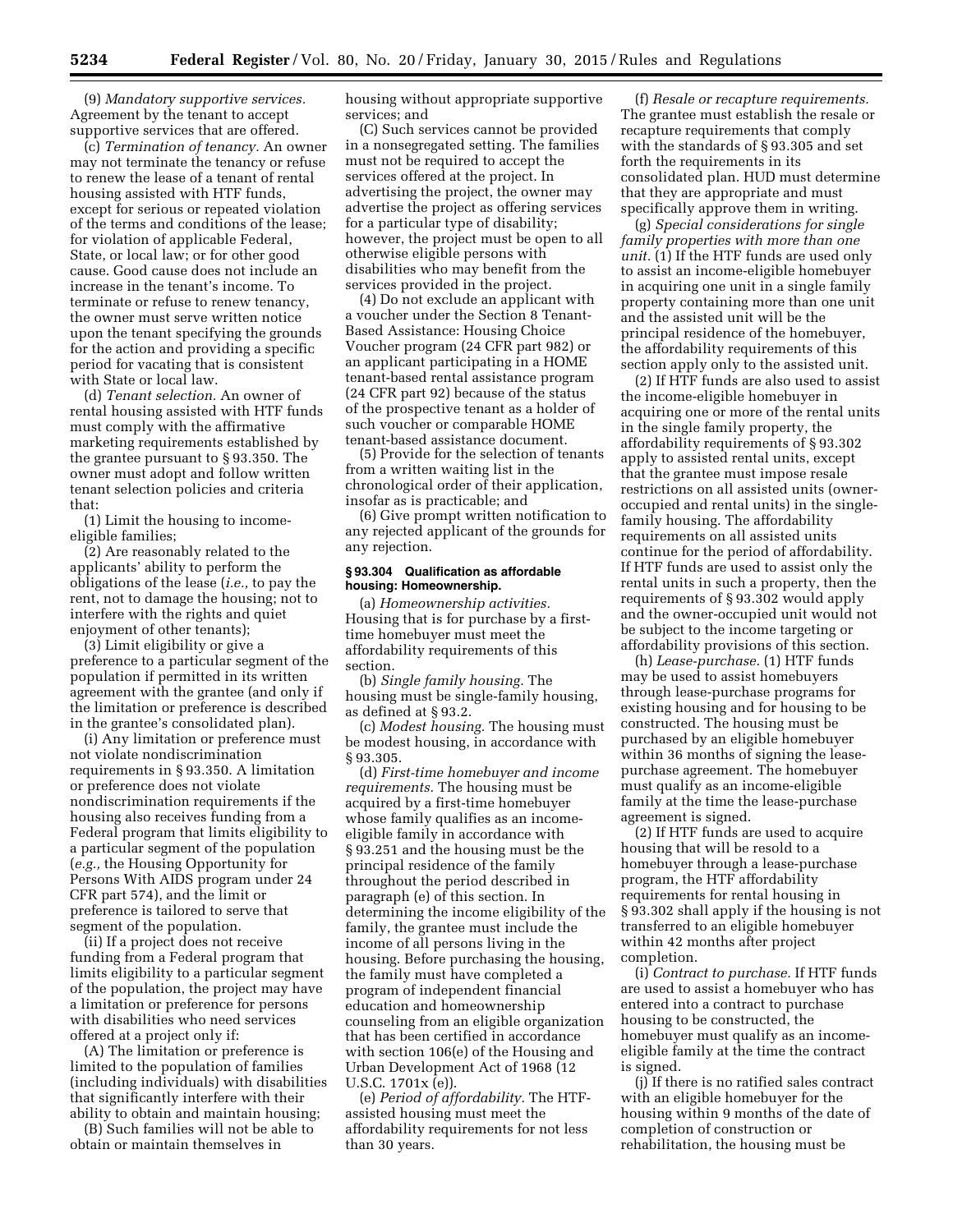rented to an eligible tenant in accordance with § 93.301.

(k) *Preserving affordability.* (1) To preserve the affordability of housing that was previously assisted with HTF funds and subject to the requirements of this section, a grantee may use additional HTF funds to acquire the housing through a purchase option, right of first refusal, or other preemptive right before foreclosure, or to acquire the housing at the foreclosure sale, undertake any necessary rehabilitation, and provide assistance to another firsttime homebuyer. The housing must be sold to a new eligible homebuyer in accordance with the requirements of this section. Additional HTF funds may not be used if the mortgage in default was funded with HTF funds.

(2) The total amount of original and additional HTF assistance may not exceed the maximum per-unit development subsidy amount established pursuant to § 93.300. As an alternative to charging the cost to the HTF program under § 93.201, the grantee may charge the cost to the HTF program under § 93.302 as a reasonable administrative cost of its HTF program, so that the additional HTF funds for the housing are not subject to the maximum per-unit subsidy amount.

(l) *Agreements with lending institutions.* (1) The grantee may provide homeownership assistance through written agreements with forprofit or nonprofit lending institutions that are providing the first mortgage loan to a family. The grantee must independently verify that the family is income-eligible and meets the definition of ''first-time homebuyer,'' and must inspect the housing for compliance with the applicable property standards.

(2) No fees may be charged to the family for the HTF homeownership assistance (*e.g.,* origination fees or points, processing fees, inspection fees). The grantee must determine that the fees and other amounts charged to the family by the lender for the first mortgage financing are reasonable. Reasonable administrative costs of the HTF homeownership assistance can be charged to the HTF program as a project cost. If the grantee requires lenders to pay a fee to participate in the HTF program, the fee is program income to the HTF program.

(m) *Written policies.* The grantee must have and follow written policies for:

(1) Underwriting standards for homeownership assistance that examine the family's housing debt, overall debt, income, and ability to maintain the housing;

(2) Anti-predatory lending; and

(3) Refinancing loans to which HTF loans are subordinated to ensure that the terms of the new loan are reasonable.

#### **§ 93.305 Qualification as affordable housing: modest housing requirements for homeownership; resale or recapture requirements.**

(a) Housing that is for acquisition by a family pursuant to § 93.304 must be modest housing.

(1) The housing must be modest housing as follows: The housing has a purchase price for the type of single family housing that does not exceed 95 percent of the median purchase price for the area for newly constructed or standard housing. The grantee must use the HTF affordable homeownership limits provided by HUD for newly constructed housing and for existing housing. HUD will provide limits for affordable newly constructed housing based on 95 percent of the median purchase price for the area using Federal Housing Administration (FHA) single family mortgage program data for newly constructed housing, with a minimum limit based on 95 percent of the U.S. median purchase price for new construction for nonmetropolitan areas. HUD will provide limits for affordable existing housing based on 95 percent of the median purchase price for the area using FHA single family mortgage program data for existing housing data and other appropriate data that are available nation-wide for sales of existing housing, with a minimum limit based on 95 percent of the state-wide nonmetropolitan area median purchase price using these data. For States with no non-metropolitan areas, the minimum purchase price is defined as the lesser of the State non-metro or the United States non-metro median.

(2) In lieu of the limits provided by HUD, the grantee may determine 95 percent of the median area purchase price for single family housing in the jurisdiction annually, as follows: The grantee must set forth the price for different types of single family housing for the jurisdiction. The grantee may determine separate limits for existing housing and newly constructed housing. For housing located outside of metropolitan areas, a grantee may aggregate sales data from more than one county, if the counties are contiguous and similarly situated. The following information must be included in the annual action plan of the consolidated plan submitted to HUD for review and updated in each action plan:

(i) The 95 percent of median area purchase price must be established in accordance with a market analysis that ensured that a sufficient number of recent housing sales are included in the survey.

(ii) Sales must cover the requisite number of months based on volume: For 500 or more sales per month, a onemonth reporting period; for 250 through 499 sales per month, a 2-month reporting period; for less than 250 sales per month, at least a 3-month reporting period. The data must be listed in ascending order of sales price.

(iii) The address of the listed properties must include the location within the grantee. Lot, square, and subdivision data may be substituted for the street address.

(iv) The housing sales data must reflect all, or nearly all, of the onefamily house sales in the entire area.

(v) To determine the median, take the middle sale on the list if an odd number of sales, and if an even number, take the higher of the middle numbers and consider it the median. After identifying the median sales price, the amount should be multiplied by 0.95 to determine 95 percent of the median area purchase price.

(b) *Resale or recapture requirements.*  The grantee must establish the resale or recapture requirements that comply with the standards of this section and set forth the requirements in its consolidated plan. The HTF-assisted housing must meet the affordability requirements for not less than 30 years if resale restrictions are used. If recapture restrictions are used, the affordability periods are based on the amount of HTF funds per unit as follows:

| Homeownership         | Minimum period of |
|-----------------------|-------------------|
| assistance HTF amount | affordability in  |
| per-unit              | years             |
| Under \$30.000        | 10                |
| $$30,000 - $50,000$   | 20                |
| Over \$50,000         | 30                |

(1) *Resale.* Resale requirements must ensure, if the housing does not continue to be the principal residence of the family for the duration of the period of affordability, that the housing is made available for subsequent purchase only to a buyer whose family qualifies as a very low-income family and will use the property as the family's principal residence. The resale requirement must also ensure that the price at resale provides the original HTF-assisted owner a fair return on investment (including the homeowner's investment and any capital improvement) and ensure that the housing will remain affordable to a reasonable range of income-eligible homebuyers. The grantee must specifically define ''fair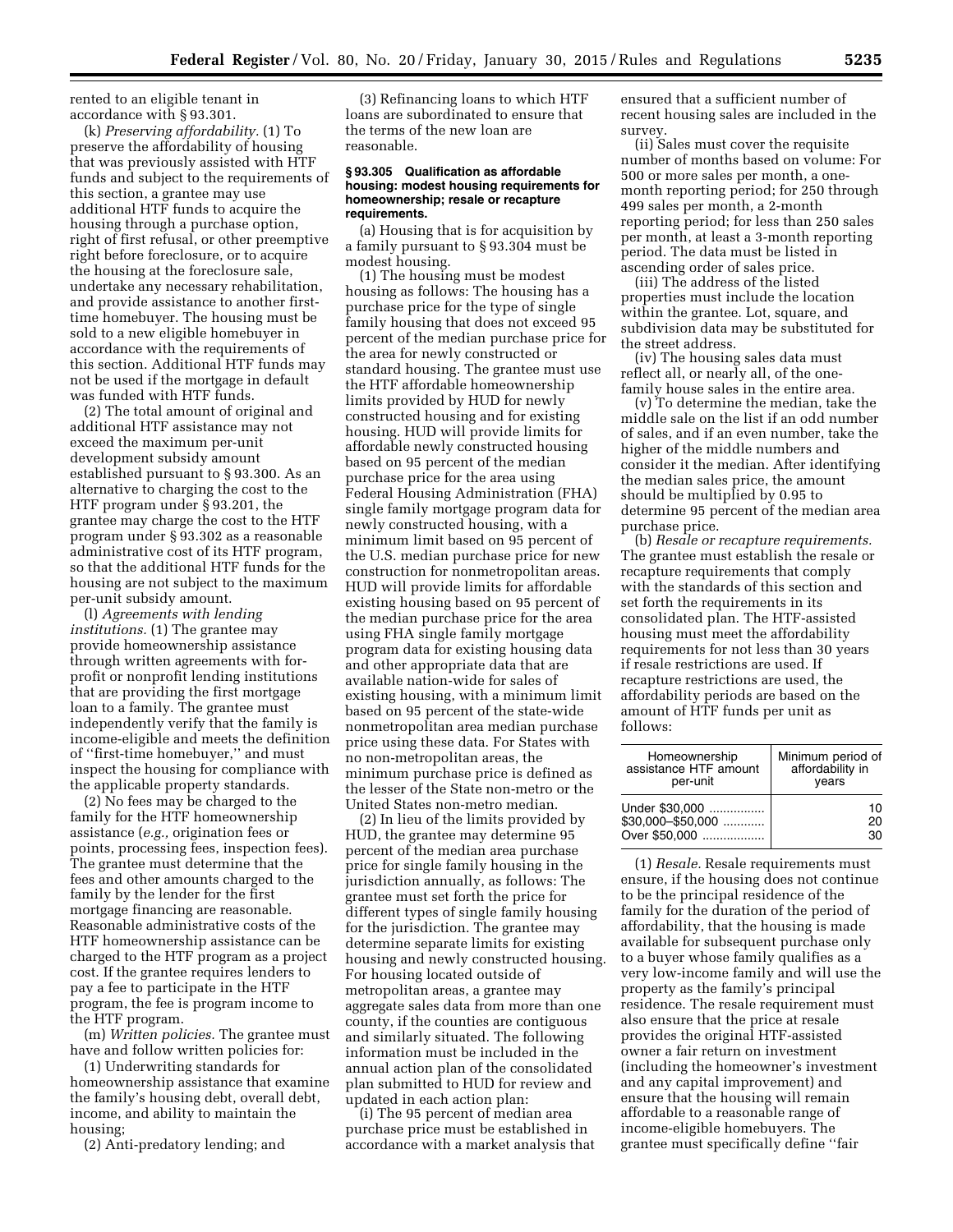return on investment'' and ''affordability to a reasonable range of very low-income homebuyers,'' and specifically address how it will make the housing affordable to an income eligible homebuyer in the event that the resale price necessary to provide fair return is not affordable to the subsequent buyer. Deed restrictions, covenants running with the land, or other mechanisms approved by HUD must be used as the mechanism to impose the resale requirements. The affordability restrictions may terminate upon occurrence of any of the following termination events: foreclosure, transfer in lieu of foreclosure, or assignment of an FHA insured mortgage to HUD. The grantee may use purchase options, rights of first refusal or other preemptive rights to purchase the housing before foreclosure to preserve affordability. The affordability restrictions shall be revived according to the original terms if, during the original affordability period, the owner of record before the termination event, obtains an ownership interest in the housing.

(2) *Recapture.* (i) Recapture provisions must ensure that the grantee recoups all or a portion of the HTF assistance to the homebuyers, if the housing does not continue to be the principal residence of the family for the duration of the period of affordability. The grantee may structure its recapture provisions based on its program design and market conditions. Recapture provisions may permit the subsequent homebuyer to assume the HTF assistance (subject to the HTF requirements for the remainder of the period of affordability) if the subsequent homebuyer is income-eligible, and no additional HTF assistance is provided.

(ii) The following options for recapture requirements are acceptable to HUD. The grantee may adopt, modify, or develop its own recapture requirements for HUD approval. In establishing its recapture requirements, the grantee is subject to the limitation that, when the recapture requirement is triggered by a sale (voluntary or involuntary) of the housing unit, the amount recaptured cannot exceed the net proceeds, if any. The net proceeds are the sales price

minus superior loan repayment (other than HTF funds) and any closing costs.

(A) *Recapture entire amount.* The grantee may recapture the entire amount of the HTF assistance from the homeowner.

(B) *Reduction during affordability period.* The grantee may reduce the HTF assistance amount to be recaptured on a prorata basis for the time the homeowner has owned and occupied the housing measured against the required affordability period.

(C) *Shared net proceeds.* If the net proceeds are not sufficient to recapture the full HTF assistance (or a reduced amount as provided for in this section) plus enable the homeowner to recover the amount of the homeowner's downpayment and any capital improvement investment made by the owner since purchase, the grantee may share the net proceeds. The net proceeds are the sales price minus loan repayment (other than HTF funds) and closing costs. The net proceeds may be divided proportionally as set forth in the following mathematical formulas:

HTF investment x  $HTF$  investment + homeowner investment

Net proceeds  $=$  HTF amount to be recaptured

homebuyer investment  $\qquad x \quad$  Net proceeds = amount to homeowner  $HTF$  investment + homeowner investment

(D) *Owner investment returned first.*  The grantee may permit the homebuyer to recover the homebuyer's entire investment (downpayment and capital improvements made by the owner since purchase) before recapturing the HTF assistance.

(E) *Amount subject to recapture.* The HTF assistance that is subject to recapture is based on the amount of HTF assistance that enabled the homebuyer to buy the dwelling unit. This includes any HTF assistance that reduced the purchase price from fair market value to an affordable price, but excludes the amount between the cost of producing the unit and the market value of the property (*i.e.,* the development subsidy). The recaptured funds must be used to carry out HTF-eligible activities in accordance with the requirements of this part. If the HTF assistance is only used for the development subsidy and therefore not subject to recapture, the resale option must be used.

## **Subpart H—Other Federal Requirements**

## **§ 93.350 Other federal requirements and nondiscrimination; affirmative marketing.**

(a) *General.* The Federal requirements set forth in 24 CFR part 5, subpart A, are applicable to participants in the HTF program. The requirements of this subpart include: nondiscrimination and equal opportunity; disclosure requirements; debarred, suspended, or ineligible contractors; and drug-free workplace.

(b) *Affirmative marketing.* (1) Each grantee must adopt and follow affirmative marketing procedures and requirements for rental projects containing five or more HTF-assisted housing units and for homeownership assistance programs. Affirmative marketing steps consist of actions to provide information and otherwise attract eligible persons in the housing market area to the available housing without regard to race, color, national origin, sex, religion, familial status, or disability. If a grantee's written

agreement with the project owner permits the rental housing project to limit tenant eligibility or to have a tenant preference in accordance with § 93.303(d)(3), the grantee must have affirmative marketing procedures and requirements that apply in the context of the limited/preferred tenant eligibility for the project.

(2) The affirmative marketing requirements and procedures adopted must include:

(i) Methods for informing the public, owners, and potential tenants about Federal fair housing laws and the grantee's affirmative marketing policy (*e.g.,* the use of the Equal Housing Opportunity logotype or slogan in press releases and solicitations for owners, and written communication to fair housing and other groups);

(ii) Requirements and practices the grantee and owner must adhere to in order to carry out the grantee's affirmative marketing procedures and requirements (*e.g.,* use of commercial media, use of community contacts, use of the Equal Housing Opportunity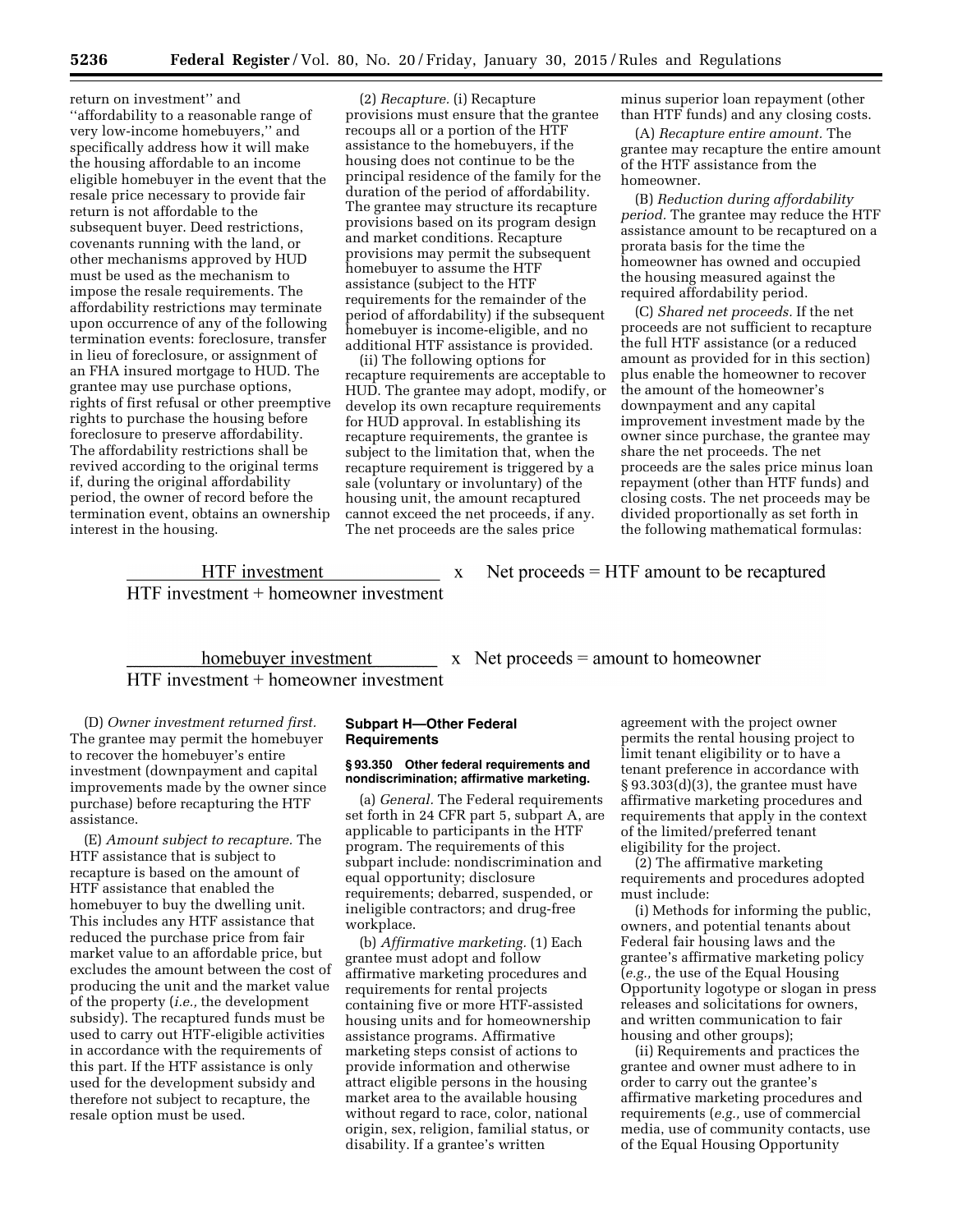logotype or slogan, and display of fair housing poster);

(iii) Procedures to be used by the grantee and owners to inform and solicit applications from persons in the housing market area who are not likely to apply for the rental housing or homeownership assistance program without special outreach (*e.g.,* through the use of community organizations, places of worship, employment centers, fair housing groups, or housing counseling agencies);

(iv) Records that will be kept describing actions taken by the grantee and owners to affirmatively market rental housing units and homeownership assistance program and records to assess the results of these actions; and

(v) A description of how the grantee will annually assess the success of affirmative marketing actions and what corrective actions will be taken where affirmative marketing requirements are not met.

(3) A grantee that subgrants HTF funds to subgrantees must require each subgrantee to either follow the grantee's procedures and requirements or adopt its own affirmative marketing procedures and requirements that meet this section.

#### **§ 93.351 Lead-based paint.**

Housing assisted with HTF funds is subject to the regulations at 24 CFR part 35, subparts A, B, J, K, and R.

#### **§ 93.352 Displacement, relocation, and acquisition.**

(a) *Minimizing displacement.*  Consistent with the other goals and objectives of this part, the grantee must ensure that it has taken all reasonable steps to minimize the displacement of persons (families, individuals, businesses, nonprofit organizations, and farms) as a result of a project assisted with HTF funds. To the extent feasible, displaced residential tenants must be provided a reasonable opportunity to lease and occupy a suitable, decent, safe, sanitary, and affordable dwelling unit in the building/complex upon completion of the project.

(b) *Temporary relocation.* The following policies cover residential tenants who will not be required to move permanently but who must relocate temporarily for the project. Such tenants must be provided:

(1) Reimbursement for all reasonable out-of-pocket expenses incurred in connection with the temporary relocation, including the cost of moving to and from the temporarily occupied housing and any increase in monthly rent/utility costs.

(2) Appropriate advisory services, including reasonable advance written notice of:

(i) The date and approximate duration of the temporary relocation;

(ii) The location of the suitable, decent, safe, and sanitary dwelling to be made available for the temporary period;

(iii) The terms and conditions under which the tenant may lease and occupy a suitable, decent, safe, and sanitary dwelling in the building/complex upon completion of the project; and

(iv) The provisions of paragraph (b)(1) of this section.

(c) *Relocation assistance for displaced persons*—(1) *General.* A displaced person (defined in paragraph (c)(2) of this section) must be provided relocation assistance at the levels described in, and in accordance with the requirements of the Uniform Relocation Assistance and Real Property Acquisition Policies Act of 1970 (URA) (42 U.S.C. 4201–4655) and 49 CFR part 24. A ''displaced person'' must be advised of his or her rights under the Fair Housing Act and, if the comparable replacement dwelling used to establish the amount of the replacement housing payment to be provided to a minority person is located in an area of minority concentration, the minority person also must be given, if possible, referrals to comparable and suitable, decent, safe, and sanitary replacement dwellings not located in such areas.

(2) *Displaced person.* (i) For purposes of this paragraph (c), the term ''displaced person'' means a person (family individual, business, nonprofit organization, or farm, including any corporation, partnership or association) that moves from real property or moves personal property from real property, permanently, as a direct result of acquisition, rehabilitation, or demolition for a project assisted with HTF funds. This includes any permanent, involuntary move for an assisted project, including any permanent move from the real property that is made:

(A) After notice by the owner to move permanently from the property, if the move occurs on or after:

(*1*) The date of the submission of an application to the grantee or HUD, if the applicant has site control and the application is later approved; or

(*2*) The date the grantee approves the applicable site, if the applicant does not have site control at the time of the application; or

(B) Before the date described in paragraph  $(c)(2)(i)(A)$  of this section, if the grantee or HUD determines that the displacement resulted directly from

acquisition, rehabilitation, or demolition for the project; or

(C) By a tenant-occupant of a dwelling unit, if any one of the following three situations occurs:

(*1*) The tenant moves after execution of the agreement covering the acquisition, rehabilitation, or demolition and the move occurs before the tenant is provided written notice offering the tenant the opportunity to lease and occupy a suitable, decent, safe, and sanitary dwelling in the same building/complex upon completion of the project under reasonable terms and conditions. Such reasonable terms and conditions must include a term of at least one year at a monthly rent and estimated average monthly utility costs that do not exceed the greater of:

(*i*) The tenant's monthly rent before such agreement and estimated average monthly utility costs; or

(*ii*) The total tenant payment, as determined under 24 CFR 5.628, if the tenant is low-income, or 30 percent of gross household income, if the tenant is not low-income;

(*2*) The tenant is required to relocate temporarily, does not return to the building/complex, and either:

(*i*) The tenant is not offered payment for all reasonable out-of-pocket expenses incurred in connection with the temporary relocation; or

(*ii*) Other conditions of the temporary relocation are not reasonable; or

(*3*) The tenant is required to move to another dwelling unit in the same building/complex but is not offered reimbursement for all reasonable out-ofpocket expenses incurred in connection with the move, or other conditions of the move are not reasonable.

(ii) Notwithstanding paragraph (c)(2)(i) of this section, a person does not qualify as a ''displaced person'' if:

(A) The person has been evicted for cause based upon a serious or repeated violation of the terms and conditions of the lease or occupancy agreement, violation of applicable Federal, State or local law, or other good cause, and the grantee determines that the eviction was not undertaken for the purpose of evading the obligation to provide relocation assistance. The effective date of any termination or refusal to renew must be preceded by at least 30 calendar days advance written notice to the tenant specifying the grounds for the action.

(B) The person moved into the property after the submission of the application, but before signing a lease and commencing occupancy, was provided written notice of the project, its possible impact on the person (*e.g.,*  the person may be displaced,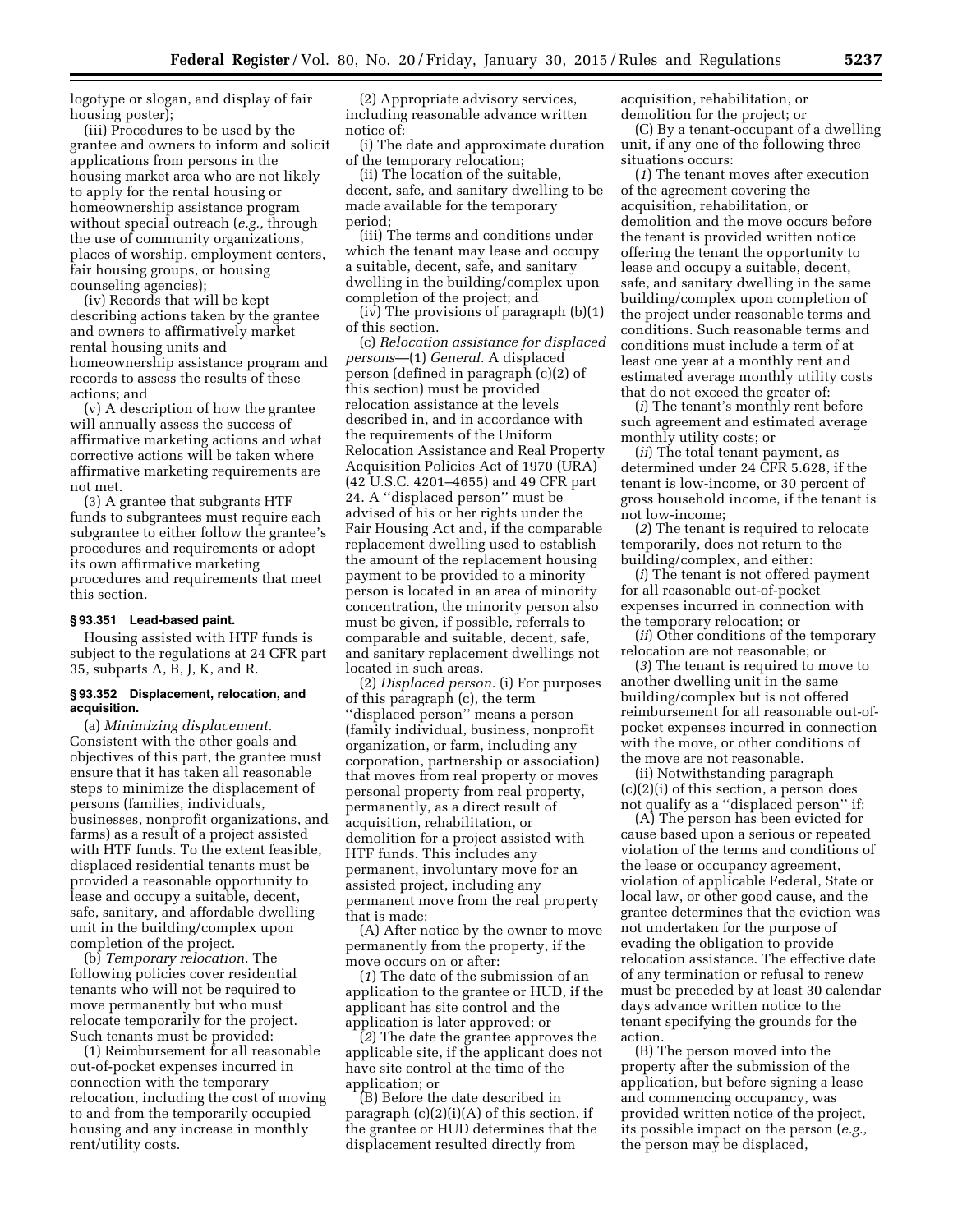temporarily relocated, incur a rent increase), and the fact that the person would not qualify as a ''displaced person'' (or for any assistance under this section) as a result of the project;

(C) The person is ineligible under 49 CFR 24.2 $(g)(2)$ ; or

(D) HUD determines that the person was not displaced as a direct result of acquisition, rehabilitation, or demolition for the project.

(iii) The grantee may, at any time, ask HUD to determine whether a displacement is or would be covered by this rule.

(3) *Initiation of negotiations.* For purposes of determining the formula for computing replacement housing assistance to be provided under this paragraph (c) to a tenant displaced from a dwelling as a direct result of privateowner rehabilitation, demolition, or acquisition of the real property, the term ''initiation of negotiations'' means the execution of the agreement covering the acquisition, rehabilitation, or demolition.

(d) *Optional relocation assistance.*  The grantee may provide relocation payments and other relocation assistance to families, individuals, businesses, nonprofit organizations, and farms displaced by a project assisted with HTF funds where the displacement is not subject to paragraph (c) of this section. The grantee may also provide relocation assistance to persons covered under paragraph (c) of this section beyond that required. For any such assistance that is not required by State or local law, the grantee must adopt a written policy available to the public that describes the optional relocation assistance that it has elected to furnish and provides for equal relocation assistance within each class of displaced persons.

(e) *Real property acquisition requirements.* The acquisition of real property for a project is subject to the URA and the requirements of 49 CFR part 24, subpart B.

(f) *Appeals.* A person who disagrees with the grantee's determination concerning whether the person qualifies as a displaced person, or the amount of relocation assistance for which the person may be eligible, may file a written appeal of that determination with the grantee.

#### **§ 93.353 Conflict of interest.**

(a) *Applicability of 2 CFR 200.318.* In the procurement of property and services by grantees and subgrantees, the conflict of interest provisions in 2 CFR 200.318 apply. In all cases not governed by 2 CFR 200.318, the provisions of this section apply.

(b) *Conflicts prohibited.* No persons described in paragraph (c) of this section who exercise or have exercised any functions or responsibilities with respect to activities assisted with HTF funds or who are in a position to participate in a decision-making process or gain inside information with regard to these activities may obtain a financial interest or financial benefit from a HTFassisted activity, or have a financial interest in any contract, subcontract, or agreement with respect to the HTFassisted activity, or the proceeds from such activity, either for themselves or those with whom they have business or immediate family ties, during their tenure or for one year thereafter. Immediate family ties include (whether by blood, marriage, or adoption) the spouse, parent (including a stepparent), child (including a stepchild), brother, sister (including a stepbrother or stepsister), grandparent, grandchild, and in-laws of a covered person.

(c) *Persons covered.* The conflict of interest provisions of paragraph (b) of this section apply to any person who is an employee, agent, consultant, officer, or elected official or appointed official of the grantee or subgrantee.

(d) *Exceptions: Threshold requirements.* Upon the written request of the grantee, HUD may grant an exception to the provisions of paragraph (b) of this section on a case-by-case basis when it determines that the exception will serve to further the purposes of the HTF and the effective and efficient administration of the grantee's program or project. An exception may be considered only after the grantee has provided the following:

(1) A disclosure of the nature of the conflict, accompanied by an assurance that there has been public disclosure of the conflict and a description of how the public disclosure was made; and

(2) An opinion of the grantee's attorney that the interest for which the exception is sought would not violate State or local law.

(e) *Factors to be considered for exceptions.* In determining whether to grant a requested exception after the grantee has satisfactorily met the requirements of paragraph (d) of this section, HUD will consider the cumulative effect of the following factors, where applicable:

(1) Whether the exception would provide a significant cost benefit or an essential degree of expertise to the program or project which would otherwise not be available;

(2) Whether the person affected is a member of a group or class of income eligible persons intended to be the beneficiaries of the assisted activity, and the exception will permit such person to receive generally the same interests or benefits as are being made available or provided to the group or class;

(3) Whether the affected person has withdrawn from his or her functions or responsibilities, or the decisionmaking process with respect to the specific assisted activity in question;

(4) Whether the interest or benefit was present before the affected person was in a position as described in paragraph (c) of this section;

(5) Whether undue hardship will result either to the grantee or the person affected when weighed against the public interest served by avoiding the prohibited conflict; and

(6) Any other relevant considerations.

(f) *Recipient*—(1) *General*. No recipient assisted with HTF funds (or officer, employee, agent, elected or appointed official, or consultant of recipient or immediate family member or immediate family member of an officer, employee, agent, elected or appointed official, or consultant of a recipient) whether private, for-profit or nonprofit, may occupy a HTF-assisted affordable housing unit in a project during the required period of affordability specified in § 93.302(e) or § 93.304. This provision does not apply to an employee or agent of the recipient who occupies a housing unit as the project manager or maintenance worker.

(2) *Exceptions.* Upon written request of a recipient, the grantee (or subgrantee, if authorized by the grantee) may grant an exception to the provisions of paragraph (f)(1) of this section on a case-by-case basis when it determines that the exception will serve to further the purposes of the HTF program and the effective and efficient administration of the recipient's HTFassisted project. In determining whether to grant a requested exception, the grantee shall consider the following factors:

(i) Whether the person receiving the benefit is a member of a group or class of low-income persons intended to be the beneficiaries of the assisted housing, and the exception will permit such person to receive generally the same interests or benefits as are being made available or provided to the group or class;

(ii) Whether the person has withdrawn from his or her functions or responsibilities, or the decisionmaking process with respect to the specific assisted housing in question;

(iii) Whether the tenant protection requirements of § 93.303 are being observed;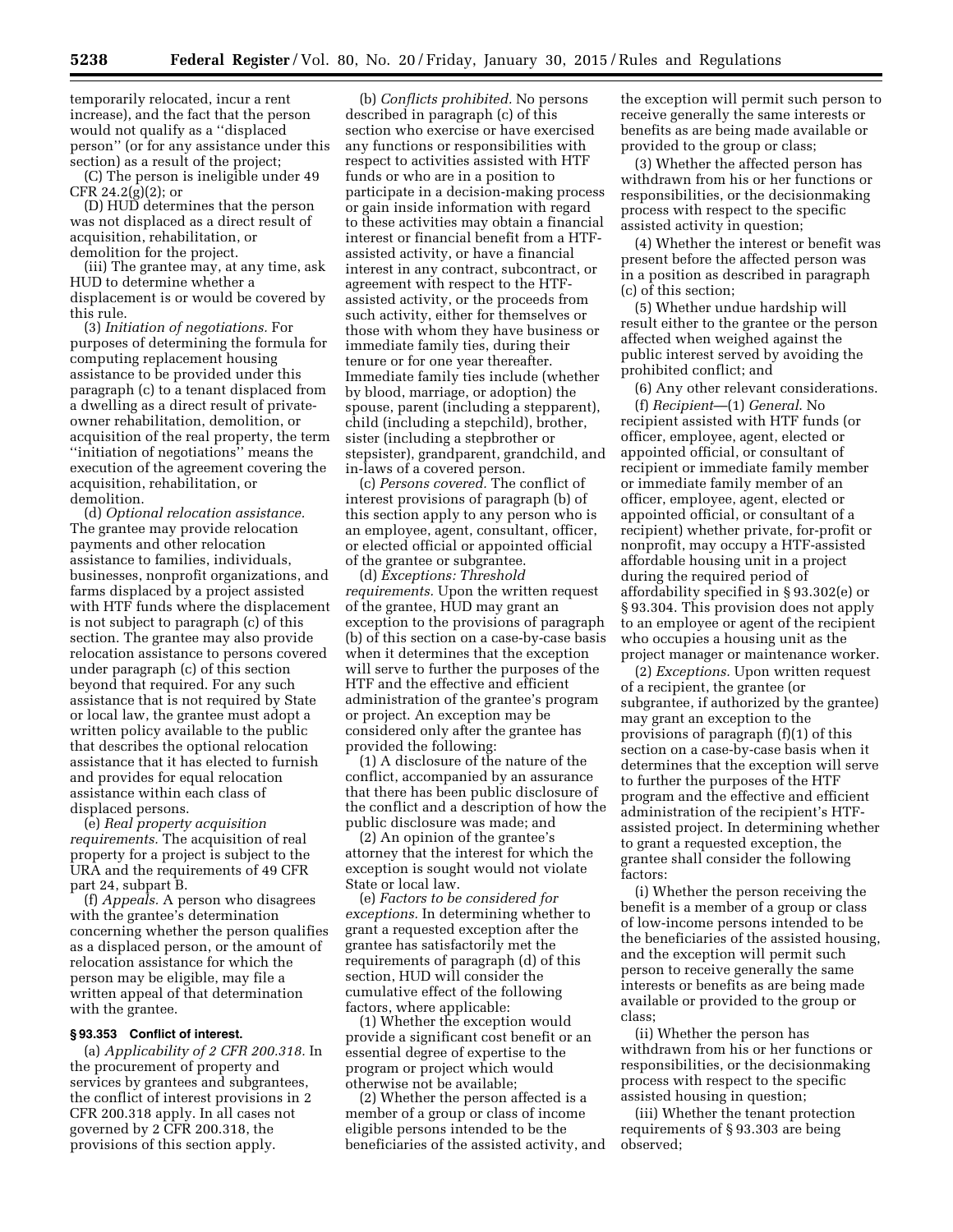(iv) Whether the affirmative marketing **§ 93.401 HTF grant agreement.**  requirements of § 93.350 are being observed and followed; and

(v) Any other factor relevant to the grantee's determination, including the timing of the requested exception.

#### **§ 93.354 Funding Accountability and Transparency Act.**

The HTF grant to the grantee and all assistance provided to subgrantees and recipients shall be considered a Federal award for purposes of the Federal Funding Accountability and Transparency Act of 2006 (31 U.S.C. 6101 note).

## **§ 92.355 Eminent domain.**

No HTF funds may be used in conjunction with property taken by eminent domain, unless eminent domain is employed only for a public use, except that, public use shall not be construed to include economic development that primarily benefits any private entity.

## **Subpart I—Program Administration**

#### **§ 93.400 Housing Trust Fund (HTF) accounts.**

(a) *General.* HUD will establish an HTF United States Treasury account (HTF Treasury account) for each grantee. Each grantee may use either a separate HTF local account or a subsidiary account within its general fund (or other appropriate fund) as the HTF local account.

(b) *HTF Treasury account.* The HTF Treasury account includes the annual grant and funds reallocated to the State by formula.

(c) *HTF local account.* (1) The HTF local account includes deposits of HTF funds disbursed from the HTF Treasury account, any program income, and any repayments as required by § 93.403.

(2) The HTF local account must be interest-bearing.

(d) *Reductions.* HUD will reduce or recapture funds in the HTF account by the amount of:

(1) Any fiscal year grant funds in the HTF Treasury account that are not committed within 24 months after the date of HUD's execution of the HTF grant agreement;

(2) Any fiscal year grant funds in the HTF local account that are not expended within 5 years after the date of HUD's execution of the HTF grant agreement;

(3) Any amounts pursuant to § 93.453; and

(4) Amounts that the grantee fails to obtain and that were required to be reimbursed or returned under § 93.450.

Allocated and reallocated funds will be made available pursuant to an HTF grant agreement.

## **§ 93.402 Program disbursement and information system.**

(a) *General.* The HTF Treasury account is managed through a computerized disbursement and information system established by HUD. The system disburses HTF funds that are allocated or reallocated, and collects and reports information on the use of funds in the HTF Treasury account. The grantee must report on the receipt and use of all program income in HUD's computerized disbursement and information system. The grantee must develop and maintain a system to ensure that each recipient and subgrantee uses HTF funds in accordance with the requirements of this part and that any requirements or conditions under which the HTF funds were provided.

(b) *Project set-up.* (1) After the grantee executes the HTF grant agreement, submits the applicable banking and security documents, and commits funds to a specific local project, the grantee shall identify (set up) specific activities (*i.e.,* projects) in the disbursement and information system. Investments that require the set-up of projects in the system are the acquisition, new construction, or rehabilitation of housing, operating cost assistance, and operating cost assistance reserves. The grantee is required to enter complete project set-up information at the time of project set-up.

(2) If the project set-up information is not completed within 20 calendar days of the date of the initial project set-up, the project may be canceled by the system. In addition, a project that has been committed in the system for 12 months without an initial disbursement of funds may be canceled by the system.

(c) *Disbursement of HTF Funds.*  (1) After complete project set-up information is entered into the disbursement and information system, HTF funds for the project may be drawn down from the HTF Treasury account by the grantee by electronic funds transfer. Any drawdown of funds in the HTF Treasury account is conditioned upon the provision of satisfactory information by the grantee about the project and compliance with other procedures, as specified by HUD.

(2) Funds drawn from the HTF Treasury account are subject to the Intergovernmental Cooperation Act (31 U.S.C. 6501 *et seq.*) and regulations at 31 CFR part 205.

(3) Funds in the HTF local account must be disbursed before requests are made for funds in the HTF Treasury account.

(d) *Project completion.* (1) Complete project completion information must be entered into the disbursement and information system, or otherwise provided, within 120 calendar days of the date of the final project drawdown. If satisfactory project completion information is not provided, HUD may suspend further project set-ups or take other corrective actions.

(2) Additional HTF funds for development-related costs may be committed to a project up to one year after project completion, but the amount of HTF funds in the project may not exceed the maximum per-unit development subsidy amount established pursuant to § 93.300.

(e) *Access by other participants.*  Access to the disbursement and information system by other entities participating in the HTF program will be governed by procedures established by HUD.

#### **§ 93.403 Program income and repayments.**

(a) *Program income.* Program income must be treated as HTF funds and must be used in accordance with the requirements of this part. Program income must be deposited in the grantee's HTF local account unless the grantee permits a subgrantee to retain the program income for additional HTF projects pursuant to the written agreement required by § 93.404(b). The grantee must report the program income received as well as the use of the program income in the disbursement and information system that HUD designates for the HTF.

(b) *Repayments.* (1) Any HTF funds invested in housing that does not meet the affordability requirements for the period specified in § 93.302 or § 93.304, as applicable, must be repaid by the grantee in accordance with paragraph (b)(3) of this section.

(2) Any HTF funds invested in a project that is terminated before completion, either voluntarily or otherwise, must be repaid by the grantee, in accordance with paragraph (b)(3) of this section.

(3) HUD will instruct the grantee to either repay the funds to the HTF Treasury account or the local account. Generally, if the HTF funds were disbursed from the grantee's HTF Treasury account, they must be repaid to the HTF Treasury account. If the HTF funds were disbursed from the grantee's HTF local account, they must be repaid to the local account.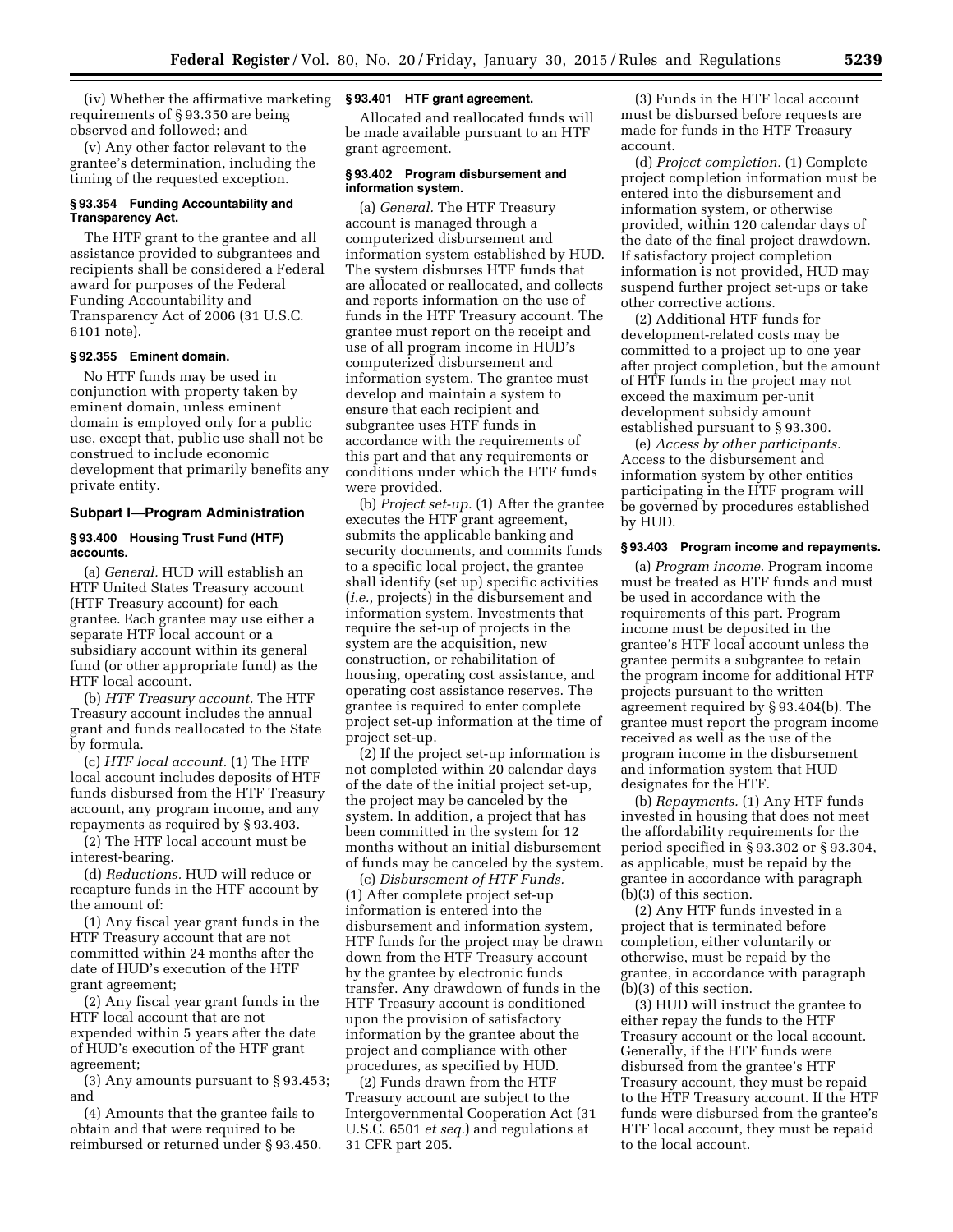(4) If the grantee is no longer a grantee in the HTF program when the repayment is made, the funds must be remitted to HUD and reallocated in accordance with § 93.54 of this part.

#### **§ 93.404 Grantee responsibilities; written agreements; onsite inspections; financial oversight.**

(a) *Responsibilities.* The grantee is responsible for managing the day-to-day operations of its HTF program, ensuring that HTF funds are used in accordance with all program requirements and written agreements, and taking appropriate action when performance problems arise. The use of subgrantees or contractors does not relieve the grantee of this responsibility. The performance and compliance of each contractor and subgrantee must be reviewed at least annually. The grantee must have and follow written policies, procedures, and systems, including a system for assessing risk of activities and projects and a system for monitoring entities consistent with this section, to ensure that the requirements of this part are met.

(b) *Executing a written agreement.*  Before disbursing any HTF funds to any entity, the grantee must enter into a written agreement with that entity. The written agreement must ensure compliance with the requirements of this part.

(c) *Provisions in written agreements.*  The contents of the agreement may vary depending upon the role the entity is asked to assume or the type of project undertaken. This section details basic requirements by role and the minimum provisions that must be included in a written agreement.

(1) *Subgrantee.* The agreement must require the subgrantee to comply with the requirements applicable to the grantee under this part. The agreement between the grantee and the subgrantee must include:

(i) *Use of the HTF funds.* An HTF subgrantee that is a unit of general local government must have a consolidated plan under 24 CFR part 91, and the written agreement must require that an HTF allocation plan to be part of the subgrantee's consolidated plan (see 24  $CFR 91.220(1)(5)$ . The HTF allocation plan of an HTF subgrantee that is a State agency is included in the grantee's HTF allocation plan. The grantee may impose restrictions on the use of funds by the subgrantee, *e.g.,* limit to rental projects. The written agreement must require that the selection of projects by eligible recipients will be in accordance with the HTF allocation plan. The agreement must describe the tasks to be performed, a schedule for completing the tasks

(including a schedule for committing funds to projects), a budget, and the period of the agreement. These items must be in sufficient detail to provide a sound basis for the grantee to effectively monitor performance under the agreement.

(ii) *Deadlines.* The agreement must state the time requirements for the commitment and expenditure of HTF funds and specify that remaining funds will be reduced or recaptured by the grantee so that the grantee can meet its commitment and expenditure deadlines in § 93.400.

(iii) *Audit.* The agreement must state that an audit of the subgrantee must be conducted at least annually, in accordance with § 93.406.

(iv) *Program income.* The agreement must state if program income is to be remitted to the grantee or to be retained by the subgrantee for additional HTF eligible activities.

(v) *Uniform administrative requirements.* The agreement must require the subgrantee to comply with the requirements of 2 CFR part 200, as described in § 93.405. The agreement must include the information in 2 CFR 200.331.

(vi) *Other program requirements.* The agreement must require the subgrantee to carry out each project in compliance with all Federal laws and regulations described in §§ 93.350–93.354 of this part.

(vii) *Affirmative marketing.* The agreement must specify the subgrantee's affirmative marketing responsibilities, in accordance with § 93.350.

(viii) *Requests for disbursement of funds.* The agreement must specify that the subgrantee may not request disbursement of funds under the agreement until the funds are needed for payment of eligible costs. The amount of each request must be limited to the amount needed. Program income must be disbursed before the subgrantee requests grant funds from the grantee.

(ix) *Reversion of assets.* The agreement must specify that upon closeout of the subgrant agreement, the subgrantee must transfer to the grantee any HTF funds on hand and any accounts receivable attributable to the use of HTF funds.

(x) *Records and reports.* The agreement must specify the particular records that must be maintained and the information or reports that must be submitted in order to assist the grantee in meeting its recordkeeping and reporting requirements.

(xi) *Enforcement of the agreement.*  The agreement must specify remedies for breach of the provisions of the agreement. The agreement must specify

that, in accordance with 2 CFR 200.338, suspension or termination may occur if the subgrantee materially fails to comply with any term of the agreement. The grantee may permit the agreement to be terminated in whole or in part, in accordance with 2 CFR 200.339.

(xii) *Written agreement.* The agreement must require that before the subgrantee provides HTF funds to eligible recipients, first-time homebuyers, or contractors, the subgrantee must have a written agreement that meets the requirements of this section.

(xiii) *Duration of the agreement.* The agreement must specify the period of performance of the agreement.

(xiv) *Fees.* The agreement must prohibit the subgrantee from charging servicing, origination, or other fees for the costs of administering the HTF program, except that:

(A) The subgrantee may charge owners of rental projects reasonable annual fees for compliance monitoring during the period of affordability. The fees must be based upon the average actual cost of performing the monitoring of HTF-assisted rental projects. The basis for determining the amount of the fee amount must be documented and the fee must be included in the costs of the project as part of the project underwriting;

(B) The subgrantee may charge nominal application fees (although these fees are not an eligible HTF cost) to discourage frivolous applications. The amount of application fees must be appropriate to the type of application and may not create an undue impediment to an income-eligible family's, or other potential recipient's participation in the HTF program; and

(C) The subgrantee may charge homebuyers a fee for housing counseling.

(2) *Eligible recipient.* The agreement between the grantee and the eligible recipient selected for funding must include:

(i) *Use of the HTF funds.* The agreement must describe the use of the HTF funds for the project, including the tasks to be performed, a schedule for completing the tasks and project (including the expenditure deadline), and a project budget. These items must be in sufficient detail to provide a sound basis for the grantee to effectively monitor performance under the agreement. If the grantee is providing operating cost assistance, the written agreement must include the provisions required by § 93.201.

(ii) *Deadlines.* The agreement must state the time requirements for the commitment and expenditure of HTF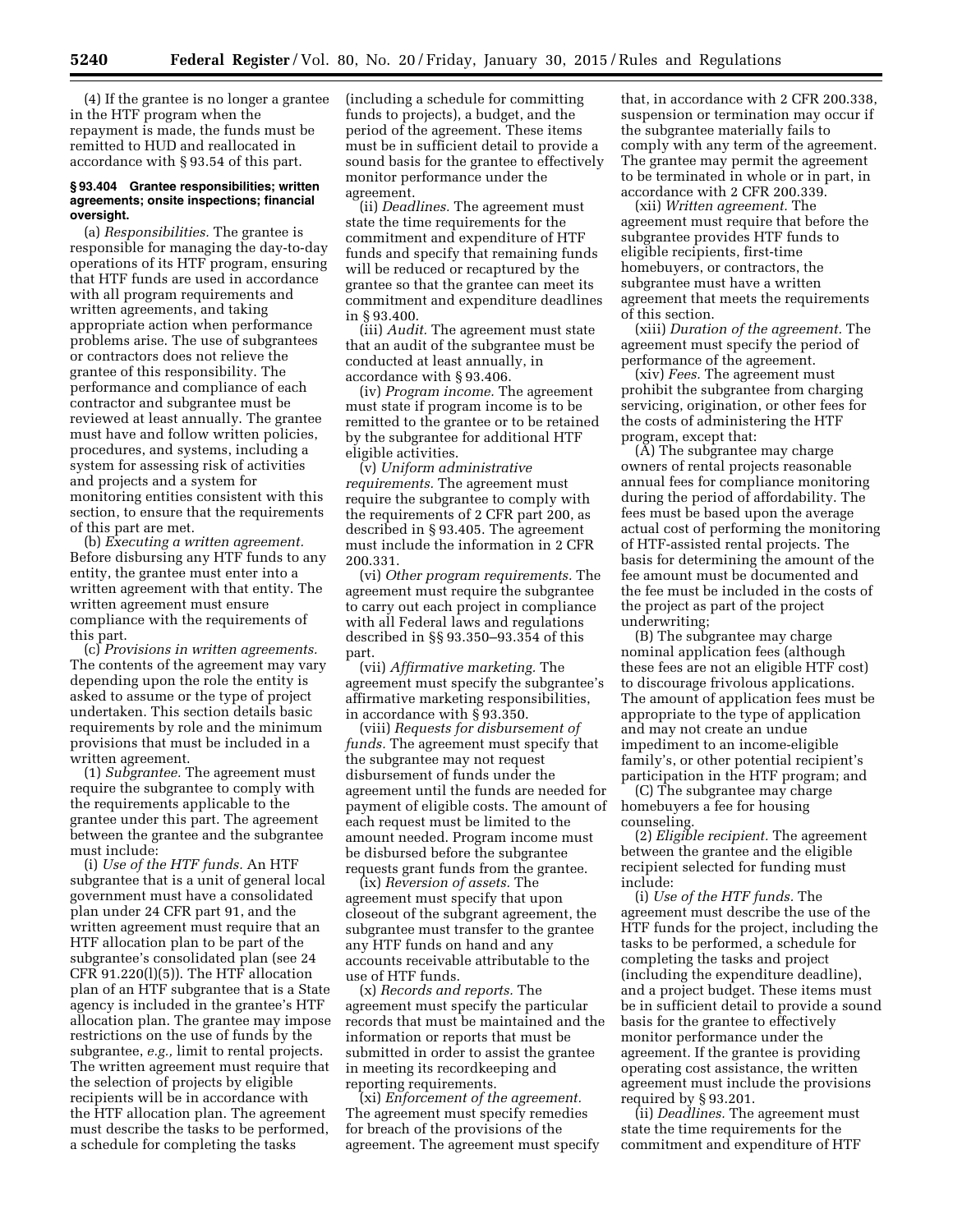funds and specify that remaining funds will be reduced or recaptured.

(iii) *Audit.* The agreement must specify that the recipient will submit to the grantee a cost certification performed by a certified public accountant for each project assisted with HTF funds. The agreement must specify that the recipient will submit to the grantee an annual audit performed on each project assisted with HTF funds, beginning the first year following the cost certification and with the final annual audit occurring the last year of the affordability period.

(iv) *Affordability.* The agreement must specify the affordability period, require housing assisted with HTF funds to meet the affordability requirements of § 93.302 or § 93.304, as applicable, and must require repayment of the funds if the housing does not meet the affordability requirements for the specified time period. If the recipient is undertaking a rental project, the agreement must establish the initial rents and the procedures for rent increases, the number of HTF units, the size of the HTF units, the designation of the HTF units as fixed or floating, and the requirement to provide the address (*e.g.,* street address and apartment number) of each HTF unit no later than the time of project completion. If the recipient is undertaking homeownership projects for sale to firsttime homebuyers, in accordance with § 93.304, the agreement must establish the resale or recapture requirements that must be imposed on the housing, the sales price or the basis upon which the sales price will be determined, and the disposition of the sales proceeds.

(v) *Project requirements.* The agreement must require the housing to meet the property standards in § 93.301 of this part, as applicable, and in accordance with the type of project assisted upon project completion. The agreement must also require owners of rental housing assisted with HTF funds to maintain the housing in compliance with § 93.301 of this part for the duration of the affordability period, and to comply with the requirements of § 93.303. The agreement may permit the recipient to limit eligibility or give a preference to a particular segment of the population, only if the grantee has described any such limited eligibility or preference in its consolidated plan; provided, however, that any limitation or preference cannot violate nondiscrimination requirements in § 93.350.

(vi) *Other program requirements.* The agreement must require the eligible recipient to carry out each project in compliance with all Federal laws and

regulations described in §§ 93.350 through 93.355 of this part.

(vii) *Affirmative marketing.* The agreement must specify the recipient's affirmative marketing responsibilities, as enumerated by the grantee in accordance with § 93.350.

(viii) *Requests for disbursement of funds.* The agreement must specify that the recipient may not request disbursement of funds under the agreement until the funds are needed for payment of eligible costs. The amount of each request must be limited to the amount needed.

(ix) *Records and reports.* The agreement must specify the particular records that must be maintained and the information or reports that must be submitted to assist the grantee in meeting its recordkeeping and reporting requirements. The owner of rental housing must annually provide the grantee with information on rents and occupancy of HTF-assisted units to demonstrate compliance with § 93.302. If the rental housing project has floating HTF units, the owner must provide the grantee with information regarding unit substitution and filling vacancies so that the project remains in compliance with HTF rental occupancy requirements. The agreement must specify the reporting requirements (including copies of financial statements) to enable the grantee to determine the financial condition (and continued financial viability) of the rental project.

(x) *Enforcement of the agreement.* The agreement must provide for a means of enforcement of the affordable housing requirements by the grantee and the intended beneficiaries. This means of enforcement and the affordability requirements in § 93.302 must be imposed by deed restrictions, covenants running with the land, use restrictions, or other mechanisms approved by HUD under which the grantee and beneficiaries may require specific performance. In addition, the agreement must specify remedies for breach of the provisions of the agreement.

(xi) *Duration of the agreement.* The agreement must specify the duration of the agreement. If the housing assisted under this agreement is rental housing, the agreement must be in effect through the affordability period required by the grantee under § 93.302. If the housing assisted under this agreement is homeownership housing, the agreement must be in effect at least until completion of the project and ownership by the first-time homebuyer.

(xii) *Fees.* The agreement must prohibit project owners from charging origination fees, parking fees, laundry room access fees, and other fees;

however, rental project owners may charge reasonable application fees to prospective tenants.

(3) *First-time homebuyer.* When a grantee provides assistance to a homebuyer, the written agreement must include as a minimum:

(i) *Use of the HTF funds.* The agreement must conform to the requirements in § 93.304, including the limitations on the value of the property, principal residence requirement, leasepurchase terms, if applicable, and the resale or recapture provisions. The agreement must specify the amount of HTF funds, the form of assistance (*e.g.,*  grant, amortizing loan, deferred payment loan), the use of the funds (*e.g.,*  downpayment, closing costs), and the time by which the housing must be acquired.

(ii) *Resale or recapture restrictions.*  The agreement must specify the resale or recapture restrictions established under § 93.304 for the specified time period.

(iii) *Enforcement of the agreement.*  The agreement must provide for a means of enforcement of the affordable housing requirements by the grantee. The means of enforcement and the affordability requirements in § 93.304 for resale restrictions must be imposed by deed restrictions, covenants running with the land, use restrictions, or other mechanisms approved by HUD under which the grantee may require specific performance. In addition, the agreement must specify remedies for breach of the provisions of the agreement.

(d) *Onsite inspections*—(1) *Project completion.* The grantee must perform an onsite inspection of each HTFassisted project at project completion to determine that the housing meets the property standards of § 93.301. The inspections must be in accordance with the inspection procedures that the grantee establishes to meet the inspection requirements of § 93.301.

(2) *Period of affordability.* (i) During the period of affordability, the grantee must perform onsite inspections of HTFassisted rental housing buildings to determine compliance with the ongoing property standards of § 93.301 and to verify the information submitted by the owners in accordance with the requirements of § 93.302. The inspections must be in accordance with the inspection procedures that the grantee establishes to meet the inspection requirements of § 93.301.

(ii) The onsite inspections must occur 12 months after project completion and at least once every 3 years thereafter during the period of affordability.

(iii) If there are observed deficiencies for any of the inspectable items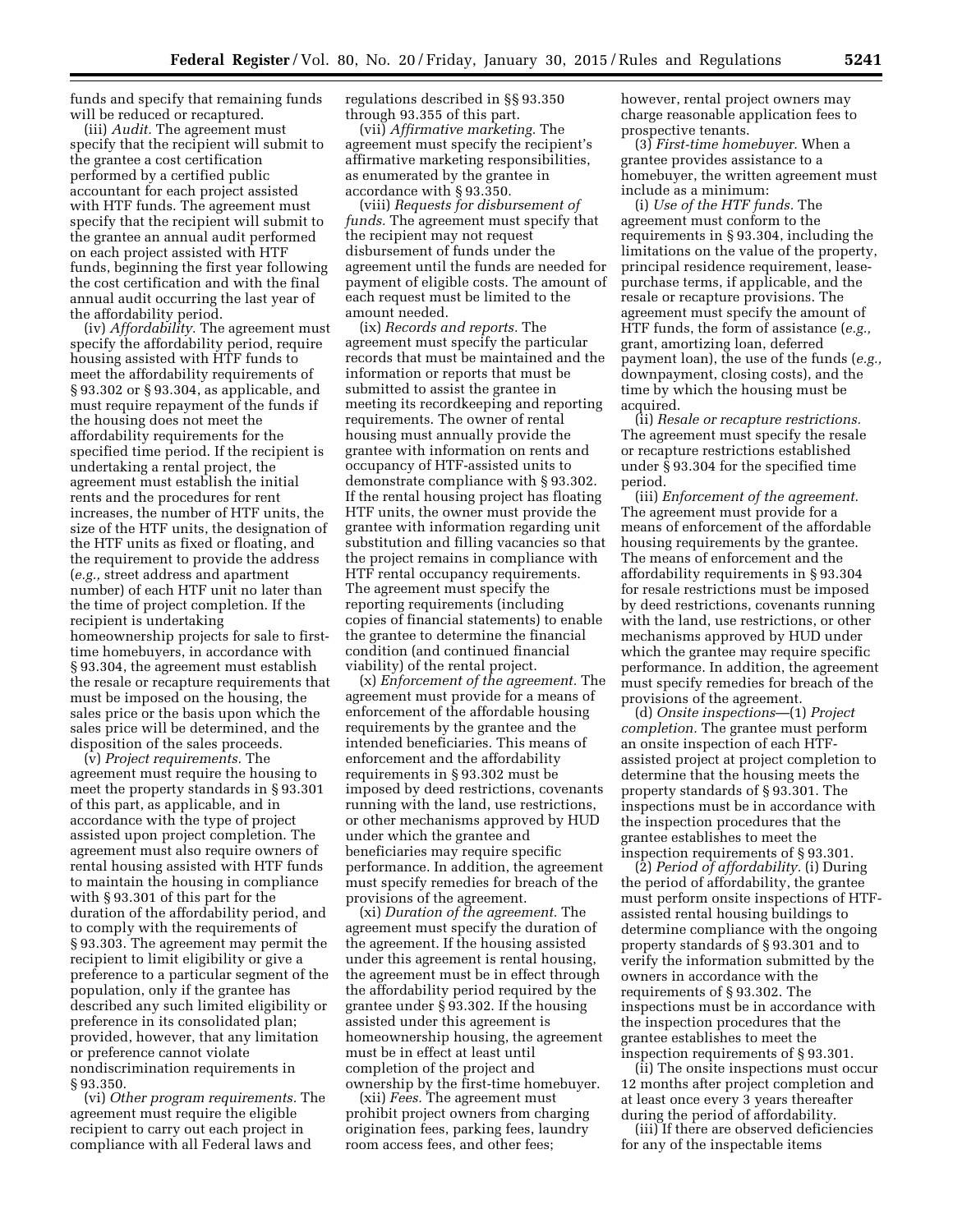established by the grantee, in accordance with the inspection requirements of § 93.301, a follow-up onsite inspection must occur within 12 months, or within a reasonable time frame established by the grantee depending on the severity of the deficiency, to verify that all observed deficiencies have been corrected. The grantee may establish a list of nonhazardous deficiencies for which correction can be verified by third party documentation rather than reinspection. The grantee must adopt a more frequent inspection schedule for properties that have been found to have health and safety violations. Life-threatening health and safety deficiencies must be corrected immediately, in accordance with § 93.301.

(iv) The property owner must annually certify to the grantee that each building in the project is suitable for occupancy, taking into account State and local health, safety, and other applicable codes, ordinances, and requirements, and the ongoing property standards established by the grantee to meet the requirements of § 93.301.

(v) Inspections must be based on a statistically valid sample of units appropriate for the size of the HTFassisted project, as set forth by HUD through notice. The grantee must select the sample. For projects with one to four HTF-assisted units, the inspectable items (site, building exterior, building systems, and common areas) for each building with HTF-assisted units and 100 percent of the HTF-assisted dwelling units must be inspected.

(e) *Financial oversight.* During the period of affordability, the grantee must examine regularly (at least annually) the financial condition of HTF-assisted rental projects with 10 or more HTFassisted units to determine the continued financial viability of the housing and must take actions to correct problems.

#### **§ 93.405 Applicability of uniform administrative requirements, cost principles, and audits.**

The requirements of 2 CFR part 200 apply to the grantees and subgrantees receiving HTF funds, except for the following provisions: §§ 200.307, 200.311, 300.328(b), 200.329, and 200.333. If there is a conflict between the definitions in 2 CFR part 200 and 24 CFR part 93, the definitions in part 93 govern.

#### **§ 93.406 Audits.**

(a) Audits of the grantee and subgrantees must be conducted in accordance with 2 CFR part 200, subpart F. The use of HTF grant funds by the

grantee must be audited not less than annually to ensure compliance with this part. Any financial statement submitted by the grantee to HUD must be reviewed by an independent certified public accountant, in accordance with Statements on Standards for Accounting and Review Services, which is issued by the American Institute of Certified Public Accountants.

(b) The written agreement providing HTF assistance to the recipient must specify that the recipient will submit to the grantee a cost certification performed by a certified public accountant for each project assisted with HTF funds. The agreement must specify that the recipient will submit to the grantee an annual audit performed on each project assisted with HTF funds, beginning the first year following the cost certification and with the final annual audit occurring the last year of the affordability period.

#### **§ 93.407 Recordkeeping.**

(a) *General.* Each grantee must establish and maintain sufficient records to enable HUD to determine whether the grantee has met the requirements of this part. At a minimum, the following records are needed:

(1) *Program records.* (i) The forms of HTF assistance used in the program. (ii) The subsidy layering guidelines

adopted in accordance with § 93.300.

(iii) If HTF funds are used for housing for first-time homebuyers, the procedures used for establishing 95 percent of the median purchase price for the area in accordance with § 93.305, as set forth in the consolidated plan.

(iv) If HTF funds are used for acquisition of housing for homeownership, the resale guidelines established in accordance with § 93.304, as set forth in the consolidated plan.

(v) Records documenting compliance with the 24-month commitment deadline of § 93.400(d)(l).

(vi) Records documenting compliance with the 10 percent limitation on administrative and planning costs in accordance with § 93.202.

(2) *Project records.* (i) A full description of each project assisted with HTF funds, including the location (address of each unit), form of HTF assistance, and the units assisted with HTF funds.

(ii) The source and application of funds for each project, including supporting documentation, in accordance with 2 CFR 200.333 through 200.337, and records to document the eligibility and allowability of the project costs, including the documentation of the actual HTF-eligible development

costs of each HTF-assisted unit (through allocation of costs, if permissible under § 93.200(c)) where HTF funds are used to assist less than all of the units in a multi-unit project.

(iii) Records demonstrating that each rental housing or homeownership project meets the maximum per-unit subsidy amount established pursuant to § 93.300(a), and the subsidy layering and underwriting evaluation in accordance with § 93.300.

(iv) Records (*e.g.,* inspection reports) demonstrating that each project meets the property standards of § 93.301 of this part at project completion. In addition, during the period of affordability, records for rental projects demonstrating compliance with the property standards, and financial reviews and actions pursuant to § 93.404(a).

(v) Records demonstrating that each family is income-eligible.

(vi) Records demonstrating that each rental housing project meets the affordability and income targeting requirements of § 93.302 for the required period. Records must be kept for each family assisted.

(vii) Records demonstrating that each lease for an assisted rental housing unit complies with the tenant and participant protections of § 93.303. Records must be kept for each family assisted.

(viii) Records demonstrating that the purchase price for each housing unit for a first-time homebuyer does not exceed 95 percent of the median purchase price for the area, in accordance with § 93.305.

(ix) Records demonstrating that each housing unit for a first-time homebuyer meets the affordability requirements of § 93.304 for the required period.

(x) Records demonstrating that a site and neighborhood standards review was conducted for each project that included new construction of rental housing assisted under this part, to determine that the site meets the requirements of § 93.150.

(xi) Records (written agreements) demonstrating compliance with the written agreements requirements in § 93.404.

(3) *Financial records.* (i) Records identifying the source and application of funds for each fiscal year, including the annual grant and any reallocation (identified by federal fiscal year).

(ii) Records concerning the HTF Treasury account and local account required to be established and maintained by § 93.400, including deposits, disbursements, balances, supporting documentation, and any other information required by the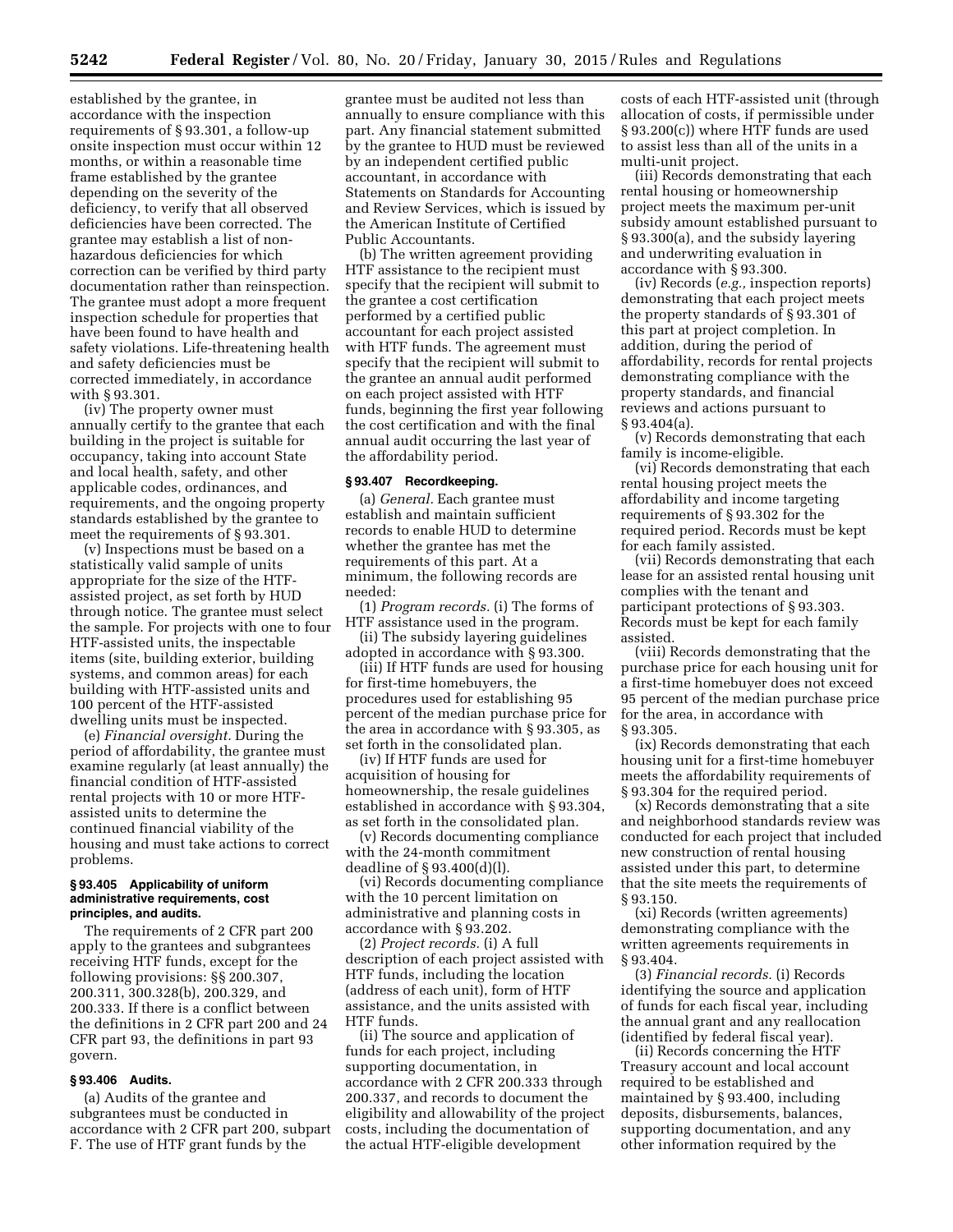program disbursement and information system established by HUD.

(iii) Records identifying the source and application of program income and repayments.

(iv) Records demonstrating adequate budget control, in accordance with 2 CFR part 200, including evidence of periodic account reconciliations.

(4) *Program administration records.*  (i) Written policies, procedures, and systems, including a system for assessing risk of activities and projects, and a system for monitoring entities consistent with this section, to ensure that the requirements of this part are met.

(ii) Records demonstrating compliance with the applicable uniform administrative requirements required by § 93.405.

(iii) Records documenting required inspections, monitoring reviews and audits, and the resolution of any findings or concerns.

(5) *Records concerning other Federal requirements.* (i) Equal opportunity and fair housing records, as required under 24 CFR part 121.

(A) Data on the extent to which each racial and ethnic group and singleheaded households (by gender of household head) have applied for, participated in, or benefited from, any program or activity funded in whole or in part with HTF funds.

(B) Documentation of actions undertaken to meet the requirements of 24 CFR part 135, which implements section 3 of the Housing and Urban Development Act of 1968, as amended (12 U.S.C. 1701u).

(ii) Records demonstrating compliance with the affirmative marketing procedures and requirements of § 93.350.

(iii) Records demonstrating compliance with the lead-based paint requirements of 24 part 35, subparts A, B, J, K, M, and R.

(iv) Records demonstrating compliance with requirements of § 93.352 regarding displacement, relocation, and real property acquisition.

(v) Records supporting exceptions to the conflict-of-interest prohibition pursuant to § 93.353.

(vi) Debarment and suspension certifications required by 24 CFR5.105(c) and 2 CFR part 2424.

(vii) Records demonstrating compliance with § 93.354.

(viii) Records demonstrating compliance with 2 CFR 200.321 regarding the grantee's activities related to minority business enterprise (MBE) and women's business enterprise (WBE).

(b) *Period of record retention.* All records pertaining to each fiscal year of HTF funds must be retained in a secure location for the most recent 5-year period, except as provided below.

(1) For rental housing projects, records may be retained for 5 years after the project completion date, except that records of individual tenant income verifications, project rents, and project inspections must be retained for the most recent 5-year period, until 5 years after the affordability period terminates.

(2) For homeownership housing projects, records may be retained for 5 years after the project completion date, except for documents imposing resale or recapture restrictions that must be retained for 5 years after the affordability period terminates.

(3) Written agreements must be retained for 5 years after the agreement terminates.

(4) Records covering displacements and acquisitions must be retained for 5 years after the date by which all persons displaced from the property and all persons whose property is acquired for the project have received the final payment to which they are entitled, in accordance with § 93.352.

(5) If any litigation, claim, negotiation, audit, monitoring, inspection, or other action has been started before the expiration of the required record retention period, records must be retained until completion of the action and resolution of all issues that arise from it, or until the end of the required period, whichever is later.

(c) *Access to records.* (1) The grantee must provide citizens, public agencies, and other interested parties with reasonable access to records, consistent with applicable State and local laws regarding privacy and obligations of confidentiality.

(2) HUD and the Comptroller General of the United States, and any of their representatives, have the right of access to any pertinent books, documents, papers, or other records of the grantee, subgrantees, and recipients, to make audits, examinations, excerpts, and transcripts.

#### **§ 93.408 Performance reports.**

Each grantee must develop and maintain a system to track the use of its HTF funds, and submit annual performance and management reports on its HTF program in accordance with 24 CFR 91.520. HUD will make the performance and management reports publicly available.

#### **Subpart J—Performance Reviews and Sanctions**

#### **§ 93.450 Accountability of recipients.**

The grantee shall review each recipient to determine compliance with the requirements of this part and the terms of the written agreement in accordance with the grantee's policies, procedures, and systems established pursuant to  $\S 93.404(a)$ .

(a) *Misuse of funds*—(1) *Reimbursement requirement.* If a recipient of HTF assistance is determined to have used HTF funds in a manner that is materially in violation of the requirements of this part or any requirements or conditions under which the funds were provided, the grantee must require that, within 12 months after the determination of such misuse, the recipient reimburse the grantee for such misused amounts and return to the grantee any such amounts that remain unused or uncommitted for use. The reimbursement is in addition to any other remedies that may be available under law.

(2) *Determination.* The grantee or HUD may make the determination, provided that:

(i) The grantee provides notification and opportunity for discretionary review to HUD; and

(ii) HUD does not subsequently reverse the determination.

(b) *Reduction for failure to obtain return of misused funds.* (1) If, in any year, a grantee fails to obtain reimbursement or return of the full amount required to be reimbursed or returned to the grantee during the year, the amount of the grant for the grantee for the succeeding year will be reduced by the amount by which the amounts required to be reimbursed or returned exceed the amount actually reimbursed or returned.

(2) In any case in which a failure to obtain reimbursement or return occurs during a year immediately preceding a year in which HTF grants will not be made, the grantee shall pay to HUD, for reallocation among the other grantees, an amount equal to the amount of the reduction for the entity that would otherwise apply.

## **§ 93.451 Performance reviews.**

(a) *General.* HUD will review the performance of each grantee in carrying out its responsibilities under this part whenever determined necessary by HUD, but at least annually. In conducting performance reviews, HUD will rely primarily on information obtained from the grantee's records and reports, findings from onsite monitoring, audit reports, and